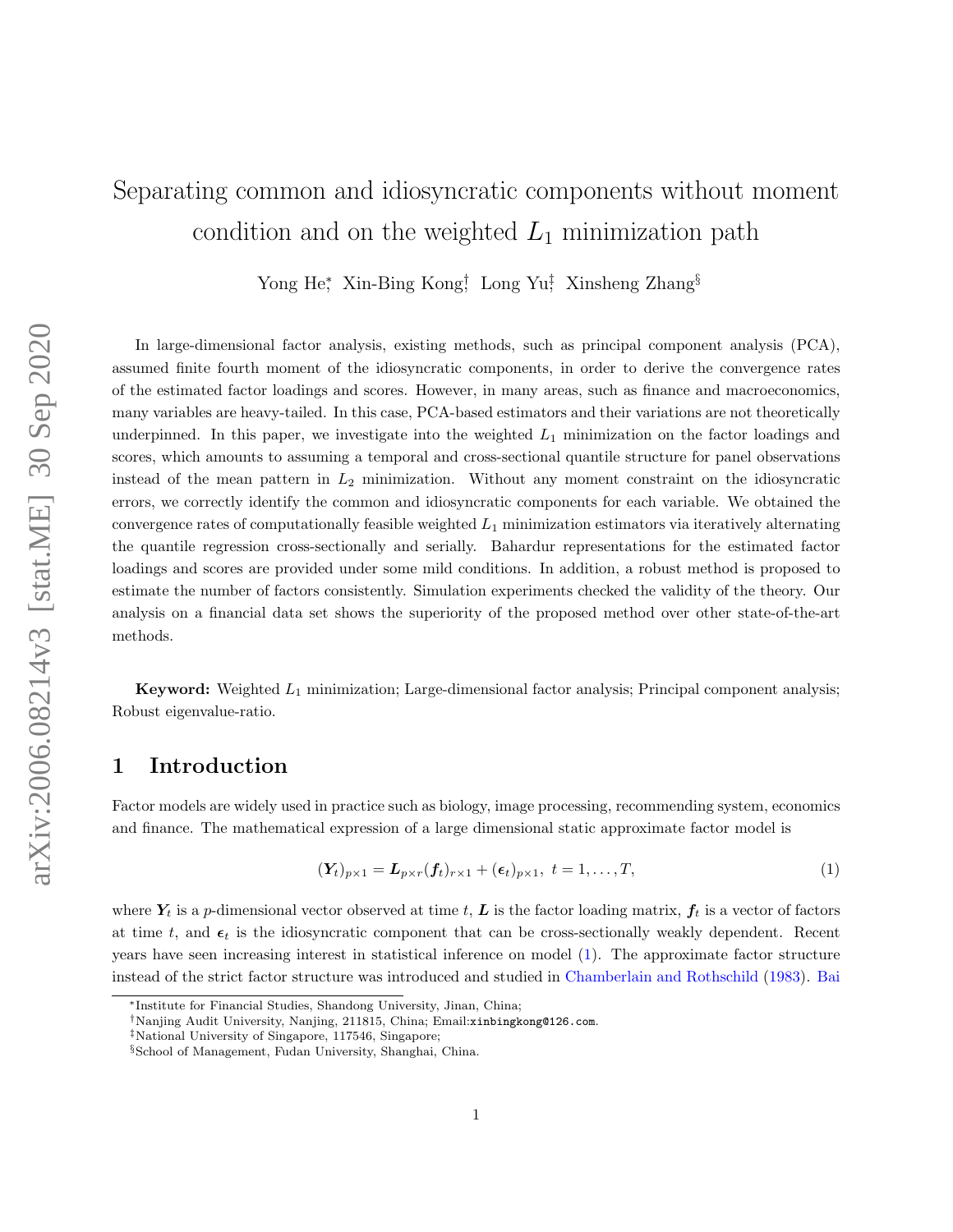[and Ng](#page-16-1) [\(2002\)](#page-16-1) presented information criterions to determining the number of factors under the framework of the static approximate factor model. [Bai](#page-16-2) [\(2003\)](#page-16-2) further gave the asymptotic theory on the estimated factor loadings and scores. [Fan et al.](#page-16-3) [\(2013\)](#page-16-3) proposed a POET estimator of the large covariance matrix with factor structure. [Stock and Watson](#page-17-0) [\(2002a,](#page-17-0)[b\)](#page-17-1) incorporated the factors into the autoregressive model to predict macroeconomic variables. [Onatski](#page-17-2) [\(2009\)](#page-17-2) provided a hypothesis testing procedure to a prefixed number of factors. [Ahn and Horenstein](#page-15-0) [\(2013\)](#page-15-0) proposed the eigenvalue-space-ratio estimators of the number of factors. [Trapani](#page-17-3) [\(2018\)](#page-17-3) sequentially tested the divergence of eigenvalues and found a consistent estimate of the number of factors. [Kong et al.](#page-17-4) [\(2019\)](#page-17-4) established the theory of empirical processes of the series of estimated common components and idiosyncratic components. With high-frequency data, Aït-Sahalia and [Xiu](#page-15-1) [\(2017\)](#page-15-1), [Pelger](#page-17-5) [\(2018\)](#page-17-5), [Chen et al.](#page-16-4) [\(2020\)](#page-16-4), [Kim and Wang](#page-16-5) [\(2016\)](#page-16-5), [Kong](#page-17-6) [\(2017,](#page-17-6) [2018\)](#page-17-7) and [Kong and Liu](#page-17-8) [\(2018\)](#page-17-8) extensively studied the continuous-time version of model [\(1\)](#page-0-0). In the seminal paper by [Forni et al.](#page-16-6) [\(2000\)](#page-16-6), the authors proposed a generalized dynamic factor model that can accommodate a factor space of infinite dimension and the factors are loaded via linear filters. Adapting to the dynamic feature, [Hallin and](#page-16-7) [Liska](#page-16-7) [\(2007\)](#page-16-7) developed an information criterion to estimate the number of factors. In this paper, we only consider robust estimation of the factors, loadings, and common and idiosyncratic components, under the static model, and leave extensions to the generalized dynamic factor model to our future work.

A basic requisite of the aforementioned papers is the finiteness of forth moment of idiosyncratic errors to obtain the convergence rate of the estimated factor loadings and scores. Theoretically, a natural question is "how to do factor analysis if the fourth moment or even the second moment does not exist". In practice, many financial and macroeconomic variables have heavy-tailed distributions, and thus the assumption in most recent PCA-based factor analysis papers is violated. In finance, a stylized empirical fact of asset returns is leptokurtosis, c.f., Chapter 1 of [Tankov and Cont](#page-17-9) [\(2004\)](#page-17-9) and [Kong et al.](#page-17-10) [\(2015\)](#page-17-10). This motivates us to find a way to do factor analysis under model [\(1\)](#page-0-0) without any moment constraint on the idiosyncratic errors and with theoretical guarantee and computational feasibility.

To the best of our knowledge, few papers considered robust factor analysis without moment constraint. [He et al.](#page-16-8) [\(2020\)](#page-16-8) provided robust consistent estimates of the factor space and common and idiosyncratic components using an eigen-analysis of the spatial Kendal's tau matrix. However, it assumed a joint elliptical distribution for the factor vector and the large cross-section of idiosyncratic components, which rules out typical families of heavy-tailed distributions, such as stable distributions. [Calzolari and Halbleib](#page-16-9) [\(2018\)](#page-16-9) assumed the stable distribution for independent factors and idiosyncratic noises and did factor analysis with indirect inference, but no asymptotic theory was established. We are aimed at giving a completely nonparametric approach and providing reliable asymptotic results for separating common and idiosyncratic components from each variable and for estimating the factor loadings and scores, as  $p, T \to \infty$  simultaneously.

Our methodology is inspired by the equivalence of PCA and double least square estimation when there aren't missing values. That is, the PCA-based estimators of the factor loadings and scores are identical to

<span id="page-1-0"></span>
$$
(\overline{L}, \overline{F}) = \underset{L, F}{\text{arg min}} \left\{ \sum_{i=1}^{p} \sum_{t=1}^{T} (y_{it} - l'_i f_t)^2 \right\},\tag{2}
$$

up to some orthogonal transformations, where  $y_{it}$  is the  $(i, t)$ -th entry of  $Y_t$ ,  $\boldsymbol{L} = (l_1, \ldots, l_p)'$  and  $\boldsymbol{F} =$  $(f_1, \ldots, f_T)$ . As in robust regression, we simply replace the quadratic loss function by the weighted absolute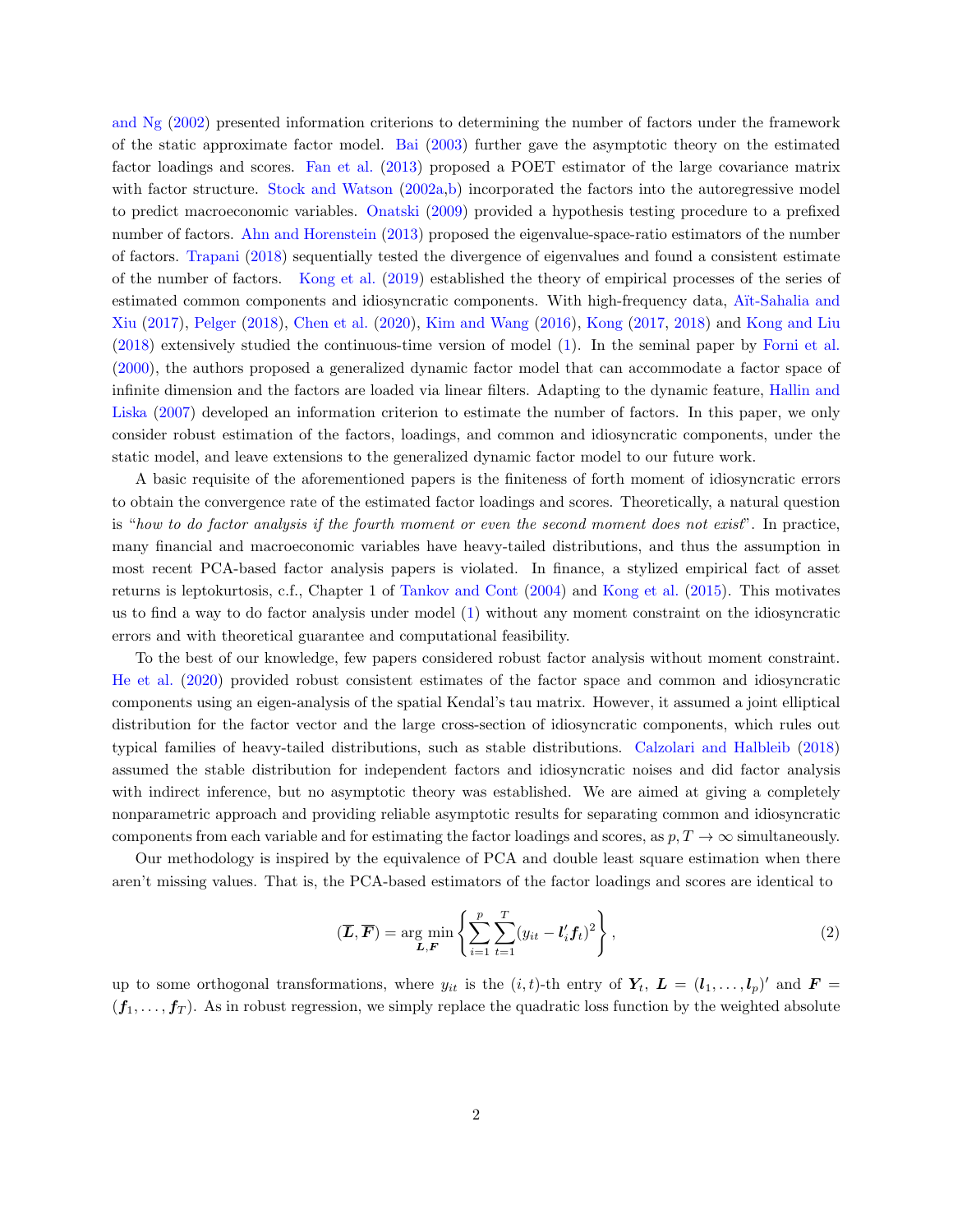loss function. That being said,

<span id="page-2-0"></span>
$$
(\widehat{\boldsymbol{L}}, \widehat{\boldsymbol{F}}) = \underset{\boldsymbol{L}, \boldsymbol{F}}{\arg \min} \left\{ \sum_{i=1}^{p} \sum_{t=1}^{T} \rho_{\tau}(y_{it} - \boldsymbol{l}'_{i} \boldsymbol{f}_{t}) \right\} =: \underset{\boldsymbol{L}, \boldsymbol{F}}{\arg \min} \|\boldsymbol{Y} - \boldsymbol{L}\boldsymbol{F}\|_{WL_{1}}, \tag{3}
$$

where  $\mathbf{Y} = (\mathbf{Y}_1, \ldots, \mathbf{Y}_T)$ ,  $\hat{\mathbf{L}} = (\hat{\mathbf{l}}_1, \ldots, \hat{\mathbf{l}}_p)'$ ,  $\hat{\mathbf{F}} = (\hat{\mathbf{f}}_1, \ldots, \hat{\mathbf{f}}_T)$ , and  $\rho_\tau(x) = {\tau - I(x \le 0)}x$ . The loss function  $\rho_{\tau}(x)$  puts weight  $\tau(\tau \in (0,1))$  to the positive axis and  $1-\tau$  to the negative axis. It is also named as check function in the literature. When  $\tau = 1/2$ , it is simply the absolute loss function. The optimization solutions to [\(2\)](#page-1-0) and [\(3\)](#page-2-0) have the advantage that they are not much affected by the missing values in  $Y_t$ 's compared with the PCA solution. This is because the PCA solution relies on the input of a sample covariance matrix. To calculate the sample covariance matrix, one needs to delete the t-th column of  $Y$  if  $y_{it}$  is missing for some i or impute  $y_{it}$  with some extra effort. For optimizing the loss functions in [\(2\)](#page-1-0) or [\(3\)](#page-2-0), only the single loss term containing  $y_{it}$  needs to be deleted when  $y_{it}$  is missing. This advantage is advocated in machine learning area, such as image processing, c.f., [Ke and Kanade](#page-16-10) [\(2005\)](#page-16-10) and [Aanæs et al.](#page-15-2) [\(2002\)](#page-15-2). However, no statistical theory had ever been presented in machine learning field. The major difficulty in deriving the asymptotic theory of the estimated factors and loadings via optimizing the weighted  $L_1$  loss in [\(3\)](#page-2-0) lies in three aspects. First, the minimizers of [\(3\)](#page-2-0) have no closed form expression compared with the PCA solution (or equivalently the  $L_2$  minimizer of [\(2\)](#page-1-0)); Second, the weighted  $L_1$  loss function in [\(3\)](#page-2-0) is not a jointly convex function of  $L$ and  $\bm{F}$ , which is totally different from the least weighted absolute deviation setting in quantile regressions; Third, there are a large number of parameters to be optimized in [\(3\)](#page-2-0) as  $p, T \to \infty$  simultaneously, which makes it hard to construct a small ball containing the true parameters in the parameter space in contrary to the typical derivation of the consistency of the robust regression estimators, c.f., [Pollard](#page-17-11) [\(1991\)](#page-17-11) and [Knight](#page-16-11) [\(1998\)](#page-16-11).

The weighted  $L_1$  minimization in [\(3\)](#page-2-0) amounts to saying that the  $\tau$ -th quantiles of a large cross-section of asset returns are driven by the common factor vector  $f_t$  and the corresponding exposures are measured by the loading matrix L. And dynamically the quantiles of the return series are modeled by  $\{l'_i f_t\}$  given latent  $f_t$ . This implies the identifiability condition for the idiosyncratic components,  $Q_{\tau}(\epsilon_{it}|\{f^0_t\}) = 0$ for all  $i = 1, \ldots, p$  and  $t = 1, \ldots, T$ , where  $Q_{\tau}(X|Y)$  refers to the  $\tau$ -th quantile of X given Y and  $f_t^0$ is the true factor vector realized at time  $t$ . [Ando and Bai](#page-16-12)  $(2020)$  studied the quantile co-movement in financial market, but their theory requires at least finiteness of the first moment of the idiosyncratic errors. In this paper, we derive the convergence rates of computationally feasible weighted  $L_1$  estimators of the common components, factor loadings and scores. For the term computationally feasible estimator, it refers to an estimator in the algorithmic solution path after a number of alternating iterations, rather than the theoretically optimal minimizers. This is another originality of the present paper. We show that up to some orthogonal transformations, the weighted  $L_1$  estimators of the loadings converge at rate  $(1/\sqrt{p}) \wedge (\log p/\sqrt{T})$ , where the  $\log p$  term stems from the aggregation of the estimation errors along the cross-sectional dimension in the solution path. Our results do not need any moment constraint on the idiosyncratic components. Under some mild conditions, we obtained the Barhadur representations of the estimated factor loadings and scores. The weighted  $L_1$  estimation successfully separates the common and idiosyncratic components for each variable.

Related to the present paper, we are noticed most recently an interesting concurrent independent working paper by [Chen et al.](#page-16-13) [\(2020\)](#page-16-13). They also proposed estimating the factor loadings and scores by [\(3\)](#page-2-0) and got a similar conclusion that the finite forth moment constraints on the idiosyncratic errors can be relaxed, see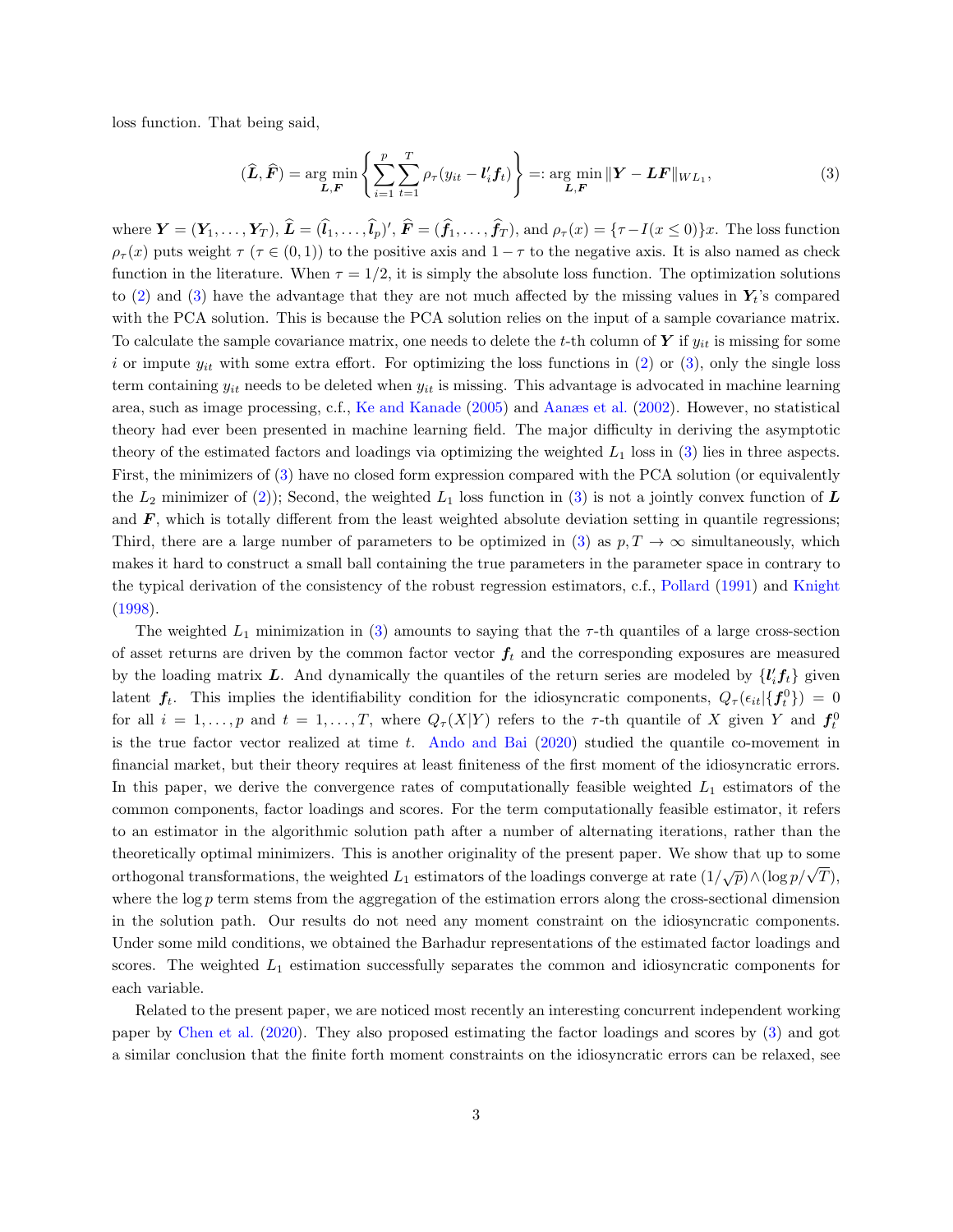the definition of  $\overline{M}_{NT}(\theta)$  in Remark 1.1 of their paper, though we believe that their condition  $E_{\rho_{\tau}}(\epsilon_{it}) < \infty$ can be removed completely. However, our paper differs from theirs in at least the following aspects. First, their paper considered the theoretical minimizer  $(\hat{L}, \hat{F})$  of [\(3\)](#page-2-0) while ours is concerned with directly the computationally feasible estimator (i.e.,  $(\tilde{L}, \tilde{F})$  in Algorithm 1 below), and for more details see the remarks after Algorithm 1; Second, their paper provided results on the summed squared errors of the estimated factor loadings, while ours on the maximum estimation error with the target of separating each variable to common and idiosyncratic components; third, they assumed the uniform boundedness of  $||f_t^0||$ 's, while we only need some moment conditions on them; forth, their estimation of the number of factors is based on thresholding the eigenvalues while ours on maximizing eigenvalue ratios.

The present paper is arranged as follows. In Section [2,](#page-3-0) we present some setup assumptions and provide the main results of computationally feasible weighted  $L_1$  estimators, realized by an alternating iterative algorithm to solve the non-convex objective function in [\(3\)](#page-2-0). In addition, a robust method is proposed to estimate the number of factors consistently. Extensive simulation studies and an empirical application are given in Section [3](#page-8-0) and Section [4,](#page-12-0) respectively. A brief conclusion and discussion on future works are given in Section [5.](#page-14-0) All the technical proofs are relegated to the Appendix.

#### <span id="page-3-0"></span>2 Assumptions and main results

It is well known that the factor loadings and factors are only identifiable up to some orthogonal transformations. This gives the freedom to restrict the columns of the factor loading matrix to be orthogonal vectors spanning the same factor space. Notice also that the factor space spanned by the columns of  $\bm{L}$  is the same as that spanned by the r principal components of  $LCov(\mathbf{f}_t)L'$ , without loss of generality and as in [Fan et al.](#page-16-3)  $(2013)$ , we assume that **L** and **F** have the canonical form in [\(4\)](#page-3-1) below.

ASSUMPTION 1. (1) The factor loading matrix  $L$  and the factor series  $f_t$  satisfy

<span id="page-3-1"></span>
$$
\mathbf{L}'\mathbf{L}/p \text{ is diagonal and } \mathbf{\Sigma}_f = Cov(\mathbf{f}_t) = \mathbf{I}_r,\tag{4}
$$

where  $\mathbf{I}_r$  stands for the  $r \times r$  identity matrix and the diagonal elements of  $\mathbf{L'L}/p$  are bounded away from zero and infinity;

(2)  $\{f_t^0\}$  is a stationary and  $\alpha$ -mixing sequence of random vectors satisfying  $E\|f_t^0\|^4 \leq C$  for some constant  $C > 0$ , and  $\sum_{n=1}^{\infty} \sqrt{\alpha(n)} < \infty$ , where

$$
\alpha(n)=:\sup\Big\{\big|P(A\cap B)-P(A)P(B)\big|;A\in\sigma(\boldsymbol{f}_{-\infty},...,\boldsymbol{f}_{-n}),B\in\sigma(\boldsymbol{f}_k,k\geq 0)\Big\}.
$$

Given Assumption [1\(](#page-0-1)1), the weighted  $L_1$  minimization [\(3\)](#page-2-0) can be done subject to

<span id="page-3-2"></span>
$$
\mathbf{L}'\mathbf{L}/p \text{ is diagonal and } \frac{1}{T} \sum_{t=1}^{T} \mathbf{f}_t \mathbf{f}_t' = \mathbf{I}_r. \tag{5}
$$

Assumption [1\(](#page-0-1)1) assumed a strong factor condition saying that the signal strength of the common components grows at rate  $\sqrt{p}$ . This condition is mainly used to derive the second-order property of the estimators. For only the consistency, this might be relaxed to the weak factor condition that  $L^{\prime}L/p^{\alpha}$  has bounded eigenvalues for some  $0 < \alpha < 1$  as long as the common and idiosyncratic components are separable asymptotically.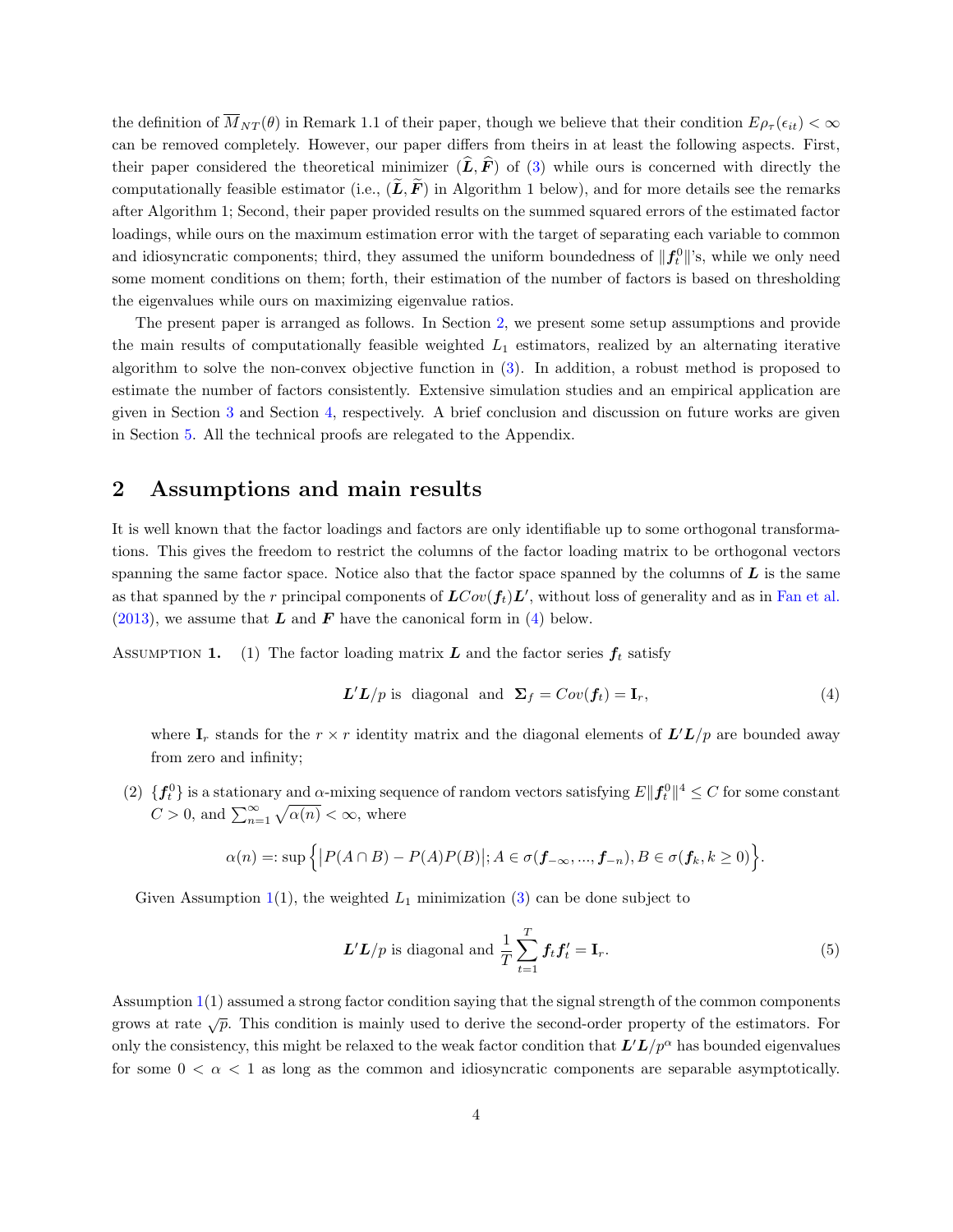Assumption  $1(2)$  $1(2)$  is a standard assumption on the factor series, c.f., [Fan et al.](#page-16-3) [\(2013\)](#page-16-3) and the references therein.

<span id="page-4-0"></span>ASSUMPTION 2.

<span id="page-4-1"></span>
$$
Q_{\tau}\left(\epsilon_{it}|\{\mathbf{f}_t^0\}\right) = 0.\tag{6}
$$

Assumption [2](#page-4-0) is an identifiability condition for weighted  $L_1$  optimization. When the factors are observable, it is simply the identifiability condition used in quantile regression. It is equivalent to stating  $Q_{\tau}(y_{it}|\{f_t^0\}) = l'_i f_t^0$  which means the quantiles of a large cross-section of asset returns are driven by the common true factor vector  $f_t^0$  and the corresponding exposures are measured by the loading matrix  $L$ . This is not in accordance with the classic CAPM theory which explains the mean cross-section excess returns via exposure to the value of the market portfolio. But the focus of the present paper is not on finance theory but a statistical investigation into the weighted  $L_1$  estimators of the factor loadings, scores, and the common and idiosyncratic components under  $(3)$ ,  $(4)$  and  $(6)$ .

Before presenting the next assumption on temporal and cross-sectional weak dependence on functionals of  $\{\epsilon_{it}\}\$ , we introduce two sums of bounded functionals of  $\{\epsilon_{it}\}\$ . Let

$$
H_1(\{\epsilon_{it}\}, p, T) = \sum_{i=1}^p \sum_{t=1}^T \Big\{ (\sigma_{it} - \overline{\epsilon}_{it}) \big[ I(\overline{\epsilon}_{it} \le \sigma_{it}) - I(\overline{\epsilon}_{it} \le 0) \big] - E_f(\sigma_{it} - \overline{\epsilon}_{it}) \big[ I(\overline{\epsilon}_{it} \le \sigma_{it}) - I(\overline{\epsilon}_{it} \le 0) \big] \Big\},
$$

where  $E_f$  stands for conditional expectation on  $\{f_t^0\}$  (the true factor vector),  $\sigma_{it}$ 's are bounded variables,  $\bar{\epsilon}_{it} = \epsilon_{it} - \mu_{it}$  with  $\mu_{it}$ 's being fixed parameters. Let

$$
H_2(\{\epsilon_{it}\}, p, T) = \sum_{i=1}^p \sum_{t=1}^T c_{it} \Big\{ I(\overline{\epsilon}_{it} \le 0) - \tau - E_f \big[ I(\overline{\epsilon}_{it} \le 0) - \tau \big] \Big\},
$$

where  $c_{it}$ 's are bounded coefficients irrelevant to  $\epsilon_{it}$ 's.

- ASSUMPTION 3. (1)  $\epsilon_{it}$  has probability density function  $h_i(x)$  satisfying min<sub>i</sub>  $h_i(x) > 0$  for all  $x \in R$ . The derivative function  $\dot{h}_i(x)$  of  $h_i(x)$  is bounded uniformly in i. For M large enough,  $\min_i \inf_{|x| \le M} h_i(x)$  $c > 0$  for some constant c and  $h_i(x)$  does not increase as  $|x| \to \infty$  for  $|x| > M$ ;
	- (2)  $E_f \Big\{ H_1(\{\epsilon_{it}\}, p, T) / \sqrt{pT \max_{i,t} |\sigma_{it}|^3} \Big\}^2 \leq C \text{ and } E_f \Big\{ H_2(\{\epsilon_{it}\}, p, T) / \sqrt{pT \max_{it} c_{it}^2} \Big\}^2 \leq C \text{ for some }$ constant C.

Assumption [3\(](#page-0-1)1) is a regular condition on the distribution functions of the idiosyncratic components. It assumes that the probability density functions of  $\epsilon_{it}$ 's have uniform support. The assumption does not impose any moment constraint on  $\epsilon_{it}$ 's. The moment condition in Assumption [3\(](#page-0-1)2) assumes that a series of bounded functions of  $\epsilon_{it}$ 's are weakly correlated temporally and cross-sectionally, under which the  $\sqrt{pT \max_{i,t} |\sigma_{it}|^3}$ and  $\sqrt{pT \max_{it} c_{it}^2}$  give the scales of  $H_1(\{\epsilon_{it}\}, p, T)$  and  $H_2(\{\epsilon_{it}\}, p, T)$ , respectively. This is satisfied when  $\epsilon_{it}$ 's are independent given  $\{f_t^0\}$ .

Different from the optimization problem [\(2\)](#page-1-0), problem [\(3\)](#page-2-0) has no explicit closed form solution. Yet the SVD algorithm designed for problem [\(2\)](#page-1-0) with no missing values is not applicable to solving problem [\(3\)](#page-2-0). To be computationally feasible, we introduce an alternating iterative algorithm to solve the optimization problem [\(3\)](#page-2-0). Although the objective function in [\(3\)](#page-2-0) is in general non-convex jointly in all parameters, it is indeed convex in  $\bm{L}$  (or  $\bm{F}$ ) when  $\bm{F}$  (or  $\bm{L}$ ) is fixed in advance. The above fact motivates to minimize the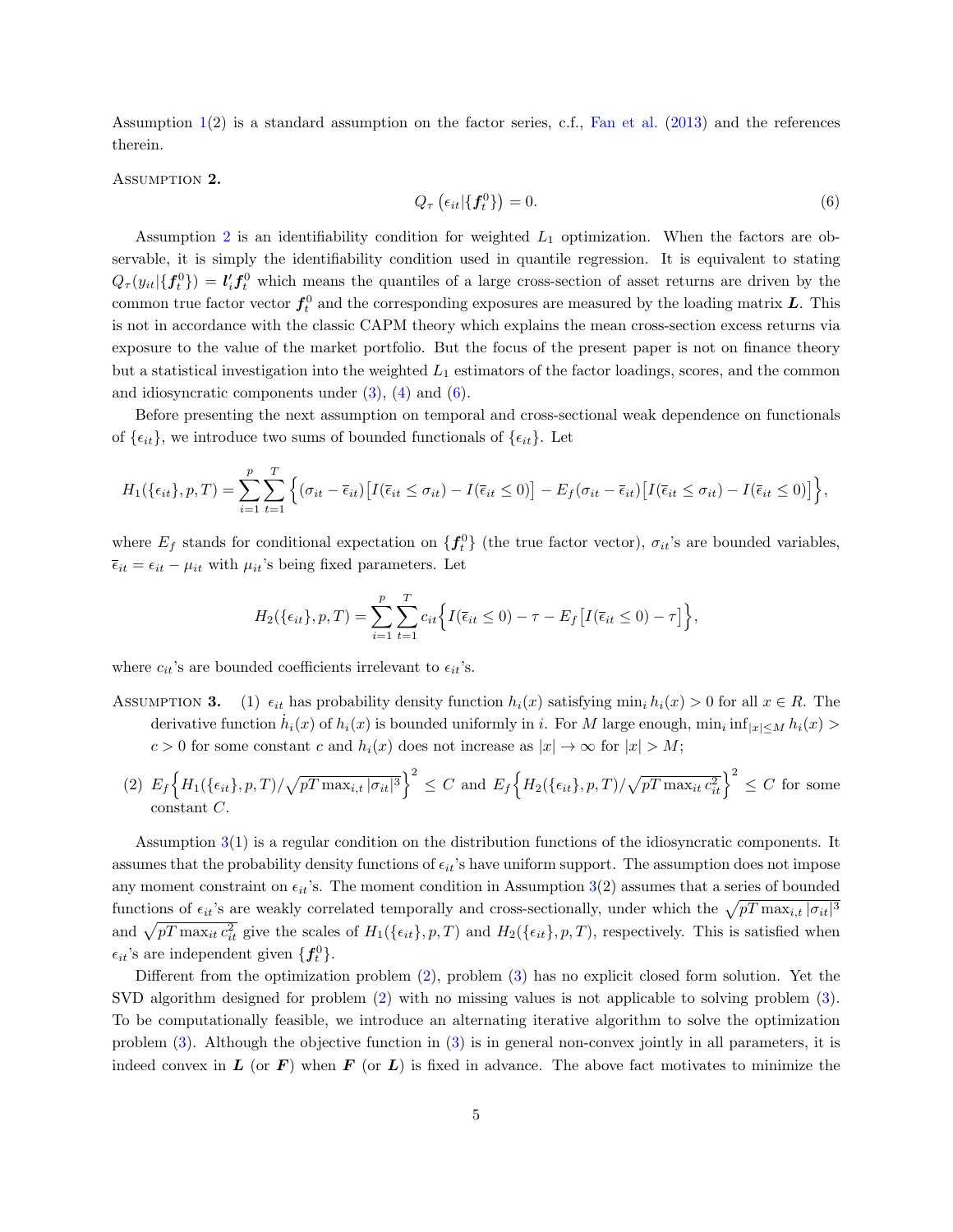loss function alternatively over  $L$  and  $F$ , each time optimizing one argument while keeping the other fixed. The alternating optimization steps can be solved by linear programming or gradient descent schemes. The detailed algorithm is presented in Algorithm [1.](#page-5-0)

#### <span id="page-5-0"></span>Algorithm 1 Iterative Algorithm for Robust Factor Analysis

#### **Input:**  $D = \{y_t, t = 1, ..., T\}$

**Output:** Alternating Iterative Estimates of the factor loadings and scores, i.e.,  $\widetilde{L}$ ,  $\widetilde{F}$ 

- 1: Initialization:  $k = 0$ ; Set  $\mathbf{L}^{(0)} = (l_{ij}^{(0)})$  so that [\(5\)](#page-3-2) is satisfied.
- 2:  $\widehat{F}^{(k)} = \arg \min_{F} ||Y \widehat{L}^{(k-1)}F||_{WL_1}$ , where  $\widehat{L}^{(0)} = L^{(0)}$ , and then transform  $\widehat{F}^{(k)}$  so that [\(5\)](#page-3-2) is satisfied. 3:  $\widehat{L}^{(k)} = \arg \min_{L} ||Y - L\widehat{F}^{(k)}||_{WL_1}$  and then transform  $\widehat{L}^{(k)}$  so that [\(5\)](#page-3-2) is satisfied.
- 4: Repeat Steps 2-3 until convergence.
- 5: Output  $\widetilde{L} = \widehat{L}^{(K)}$  and  $\widetilde{F} = \widehat{F}^{(K)}$  as the final estimates of the factor loading and score matrices when the convergence condition is met.

Algorithm [1](#page-5-0) amounts to alternatively carrying out cross-sectional quantile regression on factors and serial quantile regression on loadings, starting from some initial guess of  $L$ . One could also start from an initial guess of  $\bf{F}$  and alternating the serial and cross-section quantile regression iteratively. To reduce the sensitivity in the initial parameter values, we can try a set of different initial parameters and choose the solution resulting in lowest loss. As for the convergence criterion, denote the factor loading and score matrices at the  $k$ -th step as  $\hat{\mathbf{L}}^{(k)} = (\hat{l}_{ij}^{(k)}) = (\hat{l}_{1}^{(k)}, \dots, \hat{l}_{p}^{(k)})'$ ,  $\hat{F}^{(k)} = (\hat{f}_{ij}^{(k)}) = (\hat{f}_{1}^{(k)}, \dots, \hat{f}_{T}^{(k)})$  and let  $\mathbf{C}^{(k)} = \hat{\mathbf{L}}^{(k)} \hat{F}^{(k)} = (C_{ij}^{(k)})$ . In our simulation studies, the iteration is terminated with a prefixed finite number of alternating steps or when

$$
\sum_{i} \sum_{j} |C_{ij}^{(K)} - C_{ij}^{(K-1)}| / (pT|C_{ij}^{(K-1)}|) = o\left(\frac{\log p}{\sqrt{T}} + \frac{1}{\sqrt{p}}\right),\tag{7}
$$

which means that the average relative iteration error for computing the common components are small enough compared with the estimation error theoretically obtained in Theorem [1](#page-6-0) below. Our simulation experience shows that the above accuracy tolerance condition is always met within a finite number of iterations and  $\{\widehat{l}_{i}^{(k)}\}_{k=1}^{K}$ ,  $\{\widehat{f}_{t}^{(k)}\}_{k=1}^{K}$  form a solution path of the algorithm. The alternating iterative estimators are simply the ending-step solutions of the path. Notice that  $\widetilde{L}$  and  $\widetilde{F}$  are generally different from  $\widehat{L}$  and  $\widehat{F}$ .  $\widetilde{L}$  and **F** are computationally feasible while **L** and **F** are only theoretical minimizers. Therefore  $l_i$ 's and  $f_t$ 's incur two sources of errors, the computing error for a fixed sample measured by the discrepancy between  $(l_i, f_t)$ and  $(\hat{l}_i^{(K)}, \hat{f}_t^{(K)})$ , and the statistical estimation error due to the sampling randomness. Thus instead of investigating into the asymptotics of the theoretical minimizers having unknown computing error, we are concerned with the asymptotics of the feasible alternating iterative estimators. Our theory below shows that the  $l_i$ 's and  $f_t$ 's correctly identifies the true loadings and realized factors up to orthogonal transformations, and that  $C_{ij}^{(K)}$ 's consistently match the true common components.

To successfully implement the alternating iterative algorithm, we need a slightly stronger version of Assumption [1](#page-0-1) to regularize the parameter space.

Assumption 1' Assumption [1](#page-0-1) holds and

- (1) the eigenvalues of  $L'HL/p$  and  $L'HL^0/p$  are bounded away from zero and infinity, where  $H =$  $diag\{h_i(l'_i f_t - l_i^{0\prime} f_t^{0})\}\$ is a  $p \times p$  diagonal matrix and  $\mathbf{L}^0 = (l_1^0, \ldots, l_p^0)'$ ;
- (2) max<sub>i</sub>  $||\mathbf{l}_i|| \leq C$  for some generic constant C.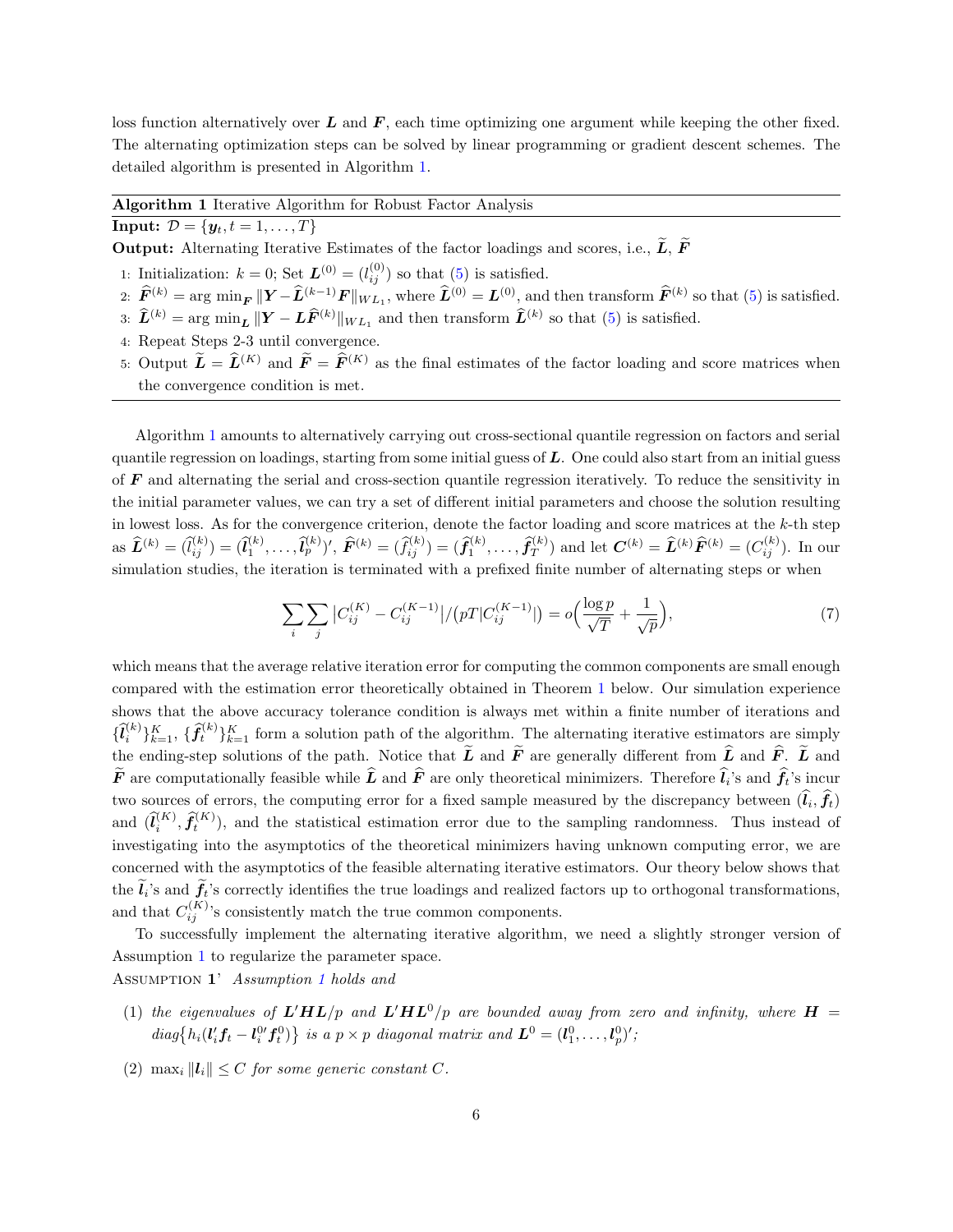Assumption  $\mathbf{1}'(1)$  demonstrates that the loading parameters span a full rank-r space after being normalized by the probability density of  $\epsilon_{it}$ 's, and the spaces spanned by L and  $L^0$  are not orthogonal after the same normalization. Assumption  $1'(2)$  restricts that the loadings for each variable are not explosive. We remark that this assumption is not minimal. As a first attempt to establish the asymptotic theory for the robust factor analysis and for technical simplicity, we assume this condition in the present paper. We leave extending the theory to more general setup to our future work.

<span id="page-6-1"></span>ASSUMPTION 4.

$$
E \exp\left\{H_1(\{\epsilon_{it}\}, p, 1)/\sqrt{p \max_{i,t} |\sigma_{it}|^3}\right\} \le C, \quad E \exp\left\{H_1(\{\epsilon_{it}\}, 1, T)/\sqrt{T \max_{i,t} |\sigma_{it}|^3}\right\} \le C,
$$
  
\n
$$
E \exp\left\{H_2(\{\epsilon_{it}\}, p, 1)/\sqrt{p \max_{i,t} c_{it}^2}\right\} \le C, \quad E \exp\left\{H_2(\{\epsilon_{it}\}, 1, T)/\sqrt{T \max_{i,t} c_{it}^2}\right\} \le C.
$$

Assumption [4](#page-6-1) is satisfied if  $\{\epsilon_{it}|\{f^0_t\}\}\$  are independent arrays due to the boundedness of the summands of  $H_1(\{\epsilon_{it}\}, p, T)$  and  $H_2(\{\epsilon_{it}\}, p, T)$ . Next assumption provides the conditions on the increasing orders of p and T.

<span id="page-6-2"></span>ASSUMPTION 5.

$$
\frac{\log p}{\sqrt{T}} + \frac{\log T}{p^{1/4} \log p} = o(1).
$$

Assumption [5](#page-6-2) assumes that  $p$  (or  $T$ ) can not be exponentially large relative to  $T$  (or  $p$ ). The reason is that  $\hat{f}_i^{(k)}$ 's (or  $\hat{l}_i^{(k-1)}$ 's) are required to converge uniformly in t (or i) to guarantee the convergence of  $\hat{l}_i^{(k)}$ (or  $\hat{f}_t^{(k)}$ ) in Algorithm [1.](#page-5-0)

Now we state our theoretical results on the solution path estimators of Algorithm [1.](#page-5-0) Our first result shows that  $f_t$ 's and  $l_i$ 's have similar asymptotic results as those given in [Bai and Ng](#page-16-1) [\(2002\)](#page-16-1) and [Fan et al.](#page-16-3) [\(2013\)](#page-16-3).

<span id="page-6-0"></span>**Theorem 1.** Under Assumptions [1-](#page-0-1)[5,](#page-6-2) for  $2 \leq K < \infty$  in Algorithm [1,](#page-5-0)

$$
\widetilde{f}_t = \widetilde{W}_0 f_t^0 + O_p \Big( \frac{\log p}{\sqrt{T}} + \frac{1}{\sqrt{p}} \Big),
$$
\n
$$
\widetilde{l}_i = \widetilde{W}_0^{-1} l_i^0 + O_p \Big( \frac{\log p}{\sqrt{T}} + \frac{1}{\sqrt{p}} \Big),
$$
\n
$$
\widetilde{l}_i' \widetilde{f}_t = l_i^0 f_t^0 + O_p \Big( \frac{\log p}{\sqrt{T}} + \frac{1}{\sqrt{p}} \Big),
$$
\n
$$
\widetilde{\epsilon}_{it} =: y_{it} - \widetilde{l}_i' \widetilde{f}_t = \epsilon_{it} + O_p \Big( \frac{\log p}{\sqrt{T}} + \frac{1}{\sqrt{p}} \Big)
$$

where  $\widetilde{W}_0 = \left\{ \sum_{i=1}^p h_i(0) \widetilde{l}_i \widetilde{l}'_i \right\}^{-1} \sum_{i=1}^p h_i(0) \widetilde{l}_i l_i^{0}$  satisfying  $\widetilde{W}_0 \widetilde{W}'_0 = \mathbf{I}_r$  with probability approaching one. If further  $p \log^2 p/T = o(1)$ ,

,

$$
\widetilde{f}_t = \widetilde{W}_0 f_t^0 + \frac{1}{2} \Big\{ \sum_{i=1}^p h_i(0) \widetilde{I}_i \widetilde{I}'_i \Big\}^{-1} \sum_{i=1}^p \widetilde{I}_i D_{it} + o_p\Big(\frac{1}{\sqrt{p}}\Big),
$$

where  $D_{it} = I(\epsilon_{it} \leq 0) - \tau$ . If  $\left(\log^2 p \log^2 T + \log^3 T/\sqrt{p}\right)T/p + \log^5 p/\sqrt{T} = o(1)$ , there exists an  $r \times r$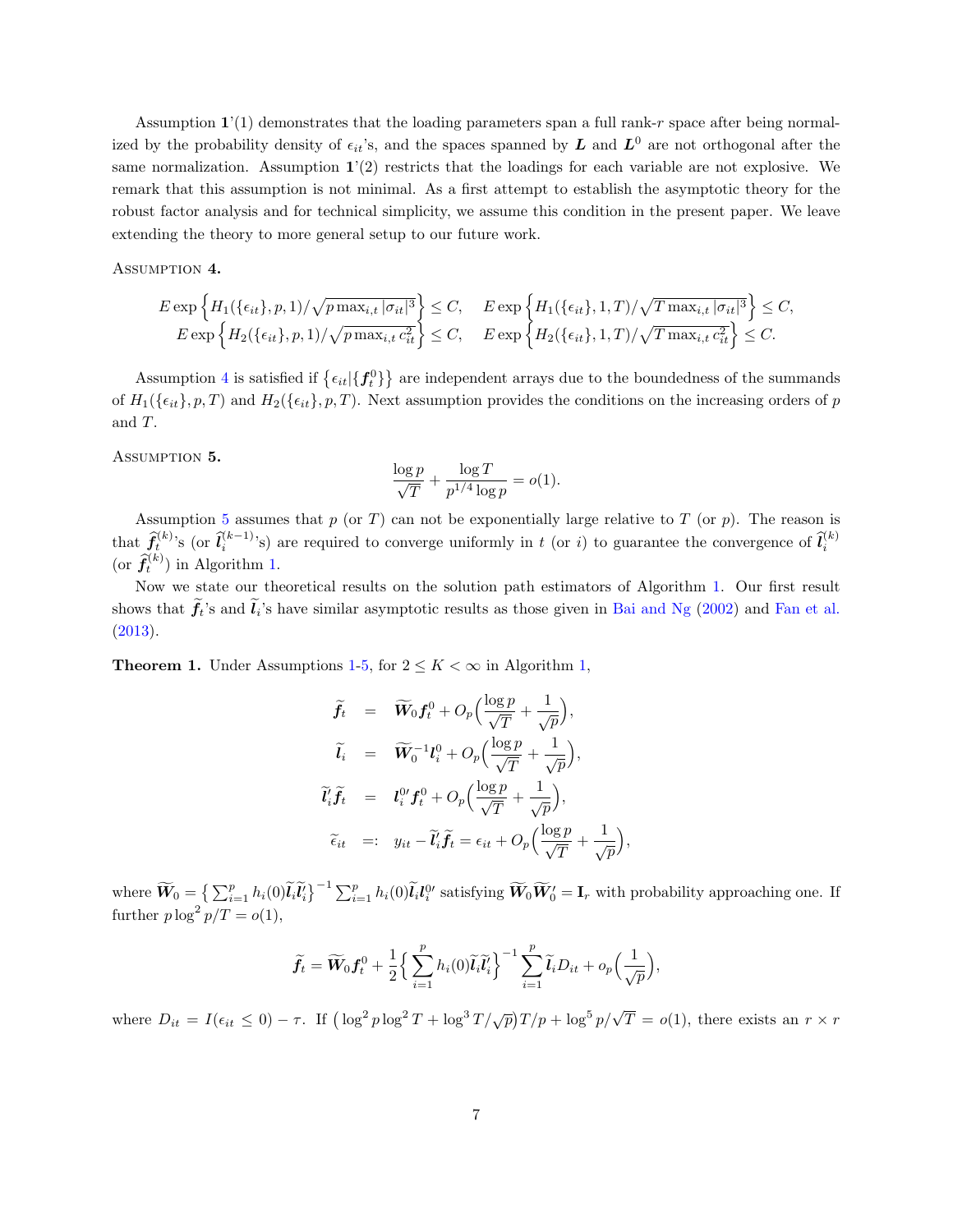matrix W satisfying  $WW' = I_r$  with probability approaching one, such that

$$
\widetilde{l}_i = \boldsymbol{W}\boldsymbol{l}_i^0 + \frac{1}{2h_i(0)} \Big(\sum_{t=1}^T \widetilde{\boldsymbol{f}}_t \widetilde{\boldsymbol{f}}_t^t\Big)^{-1} \sum_{t=1}^T \widetilde{\boldsymbol{f}}_t D_{it} + o_p\Big(\frac{1}{\sqrt{T}}\Big).
$$

Theorem [1](#page-6-0) demonstrates that the computationally feasible factor and loading estimates match the realized factor and true loadings up to some orthogonal transformations, and recover the common components (factor returns) and idiosyncratic components (idiosyncratic returns) consistently for each variable. It also shows that the alternating iterative estimators share similar but slightly different asymptotics with the PCA-based estimators given in [Bai](#page-16-2) [\(2003\)](#page-16-2) and [Fan et al.](#page-16-3) [\(2013\)](#page-16-3). One reason is that our estimators rely on computing iterations. The other reason is the absence of an explicit decomposition of  $\tilde{l}_i - \widetilde{W}_0^{-1} l_i^0$  (or  $\tilde{f}_t - \widetilde{W}_0 f_t^0$ ) in contrast to the eigen-decomposition of the PCA-based estimators. Indeed, the Bahadur representations present the principal correction terms of orders  $p^{-1/2}$  and  $T^{-1/2}$ , but there aren't closed form expression for the  $o_p(p^{-1/2})$  and  $o_p(T^{-1/2})$  terms.

**Remark:** Lemma 5 in the supplementary material demonstrates that the asymptotic results for  $\tilde{l}_i$  and  $f_t$  in Theorem [1](#page-6-0) can be strengthened to

$$
\max_{t} \left\| \widetilde{f}_{t} - \mathbf{W}^{(K)} f_{t}^{0} \right\| = O_{p} \left( \frac{\log p}{\sqrt{T}} + \frac{1}{\sqrt{p}} \right),
$$
  

$$
\max_{i} \left\| \widetilde{l}_{i} - (\mathbf{W}^{(K)})^{-1} l_{i}^{0} \right\| = O_{p} \left( \frac{\log p}{\sqrt{T}} + \frac{1}{\sqrt{p}} \right),
$$
  

$$
\max_{i} \left\| \widetilde{l}_{i}^{i} \widetilde{f}_{t} - l_{i}^{0 \prime} f_{t}^{0} \right\| = O_{p} \left( \frac{\log p}{\sqrt{T}} + \frac{1}{\sqrt{p}} \right),
$$

where  $W^{(K)}$  is defined before Lemma 3 in the supplementary material. However, the rate for the common components are incorrect uniformly in t except for assuming  $\max_t ||f_t^0|| = O_p(1)$  as in [Chen et al.](#page-16-13) [\(2020\)](#page-16-13), which is far too restrictive.

In the above analysis, we assumed that the true number of factors  $r$  is known in advance. However, in practice, r is unknown and should be determined prior to implementing the robust iterative algorithm. In the remainder of this section, we introduce a robust method for determining the number of factors, which is of independent interest. Our "Robust Eigenvalue-Ratio" (RER) method is inspired by the "Eigenvalue-Ratio" (ER) method in [Ahn and Horenstein](#page-15-0) [\(2013\)](#page-15-0). That is,

<span id="page-7-0"></span>
$$
\widehat{r}_{\text{RER}} = \underset{1 \le j \le r_{\text{max}}-1}{\arg \max} \left\{ \frac{\lambda_j \left( \widetilde{L}(r_{\text{max}})' \widetilde{L}(r_{\text{max}})/p \right)}{\lambda_{j+1} \left( \widetilde{L}(r_{\text{max}})' \widetilde{L}(r_{\text{max}})/p \right)} \right\},\tag{8}
$$

where  $r_{\text{max}}$  is a predetermined constant larger than r and  $\tilde{L}(r_{\text{max}})$  is the estimated factor loading matrix by the iterative algorithm in Algorithm [1](#page-5-0) if we assume the number of factors is  $r_{\text{max}}$ . The notation  $\lambda_i(\mathbf{A})$ denotes the *j*-th largest eigenvalue of a nonnegative definitive matrix  $\mathbf{A}$ .

To analyze the theoretical properties of the estimator  $\hat{r}_{\text{RER}}$ , we assumed the following modification of Assumption 1'. Let  $L(m)$  be the factor loading matrix pretending that there are m columns. ASSUMPTION [1](#page-0-1)" Assumption 1 holds and

(1) the singular values of  $L(r_{\rm max})' H L(r_{\rm max})/p$  and  $L(r_{\rm max})' H L^0/p$  are bounded away from zero and infinity.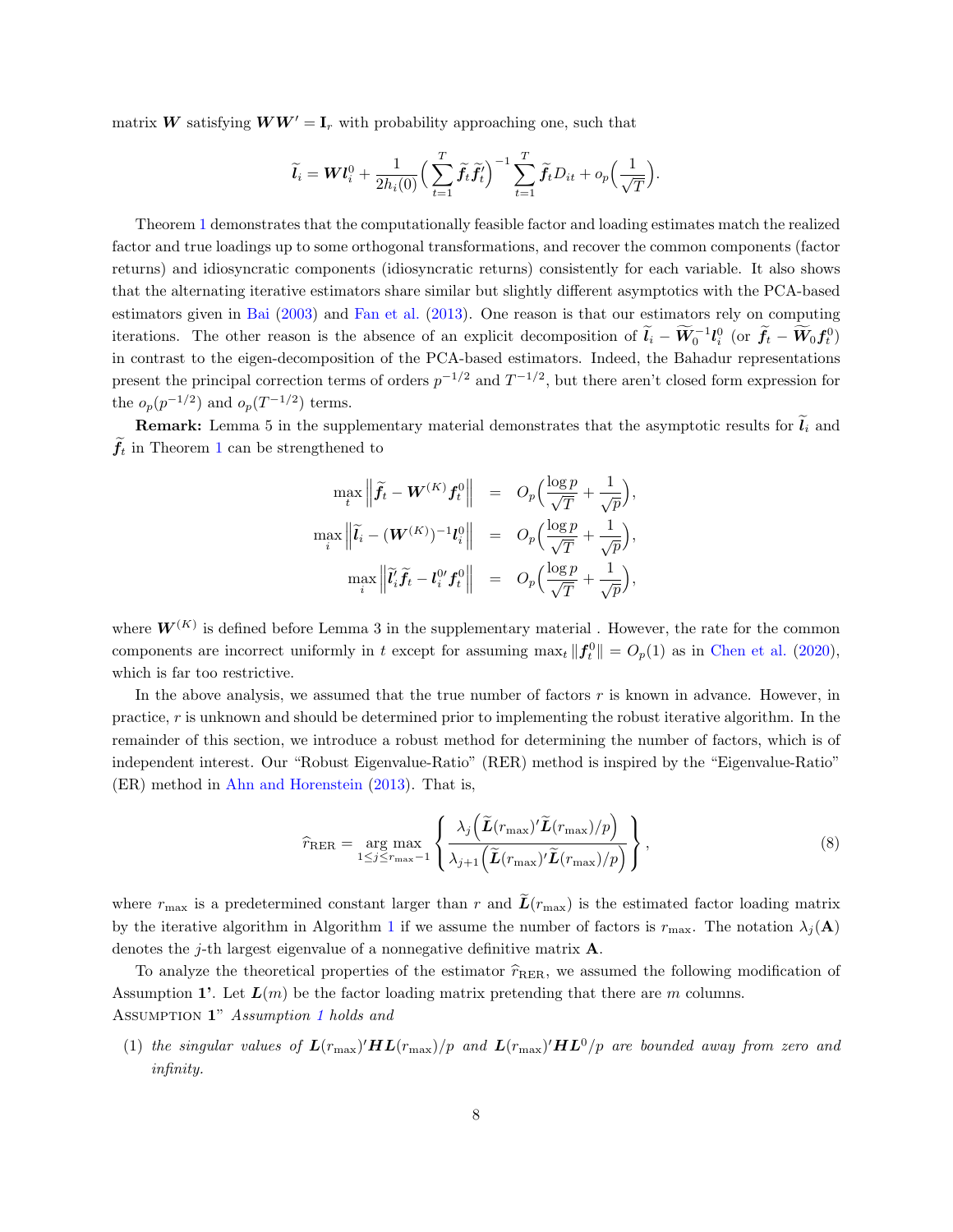(2)  $\max_i ||l_i(r_{\text{max}})|| \leq C$  for some generic constant C where  $l_i(r_{\text{max}})$  is the *i*-th row of  $L(r_{\text{max}})$ .

The following theorem shows the property of  $\tilde{l}_i(r_{\text{max}})$  from the robust iterative algorithm with  $r_{\text{max}} > r$ , where  $\tilde{l}_i(r_{\text{max}})$  is the *i*-th row of  $\tilde{L}(r_{\text{max}})$ .

<span id="page-8-1"></span>**Theorem [2](#page-4-0).** Under Assumption 1" and Assumptions 2[-5,](#page-6-2) for  $1 \leq K < \infty$ , there exists a positive definite matrices  $W_{r_{\text{max}}}^{(K)}$  of dimension  $r_{\text{max}} \times r_{\text{max}}$  such that

$$
\max_{i} \left\| \widetilde{\boldsymbol{l}}_i(r_{\max}) - \boldsymbol{W}_{r_{\max}}^{(K)}(\boldsymbol{l}_i^{0\prime},\boldsymbol{0}^\prime)^\prime \right\| = o_p(1).
$$

Theorem [2](#page-8-1) demonstrates that the leading r eigenvalues of  $\lambda_j\left(\tilde{L}(r_{\text{max}})'\tilde{L}(r_{\text{max}})/p\right)$  are of order 1 while the remaining  $(r_{\text{max}} - r)$  eigenvalues are  $o_p(1)$ . Thus the eigenvalue ratio in [\(8\)](#page-7-0) is maximized asymptotically only at  $j = r$  and consequently we have the following theorem.

**Theorem 3.** Under Assumption 1" and Assumptions [2](#page-4-0)[-5,](#page-6-2) for the estimator  $\hat{r}_{RER}$ , we have

<span id="page-8-2"></span>
$$
\Pr\left(\widehat{r}_{\text{RER}} = r\right) \to 1, \text{ as } p, T \to \infty.
$$

#### <span id="page-8-0"></span>3 Numerical experiments

#### 3.1 Data generating procedure

In this section, we introduce the general Data Generating Procedures (DGPs), which are similar as those in the simulation studies of [He et al.](#page-16-8) [\(2020\)](#page-16-8). In detail,

$$
y_{it} = \sum_{j=1}^{r} l_{ij} f_{jt} + \sqrt{\theta} u_{it}, \quad u_{it} = \sqrt{\frac{1 - \rho^2}{1 + 2J\beta^2}} e_{it},
$$

$$
e_{it} = \rho e_{i,t-1} + (1 - \beta) w_{it} + \sum_{l=\max\{i-J,1\}}^{\min\{i+J,p\}} \beta w_{lt}, \quad i = 1, \dots, p, \quad t = 1, \dots, T,
$$
(9)

where  $\mathbf{w}_t = (w_{1t}, \ldots, w_{pt})^\top$  are generated from different distributions, the loadings  $l_{ij}$ 's are independently drawn from the standard normal distribution. In model  $(9)$ ,  $\rho$  controls the serial correlations of idiosyncratic errors,  $\theta$  controls the signal to noise ratio (SNR), and the parameters  $\beta$  and J jointly control the crosssectional correlations.

#### <span id="page-8-3"></span>3.2 Estimation of loading spaces, factor spaces and common components

In this section, we assess the finite sample performances of the Robust Iterative Estimation Procedure (RIP) in terms of estimating loading spaces, factor spaces and common components. We compare the RIP with the Robust Two-Step (RTS) method proposed by [He et al.](#page-16-8) [\(2020\)](#page-16-8) and the conventional PCA method. It is worth pointing out that the RTS method assumed that the common factors and idiosyncratic errors are jointly elliptically distributed. We consider the following two scenarios.

**Scenario A** Set  $r = 3, \theta = 1, \rho = \beta = J = 0$ . We consider three cases on the joint distribution of  $(f'_t, w'_t)'$ : (i) multivariate Gaussian distribution  $\mathcal{N}(\mathbf{0}, \mathbf{I}_{p+r})$ ; (ii) multivariate centralized t distributions  $t_{\nu}(\mathbf{0}, \mathbf{I}_{p+r})$  with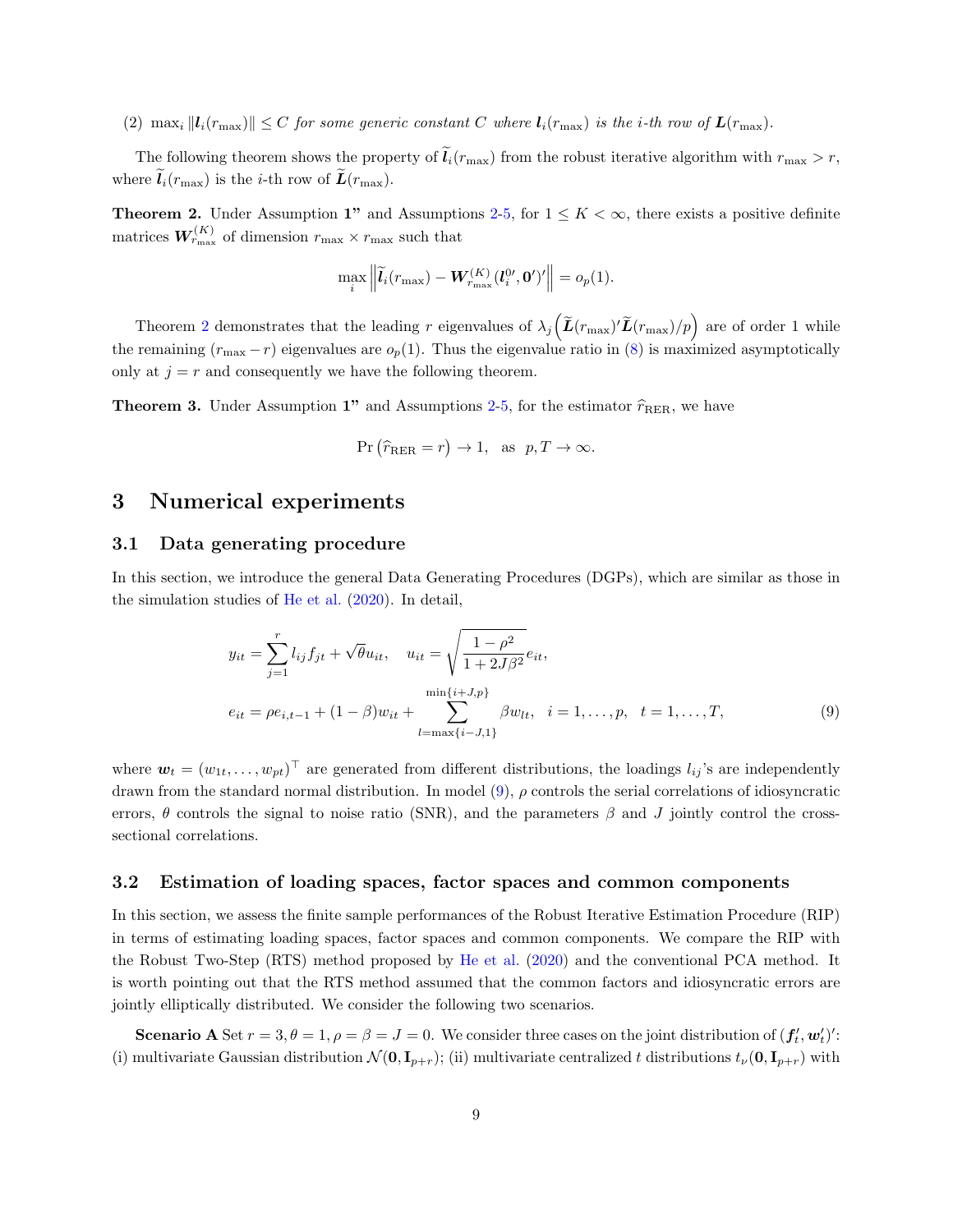degree  $\nu = 3$ ; (iii)  $f_t$ 's are generated from multivariate Gaussian distribution  $\mathcal{N}(\mathbf{0}, \mathbf{I}_r)$  while all elements of  $\mathbf{w}_t$  are *i.i.d.* samples from symmetric  $\alpha$ -stable distribution  $S_{\alpha}(\beta, \gamma, \delta)$  with skewness parameter  $\beta = 0$ , scale parameter  $\gamma = 1$  and location parameter  $\delta = 0$ ,  $\alpha = 1, 1.5$ . The combinations of  $(p, T)$  are set as  $\{(150, 100), (250, 100), (250, 150), (250, 200)\}.$ 

**Scenario B** Set  $r = 3, \theta = 0.5, \rho = 0.2, \beta = 0.2, J = 3$ . The settings on the joint distribution of  $(f'_t, w'_t)'$ are the same as those in Scenario A.

In **Scenario A** (i) and (ii), the settings correspond to simple cases without any serial correlations of idiosyncratic errors and  $(f'_t, w'_t)'$  are jointly from elliptical distributions.  $\mathcal{N}(\mathbf{0}, \mathbf{I}_{p+r})$  satisfies the condtions for all three methods, while heavy-tailed  $t_3(0, I_{p+r})$  perfectly satisfies the assumptions for RTS but not for PCA. In Scenario A (iii), the idiosyncratic errors are generated from  $\alpha$ -stable distributions which violates the conditions for both RTS and PCA. In Scenario A,  $w_{it}$ 's are generated from symmetric distributions such that Assumption [2](#page-4-0) for RIP is satisfied with  $\tau = 1/2$ . We also consider  $\tau = 0.75$  for RIP method in Scenario A, and in this case the panel observations  $\{y_{it}\}\$  are adjusted by  $Q_{3/4}$ , the third quartile of  $u_{it}$ . That's to say, the panel observations are now  ${y_{it} - \sqrt{\theta}Q_{3/4}}$  such that Assumption [2](#page-4-0) for RIP is satisfied with  $\tau = 3/4$ . In Scenario B,  $(f'_t, w'_t)'$  are generated parallel to Scenario A, but the errors are now serially and cross-sectionally correlated by setting  $\rho = 0.2$ ,  $\beta = 0.2$ ,  $J = 3$ . We only consider the case  $\tau = 0.5$  for RIP in Scenario B since the theoretical value of  $Q_{3/4}$  is not easy to compute for this case. In all simulations, five initial values for RIP are tried and the minimum loss solution is left.

<span id="page-9-0"></span>

Figure 1: Boxplots of the estimation errors of the estimated factor loadings and scores by RIP RTS and PCA methods under symmetric α-Stable distributions in Scenario A (iii) with  $\alpha = 1, 1.5$ .  $p = 250, T = 200$ .

To evaluate the empirical performances of different methods, we compare the measurement indices in [He](#page-16-8) [et al.](#page-16-8) [\(2020\)](#page-16-8), that is, the MEdian of the normalized estimation Errors for Common Components in terms of the matrix Frobenius norm, denoted as MEE-CC; the AVerage estimation Error for the Factor Loading matrices, denoted as AVE-FL; and the AVerage estimation Error for the Factor Score matrices, denoted as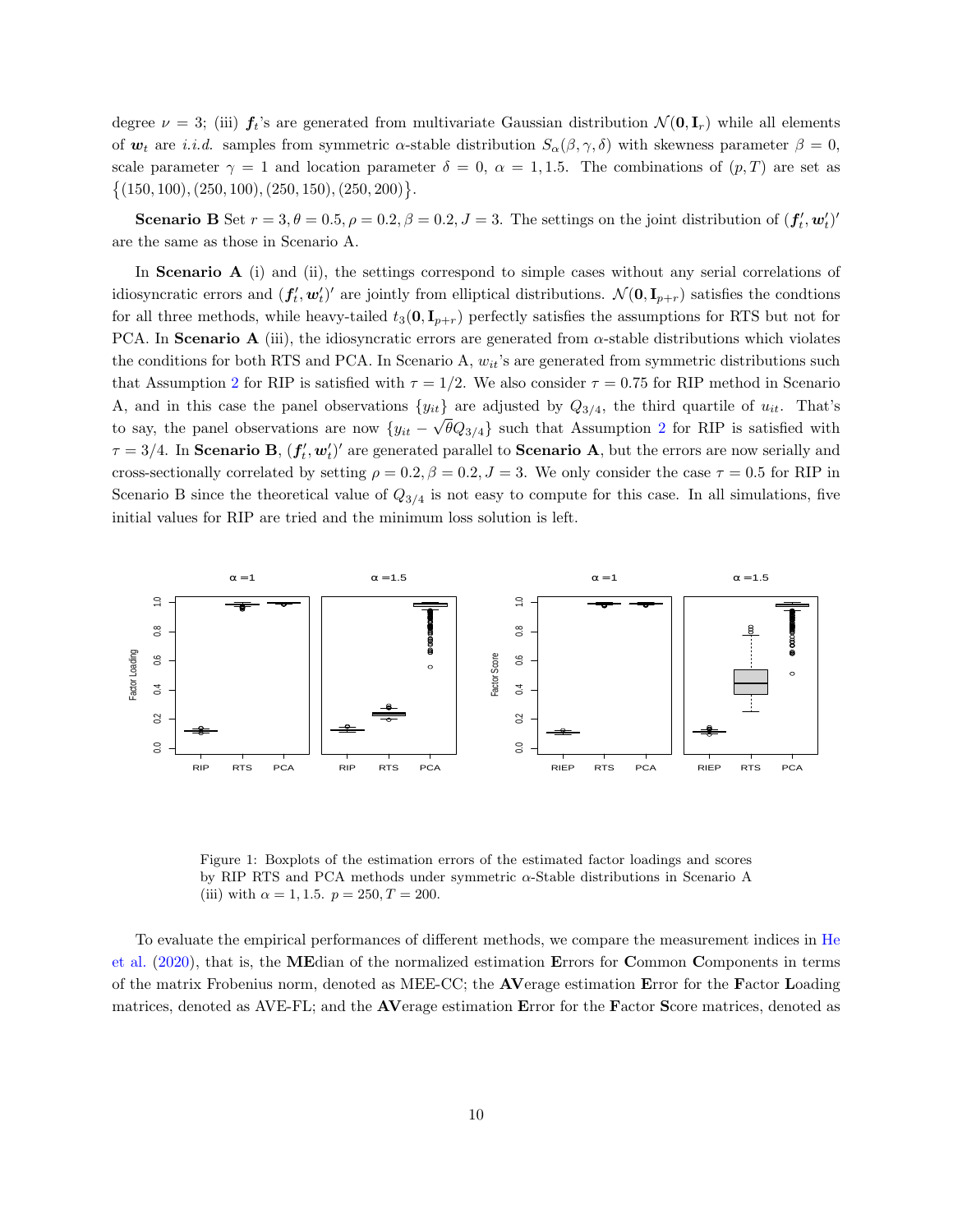AVE-FS. In detail, the AVE-CC, AVE-FL and AVE-FS are defined as

$$
\text{MEE-CC} = \text{median}\left\{ \|\widehat{\mathbf{L}}_m\widehat{\mathbf{F}}_m - \mathbf{L}^0\mathbf{F}^0\|_F^2 / \|\mathbf{L}^0\mathbf{F}^0\|_F^2, m = 1, ..., M \right\},
$$
  
AVE-FL =  $\sum_{m=1}^M \mathcal{D}(\widehat{\mathbf{L}}_m, \mathbf{L})/M$ , and AVE-FS =  $\sum_{m=1}^M \mathcal{D}(\widehat{\mathbf{F}}_m, \mathbf{F})/M$ ,

where M is the number of replicates,  $\widehat{L}_m$  and  $\widehat{F}_m$  are respectively the estimators of the factor loading matrix and factor score matrix from the m-th replicate, and for two column-wise orthogonal matrices  $Q_1$  and  $Q_2$ of sizes  $p \times q_1$  and  $p \times q_2$ ,

$$
\mathcal{D}(\boldsymbol{Q}_1,\boldsymbol{Q}_2)=\bigg(1-\frac{1}{\max\left(q_1,q_2\right)}\text{Tr}\Big(\boldsymbol{Q}_1\boldsymbol{Q}_1'\boldsymbol{Q}_2\boldsymbol{Q}_2'\Big)\bigg)^{1/2}.
$$

From the definition of  $\mathcal{D}(\mathbf{Q}_1, \mathbf{Q}_2)$ , we can easily deduce that it is a quantity between 0 and 1, which measures the distance between the column spaces of  $Q_1$  and  $Q_2$ .  $\mathcal{D}(Q_1, Q_2) = 0$  indicates the column spaces of  $Q_1$ and  $Q_2$  are the same, while  $\mathcal{D}(Q_1, Q_2) = 1$  indicates the column spaces of  $Q_1$  and  $Q_2$  are orthogonal. In fact,  $\mathcal{D}(\cdot,\cdot)$  particularly fits to quantify the accuracy of estimated factor loading/score matrices as they are not separately identifiable. All the simulation results are based on  $M = 500$  replicates.

The simulation results for Scenario A and Scenario B are reported in Table [1](#page-11-0) and Table [2,](#page-12-1) respectively. From Table [1,](#page-11-0) we see that for multivariate Gaussian case in Scenario A (i), all three methods perform very well while the RIP seems a bit worse. This is expected as in the regression that least absolute regression is less efficient than least square regression when errors are normal. For multivariate t distribution with degree of freedom 3 in Scenario A (ii), RTS performs the best as the elliptical assumption is satisfied. The RIP performs satisfactorily though not as well as RTS. The PCA is the worst, which reflects the effect of the nonexistence of the forth moment. The advantages of the proposed RIP are well illustrated in Scenario A (iii), where the errors are from symmetric  $\alpha$ -stable distribution. Figure [1](#page-9-0) shows the boxplots of the estimation errors of the estimated factor loadings and scores by RIP, RTS and PCA methods over 500 replications, with  $\alpha = 1, \alpha = 1.5$  $\alpha = 1, \alpha = 1.5$  $\alpha = 1, \alpha = 1.5$  and  $p = 250, T = 200$ . From Figure 1, we see that the RIP performs very well while the RTS and PCA totally lose power. This is expected since neither the elliptical assumption nor the forth moment condition is satisfied. From Table [1,](#page-11-0) it can also be concluded that the performances of the RIP tend to be better as  $T$  and/or  $p$  increase which is consistent with the theoretical results. In summary, RIP is quite stable, but RTS and PCA become worse substantially as the tail becomes thicker. At last, we see that the RIP performs comparably for  $\tau = 0.5$  and  $\tau = 0.75$ .

Next, we turn to Scenario B when both cross-sectional and serial correlations are present. The superiority of the RIP over the RTS and PCA is clearly illustrated when the idiosyncratic errors are from  $\alpha$ -stable distribution. For  $\alpha = 1$ , when T, p are small, the RIP does not perform well, though far much better than the RTS and PCA. As  $T, p$  grow large, the performance of RIP boosts, while RTS and PCA still does not work. When  $\alpha = 1.5$ ,  $(T, p) = (100, 150)$  is enough to guarantee the good performance of RIP, while even when  $T = 200$  and  $p = 250$  the RTS and PCA still fall far behind. In summary, the proposed RIP method performs robustly in both light-tailed and heavy-tailed settings.

#### 3.3 Selection of the number of factors

In this section, we assess the finite sample performance of the proposed "Robust Eigenvalue-Ratio" method (RER) for factor number selection. We compare our RER method with the "Eigenvalue-Ratio" (ER) method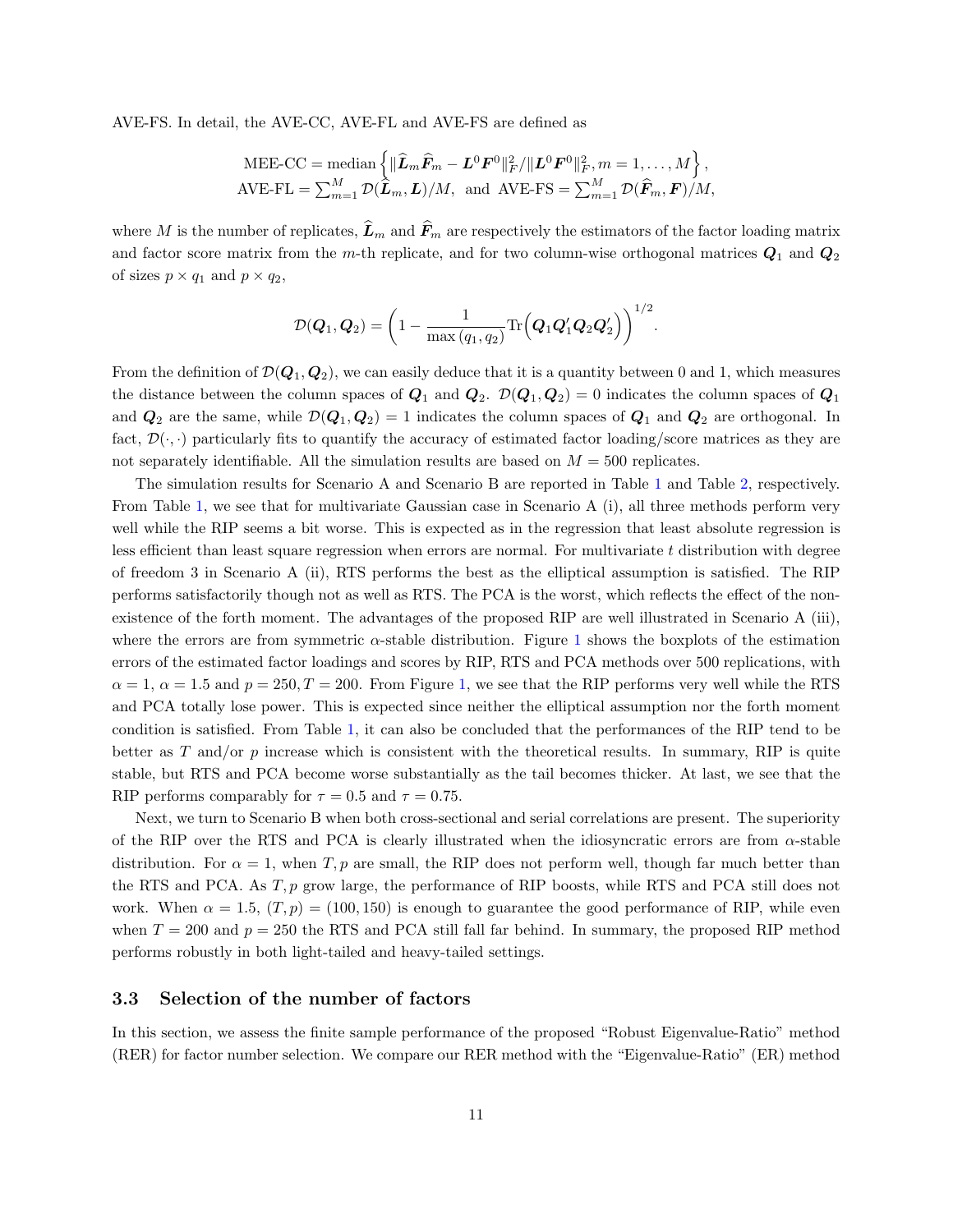<span id="page-11-0"></span>

| Type                                        | Method                 | $(p, T) = (150, 100)$                                       |               |               | $(p, T) = (250, 100)$                                                         |               |               |  |
|---------------------------------------------|------------------------|-------------------------------------------------------------|---------------|---------------|-------------------------------------------------------------------------------|---------------|---------------|--|
|                                             |                        | MEE_CC                                                      | <b>AVE_FL</b> | <b>AVE_FS</b> | MEE_CC                                                                        | <b>AVE_FL</b> | <b>AVE_FS</b> |  |
| $\mathcal{N}(\mathbf{0}, \mathbf{I}_{p+m})$ | $RIP(\tau=0.5)$        | 0.03(0.00)                                                  | 0.13(0.01)    | 0.10(0.01)    | 0.02(0.00)                                                                    | 0.13(0.01)    | 0.08(0.01)    |  |
|                                             | $RIP(\tau = 0.75)$     | 0.03(0.01)                                                  | 0.14(0.02)    | 0.11(0.01)    | 0.03(0.00)                                                                    | 0.14(0.01)    | 0.09(0.01)    |  |
|                                             | <b>RTS</b>             | 0.02(0.00)                                                  | 0.11(0.01)    | 0.08(0.01)    | 0.01(0.00)                                                                    | 0.11(0.01)    | 0.06(0.00)    |  |
|                                             | <b>PCA</b>             | 0.02(0.00)                                                  | 0.10(0.01)    | 0.08(0.01)    | 0.01(0.00)                                                                    | 0.10(0.01)    | 0.06(0.00)    |  |
| $t_3(0, \mathbf{I}_{p+m})$                  | $RIP(\tau=0.5)$        | 0.03(0.01)                                                  | 0.16(0.03)    | 0.11(0.02)    | 0.03(0.01)                                                                    | 0.16(0.02)    | 0.10(0.03)    |  |
|                                             | $RIP(\tau = 0.75)$     | 0.05(0.02)                                                  | 0.18(0.04)    | 0.12(0.03)    | 0.04(0.01)                                                                    | 0.18(0.04)    | 0.11(0.01)    |  |
|                                             | <b>RTS</b>             | 0.02(0.00)                                                  | 0.12(0.01)    | 0.08(0.01)    | 0.02(0.00)                                                                    | 0.11(0.01)    | 0.07(0.01)    |  |
|                                             | <b>PCA</b>             | 0.04(0.03)                                                  | 0.20(0.06)    | 0.10(0.03)    | 0.04(0.03)                                                                    | 0.20(0.06)    | 0.09(0.05)    |  |
| $S_1(0,1,0)$                                | $\text{RIP}(\tau=0.5)$ | 0.05(0.01)                                                  | 0.18(0.01)    | 0.14(0.01)    | 0.04(0.01)                                                                    | 0.17(0.01)    | 0.11(0.01)    |  |
|                                             | $RIP(\tau = 0.75)$     | 0.12(0.02)                                                  | 0.26(0.02)    | 0.22(0.02)    | 0.10(0.01)                                                                    | 0.26(0.02)    | 0.17(0.03)    |  |
|                                             | <b>RTS</b>             | 661.3(3510.92)                                              | 0.98(0.01)    | 0.98(0.01)    | 894.64(3855.27)                                                               | 0.99(0.01)    | 0.98(0.01)    |  |
|                                             | <b>PCA</b>             | 6404.27(43169.89)                                           | 0.99(0.00)    | 0.98(0.01)    | 11876.97(64758.55)                                                            | 0.99(0.00)    | 0.99(0.01)    |  |
| $S_{1.5}(0,1,0)$                            | $RIP(\tau=0.5)$        | 0.05(0.01)                                                  | 0.18(0.01)    | 0.15(0.01)    | 0.04(0.01)                                                                    | 0.18(0.01)    | 0.11(0.01)    |  |
|                                             | $RIP(\tau=0.75)$       | 0.08(0.01)                                                  | 0.22(0.01)    | 0.18(0.01)    | 0.06(0.01)                                                                    | 0.21(0.01)    | 0.14(0.01)    |  |
|                                             | <b>RTS</b>             | 0.51(0.69)                                                  | 0.32(0.03)    | 0.51(0.11)    | 0.43(0.53)                                                                    | 0.33(0.03)    | 0.46(0.13)    |  |
|                                             | <b>PCA</b>             | 8.21(15.96)                                                 | 0.92(0.08)    | 0.91(0.09)    | 9.15(20.44)                                                                   | 0.94(0.08)    | 0.93(0.09)    |  |
| Type                                        | Method                 | $(p, T) = (250, 150)$<br>MEE <sub>CC</sub><br><b>AVE_FL</b> |               | <b>AVE_FS</b> | $(p, T) = (250, 200)$<br>MEE <sub>-CC</sub><br><b>AVE_FS</b><br><b>AVE_FL</b> |               |               |  |
| $\mathcal{N}(\mathbf{0}, \mathbf{I}_{p+m})$ | $RIP(\tau=0.5)$        | 0.02(0.00)                                                  | 0.10(0.01)    | 0.08(0.00)    | 0.01(0.00)                                                                    | 0.09(0.00)    | 0.08(0.00)    |  |
|                                             | $RIP(\tau=0.75)$       | 0.02(0.00)                                                  | 0.11(0.01)    | 0.09(0.00)    | 0.02(0.00)                                                                    | 0.10(0.05)    | 0.09(0.05)    |  |
|                                             | <b>RTS</b>             | 0.01(0.00)                                                  | 0.08(0.00)    | 0.06(0.00)    | 0.01(0.00)                                                                    | 0.07(0.00)    | 0.06(0.00)    |  |
|                                             | <b>PCA</b>             | 0.01(0.00)                                                  | 0.08(0.00)    | 0.06(0.00)    | 0.01(0.00)                                                                    | 0.07(0.00)    | 0.06(0.00)    |  |
| $t_3(0,\mathbf{I}_{p+m})$                   | $RIP(\tau=0.5)$        | 0.02(0.00)                                                  | 0.13(0.02)    | 0.08(0.01)    | 0.02(0.00)                                                                    | 0.11(0.01)    | 0.08(0.01)    |  |
|                                             | $RIP(\tau=0.75)$       | 0.03(0.01)                                                  | 0.15(0.03)    | 0.09(0.03)    | 0.02(0.01)                                                                    | 0.13(0.04)    | 0.09(0.04)    |  |
|                                             | RTS                    | 0.01(0.00)                                                  | 0.09(0.00)    | 0.06(0.01)    | 0.01(0.00)                                                                    | 0.08(0.00)    | 0.06(0.01)    |  |
|                                             | <b>PCA</b>             | 0.03(0.02)                                                  | 0.17(0.05)    | 0.08(0.03)    | 0.03(0.02)                                                                    | 0.16(0.05)    | 0.08(0.02)    |  |
| $S_1(0,1,0)$                                | $\text{RIP}(\tau=0.5)$ | 0.03(0.00)                                                  | 0.14(0.01)    | 0.11(0.01)    | 0.03(0.00)                                                                    | 0.12(0.01)    | 0.11(0.01)    |  |
|                                             | $RIP(\tau=0.75)$       | 0.07(0.01)                                                  | 0.21(0.03)    | 0.17(0.03)    | 0.06(0.01)                                                                    | 0.19(0.03)    | 0.17(0.03)    |  |
|                                             | <b>RTS</b>             | 767.12(2878.55)                                             | 0.99(0.01)    | 0.99(0.00)    | 1058.58(4220.23)                                                              | 0.99(0.01)    | 0.99(0.00)    |  |
|                                             | <b>PCA</b>             | 14874.71(75287.90)                                          | 0.99(0.00)    | 0.99(0.00)    | 20822.62(104666.86)                                                           | 0.99(0.00)    | 0.99(0.00)    |  |
| $S_{1.5}(0,1,0)$                            | $RIP(\tau=0.5)$        | 0.03(0.00)                                                  | 0.14(0.01)    | 0.11(0.01)    | 0.03(0.00)                                                                    | 0.13(0.01)    | 0.11(0.01)    |  |
|                                             | $RIP(\tau=0.75)$       | 0.05(0.01)                                                  | 0.17(0.01)    | 0.13(0.01)    | 0.04(0.01)                                                                    | 0.15(0.01)    | 0.13(0.01)    |  |
|                                             | <b>RTS</b>             | 0.37(0.45)                                                  | 0.27(0.02)    | 0.46(0.12)    | 0.34(0.40)                                                                    | 0.23(0.01)    | 0.46(0.12)    |  |
|                                             | PCA                    | 11.31(23.41)                                                | 0.95(0.07)    | 0.95(0.07)    | 11.75(25.33)                                                                  | 0.97(0.06)    | 0.96(0.06)    |  |

Table 1: Simulation results for Scenario A, the values in the parentheses are the interquartile ranges for MEE-CC and standard deviations for AVE-FL and AVE-FS.

in [Ahn and Horenstein](#page-15-0) [\(2013\)](#page-15-0), the "Multivariate-Kendall's tau-Eigenvalue-Ratio" (MKER) method in [Yu](#page-17-12) [et al.](#page-17-12) [\(2019\)](#page-17-12) and the classical "Information Criteria" (IC) method in [Bai and Ng](#page-16-1) [\(2002\)](#page-16-1). To evaluate the empirical performance of different methods, we consider the following scenario.

**Scenario C** Set  $r = 3, \theta = 1, \rho = \beta = J = 0$ . We consider three cases on the joint distribution of  $(f'_t, w'_t)'$ : (i) multivariate Gaussian distribution  $\mathcal{N}(\mathbf{0}, \mathbf{I}_{p+r})$ ; (ii) multivariate centralized t distributions  $t_{\nu}(\mathbf{0}, \mathbf{I}_{p+r})$  with degree  $\nu = 3$ ; (iii)  $f_t$ 's are generated from multivariate Gaussian distribution  $\mathcal{N}(\mathbf{0}, \mathbf{I}_r)$  while all elements of  $w_t$  are i.i.d. samples from  $t_2$  distribution. (iv)  $f_t$ 's are generated from multivariate Gaussian distribution  $\mathcal{N}(\mathbf{0}, \mathbf{I}_r)$  while all elements of  $\mathbf{w}_t$  are i.i.d. samples from symmetric  $\alpha$ -Stable distribution  $S_{\alpha}(\beta, \gamma, \delta)$  with skewness parameter  $\beta = 0$ , scale parameter  $\gamma = 1$  and location parameter  $\delta = 0$ ,  $\alpha = 1$  and  $\alpha = 1.5$ .  $(p, T) = \{(50, 50), (100, 100), (150, 150), (200, 200)\}.$ 

In Scenario C, we consider the cases  $\tau = 0.5$  and  $\tau = 0.75$  for RER method. For the case  $\tau = 0.75$ , the panel observations are similarly adjusted as we did in Section [3.2.](#page-8-3) In Table [3,](#page-13-0) we show the simulation results in the form  $x(y|z)$ , where x is the sample mean of the estimated factor numbers over 200 replications, while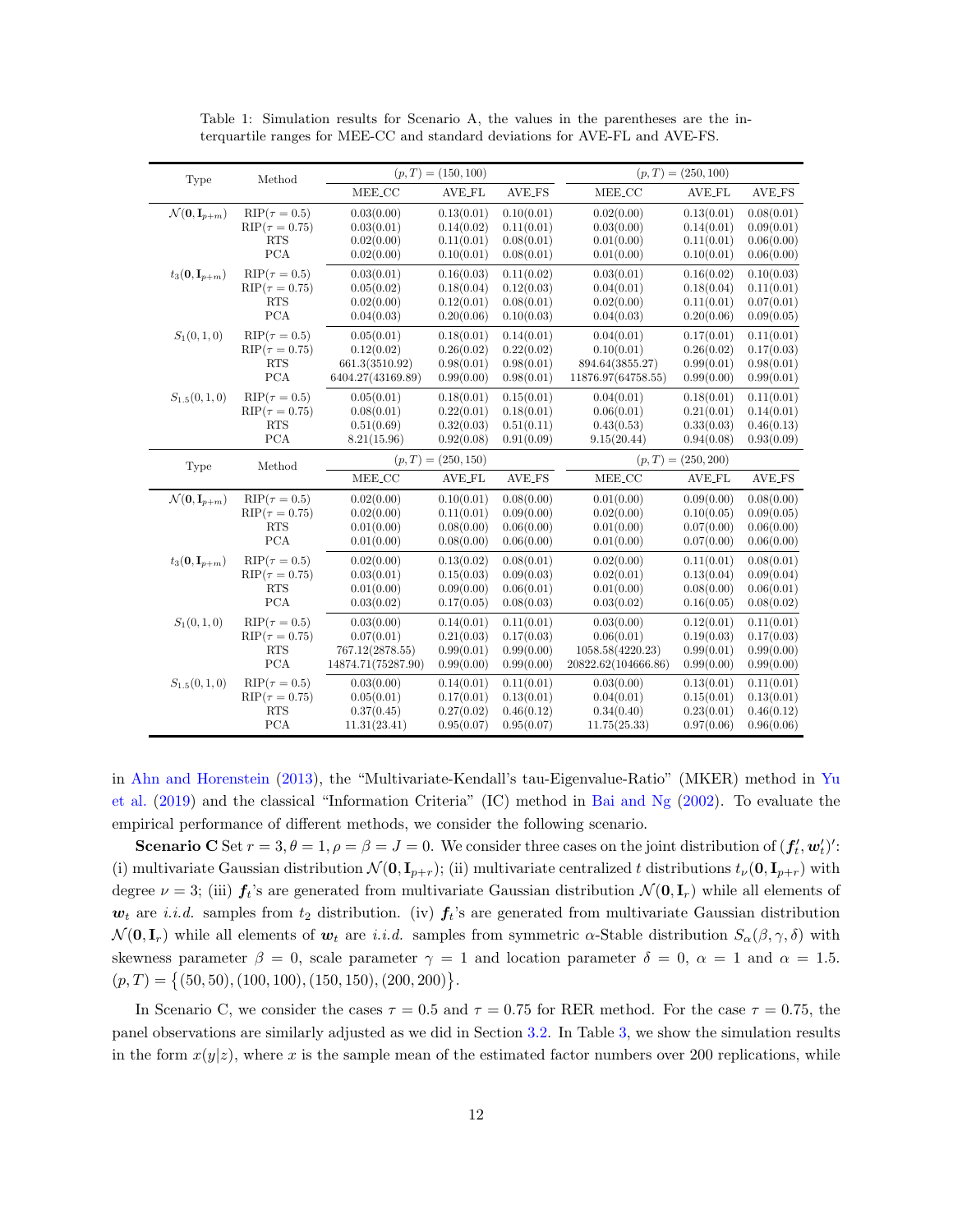<span id="page-12-1"></span>

| Type                                        | Method     |                       | $(p, T) = (150, 100)$    |               | $(p, T) = (250, 100)$ |               |               |  |
|---------------------------------------------|------------|-----------------------|--------------------------|---------------|-----------------------|---------------|---------------|--|
|                                             |            | MEE_CC                | AVE_FL                   | AVE_FS        | MEE_CC                | <b>AVE_FL</b> | AVE_FS        |  |
| $\mathcal{N}(\mathbf{0}, \mathbf{I}_{p+m})$ | RIP        | 0.01(0.00)            | 0.09(0.01)<br>0.07(0.01) |               | 0.01(0.00)            | 0.09(0.01)    | 0.06(0.00)    |  |
|                                             | <b>RTS</b> | 0.01(0.00)            | 0.08(0.01)               | 0.06(0.00)    | 0.01(0.00)            | 0.07(0.00)    | 0.05(0.00)    |  |
|                                             | <b>PCA</b> | 0.01(0.00)            | 0.07(0.01)               | 0.06(0.00)    | 0.01(0.00)            | 0.07(0.00)    | 0.05(0.00)    |  |
| $t_3(0, \mathbf{I}_{p+m})$                  | RIP        | 0.02(0.00)            | 0.11(0.02)               | 0.08(0.01)    | 0.01(0.00)            | 0.11(0.02)    | 0.06(0.01)    |  |
|                                             | <b>RTS</b> | 0.01(0.00)            | 0.08(0.01)               | 0.06(0.01)    | 0.01(0.00)            | 0.08(0.01)    | 0.05(0.01)    |  |
|                                             | <b>PCA</b> | 0.02(0.01)            | 0.14(0.05)               | 0.07(0.03)    | 0.02(0.01)            | 0.14(0.05)    | 0.05(0.03)    |  |
| $S_1(0,1,0)$                                | $\rm RIP$  | 1.45(181.64)          | 0.51(0.15)               | 0.48(0.17)    | 0.17(0.05)            | 0.35(0.09)    | 0.26(0.11)    |  |
|                                             | <b>RTS</b> | 2293.52(18769.22)     | 0.99(0.01)               | 0.98(0.01)    | 4349.65(28488.78)     | 0.99(0.00)    | 0.98(0.01)    |  |
|                                             | <b>PCA</b> | 3202.13(21579.74)     | 0.99(0.00)               | 0.98(0.01)    | 5950.76(32357.06)     | 0.99(0.00)    | 0.99(0.01)    |  |
| $S_{1.5}(0,1,0)$                            | $\rm RIP$  | 0.04(0.01)            | 0.16(0.01)               | 0.13(0.01)    | 0.03(0.01)            | 0.16(0.01)    | 0.10(0.01)    |  |
|                                             | <b>RTS</b> | 0.34(0.54)            | 0.28(0.05)               | 0.45(0.13)    | 0.26(0.51)            | 0.28(0.04)    | 0.41(0.15)    |  |
|                                             | <b>PCA</b> | 4.40(8.39)            | 0.83(0.14)               | 0.82(0.14)    | 4.92(10.51)           | 0.86(0.14)    | 0.84(0.15)    |  |
| Type                                        | Method     | $(p, T) = (250, 150)$ |                          |               | $(p, T) = (250, 200)$ |               |               |  |
|                                             |            | MEE_CC                | <b>AVE_FL</b>            | <b>AVE_FS</b> | MEE_CC                | <b>AVE_FL</b> | <b>AVE_FS</b> |  |
| $\mathcal{N}(\mathbf{0}, \mathbf{I}_{p+m})$ | $\rm RIP$  | 0.01(0.00)            | 0.07(0.00)               | 0.06(0.00)    | 0.01(0.00)            | 0.06(0.00)    | 0.06(0.00)    |  |
|                                             | <b>RTS</b> | 0.01(0.00)            | 0.06(0.00)               | 0.05(0.00)    | 0.00(0.00)            | 0.05(0.00)    | 0.05(0.00)    |  |
|                                             | <b>PCA</b> | 0.01(0.00)            | 0.06(0.00)               | 0.05(0.00)    | 0.00(0.00)            | 0.05(0.00)    | 0.05(0.00)    |  |
| $t_3(0,\mathbf{I}_{p+m})$                   | <b>RIP</b> | 0.01(0.00)            | 0.09(0.01)               | 0.06(0.01)    | 0.01(0.00)            | 0.08(0.01)    | 0.06(0.01)    |  |
|                                             | <b>RTS</b> | 0.01(0.00)            | 0.07(0.00)               | 0.05(0.01)    | 0.01(0.00)            | 0.06(0.00)    | 0.05(0.00)    |  |
|                                             | <b>PCA</b> | 0.01(0.01)            | 0.12(0.03)               | 0.05(0.01)    | 0.01(0.01)            | 0.11(0.04)    | 0.05(0.01)    |  |
| $S_1(0,1,0)$                                | $\rm RIP$  | 0.11(0.01)            | 0.26(0.05)               | 0.22(0.05)    | 0.09(0.02)            | 0.22(0.03)    | 0.21(0.03)    |  |
|                                             | <b>RTS</b> | 5256.14(31351.96)     | 0.99(0.00)               | 0.99(0.00)    | 6594.49(41148.65)     | 0.99(0.00)    | 0.99(0.00)    |  |
|                                             | <b>PCA</b> | 7429.45(37392.76)     | 0.99(0.00)               | 0.99(0.00)    | 10413.65(51591.05)    | 0.99(0.00)    | 0.99(0.00)    |  |
| $S_{1.5}(0,1,0)$                            | <b>RIP</b> | 0.03(0.00)            | 0.13(0.01)               | 0.10(0.01)    | 0.02(0.00)            | 0.11(0.01)    | 0.10(0.01)    |  |
|                                             | <b>RTS</b> | 0.23(0.37)            | 0.22(0.02)               | 0.40(0.13)    | 0.20(0.31)            | 0.19(0.02)    | 0.39(0.13)    |  |
|                                             | <b>PCA</b> | 5.99(11.94)           | 0.88(0.13)               | 0.87(0.14)    | 6.27(12.92)           | 0.90(0.12)    | 0.90(0.12)    |  |

Table 2: Simulation results for Scenario B, the values in the parentheses are the interquartile ranges for MEE-CC and standard deviations for AVE-FL and AVE-FS.

y and z are the numbers of underestimation and overestimation, respectively. Firstly, we can see that the RER method performs comparably for the cases  $\tau = 0.5$  and  $\tau = 0.75$ , and thus we simply refer to RER  $(\tau = 0.5)$  and RER( $\tau = 0.75$ ) as RER hereafter. For the light-tailed Gaussian case in Scenario C (i), all methods perform very well and  $T = p = 50$  is sufficient for guaranteeing a satisfactory performance. For the heavy-tailed cases in Scenario C (ii), (iii) and (iv), the classical IC method always overestimates the factor number by a large margin. The performances of ER method is barely satisfactory for  $\alpha$ -stable idiosyncratic errors, and it underestimates the factor numbers by a margin even  $p = T = 200$ . It seems that the MKER and RER methods perform the best in the heavy-tailed cases. For Scenario C (ii), the factors and the idiosyncratic errors are jointly  $t_3$  distributed, thus MKER performs the best as it's specifically designed for this setting. For Scenario C (iii) and (iv), the factors are from Gaussian and the idiosyncratic errors are either from  $t_2$  distribution or  $\alpha$ -stable distribution, the RER performs satisfactorily. It can be seen that as  $p, T$  grow, the estimates by RER converge to the true factor numbers. Noticeably, the RER method performs much better than MKER for Scenario C (iv), especially when  $\alpha = 1$ .

#### <span id="page-12-0"></span>4 An empirical study

We collected the weekly share returns of the Standard & Poor 100 companies during the period between January 1st, 2018 and December 31st, 2019. The data set is available at https://github.com/heyongstat/RIP.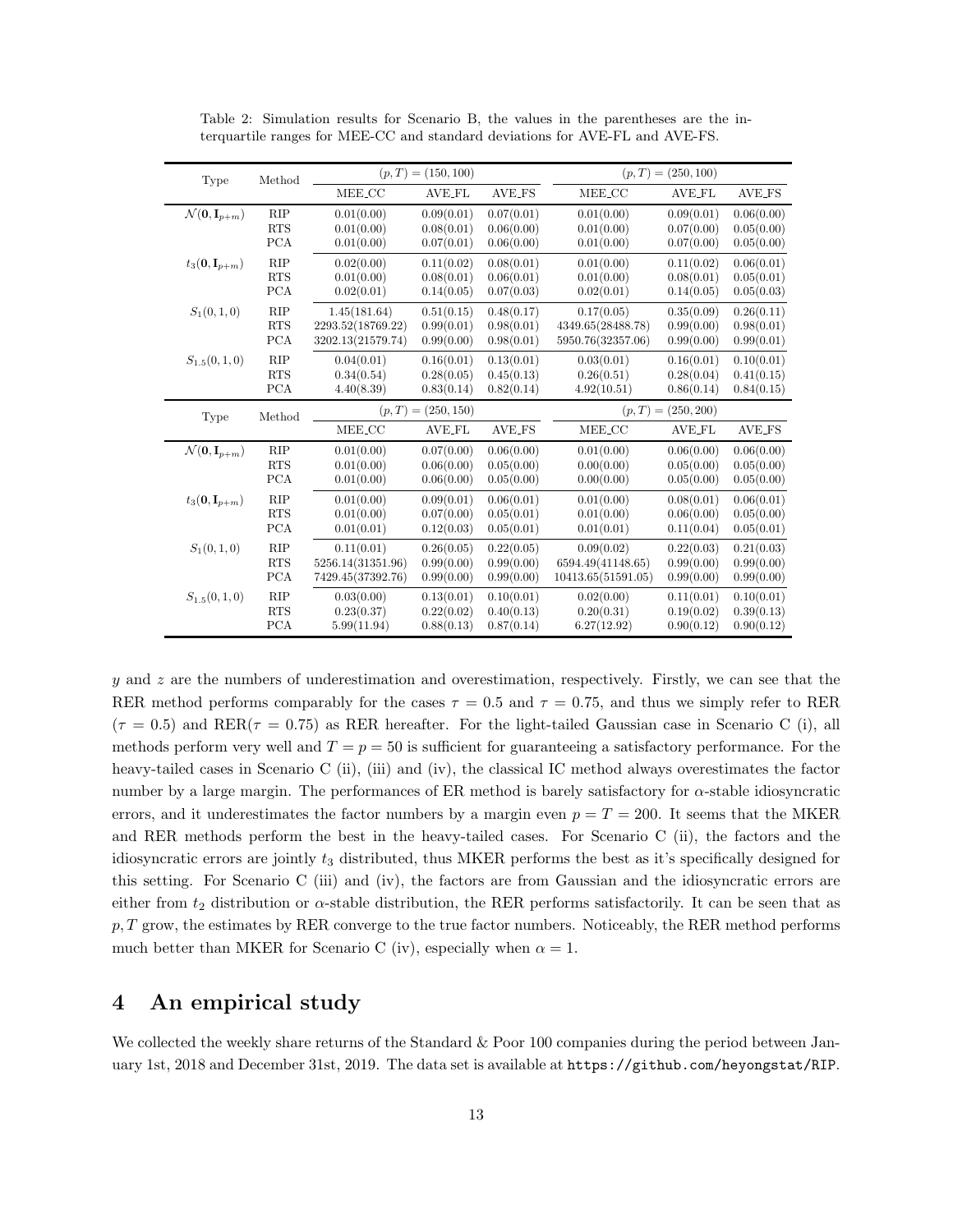<span id="page-13-0"></span>

| Type                                        | $\boldsymbol{p}$ | T   | $\boldsymbol{r}$ | $RER(\tau=0.5)$ | $RER(\tau = 0.75)$ | IC           | ER            | MKER          |
|---------------------------------------------|------------------|-----|------------------|-----------------|--------------------|--------------|---------------|---------------|
|                                             | 50               | 50  | 3                | 3.000(0 0)      | 3.000(0 0)         | 3.000(0 0)   | 3.000(0 0)    | 3.000(0 0)    |
|                                             | 100              | 100 | 3                | 3.000(0 0)      | 3.000(0 0)         | 3.000(0 0)   | 3.000(0 0)    | 3.000(0 0)    |
| $\mathcal{N}(\mathbf{0}, \mathbf{I}_{p+m})$ | 150              | 150 | 3                | 3.000(0 0)      | 3.000(0 0)         | 3.000(0 0)   | 3.000(0 0)    | 3.000(0 0)    |
|                                             | <b>200</b>       | 200 | 3                | 3.000(0 0)      | 3.000(0 0)         | 3.000(0 0)   | 3.000(0 0)    | 3.000(0 0)    |
|                                             | 50               | 50  | 3                | 2.800(30 8)     | 2.760(33 6)        | 5.565(0 184) | 2.770(31 7)   | 3.000(0 0)    |
|                                             | 100              | 100 | 3                | 3.055(4 15)     | 3.005(7 12)        | 5.860(0 192) | 3.030(6 13)   | 3.000(0 0)    |
| $t_3(0, \mathbf{I}_{p+m})$                  | 150              | 150 | 3                | 2.980(8 10)     | 2.935(9 3)         | 6.210(0 194) | 2.960(9 9)    | 3.000(0 0)    |
|                                             | 200              | 200 | 3                | 3.020(4 11)     | 2.980(4 3)         | 6.440(0 196) | 3.005(4 8)    | 3.000(0 0)    |
|                                             | 50               | 50  | 3                | 2.975(5 1)      | 2.925(26 17)       | 4.935(5 159) | 2.435(114 48) | 2.600(60 2)   |
|                                             | 100              | 100 | 3                | 3.000(0 0)      | 3.000(0 0)         | 5.640(0 189) | 2.990(93 79)  | 2.980(4 1)    |
| $t_2$                                       | 150              | 150 | 3                | 3.000(0 0)      | 3.000(0 0)         | 6.065(0 194) | 3.415(71 100) | 3.000(0 0)    |
|                                             | 200              | 200 | 3                | 3.000(0 0)      | 3.000(0 0)         | 6.555(0 197) | 3.485(76 100) | 3.000(0 0)    |
|                                             | 50               | 50  | 3                | 2.500(114 47)   | 1.735(169 16)      | 7.790(1 198) | 2.050(142 25) | 2.280(137 39) |
|                                             | 100              | 100 | 3                | 2.990(2 1)      | 2.885(83 90)       | 8.000(0 200) | 2.180(144 36) | 2.325(129 36) |
| $S_1(0,1,0)$                                | 150              | 150 | 3                | 2.990(1 0)      | 3.155(11 48)       | 8.000(0 200) | 2.130(147 32) | 2.285(144 38) |
|                                             | 200              | 200 | 3                | 3.000(0 0)      | 3.010(3 8)         | 8.000(0 200) | 2.210(134 33) | 2.200(151 35) |
|                                             | 50               | 50  | 3                | 2.900(16 0)     | 2.725(45 10)       | 6.425(4 184) | 2.030(155 28) | 2.365(96 10)  |
|                                             | 100              | 100 | 3                | 3.000(0 0)      | 3.000(0 0)         | 7.485(0 199) | 2.085(146 29) | 2.940(14 6)   |
| $S_{1.5}(0,1,0)$                            | 150              | 150 | 3                | 3.000(0 0)      | 3.000(0 0)         | 7.745(0 200) | 1.805(164 17) | 3.020(0 3)    |
|                                             | 200              | 200 | 3                | 3.000(0 0)      | 3.000(0 0)         | 7.950(0 200) | 1.885(158 22) | 3.000(0 0)    |

Table 3: Simulation results in the form  $x(y|z)$  for Scenario C, x is the sample mean of the estimated factor numbers based on  $200$  replications, y and z are the numbers of underestimation and overestimation, respectively.

By preliminary time series analysis techniques such as the Augmented Dickey-Fuller tests and sample autocorrelation functions, we found that all weekly return series are stationary. The kurtosis of a portion of series are much larger than 9, the theoretical kurtosis of  $t_5$  distribution. We centralized the log returns for further analysis.

We first consider the out-of-sample performance of the PCA, RTS and RIP, which are motivated by [Kelly et al.](#page-16-14) [\(2019\)](#page-16-14). At the end of each month t, the latest 52 weekly returns on and before t are selected to train the factor model. The number of factors is recursively estimated in each rolling manipulation. For the PCA, RTS and RIP, we estimate the number of factors by "ER", "MKER" and "RER", respectively. With the estimated number of factors, we separately use the PCA, RTS and RIP to estimate the factor loading matrix and obtain  $\hat{\bm{L}}_t = (\hat{l}_{1,t}, \dots, \hat{l}_{p,t})^T$ . To estimate the factors at time point  $t+1$ , we consider the following cross-section regression model,

$$
y_{j,t+1} = \hat{\mathbf{l}}_{j,t}^T \mathbf{f}_{t+1} + \eta_{j,t+1}, \quad j = 1, \ldots, 100, \ t = 1, \ldots, 105,
$$

where  $y_{j,t}$  is the centralized log return of company j at week t, and  $\eta_{jt}$  is the random error term. For the PCA and RTS,  $\hat{f}_{t+1}$  is obtained by the least square estimation, while for the RIP, it is obtained by least absolute regression. The "Square Total  $R^{2n}$  is defined as

Square Total 
$$
R^2 = 1 - \sum_{j=1}^{100} \sum_{t=52}^{104} (y_{j,t+1} - \hat{t}_{j,t}^T \hat{f}_{t+1})^2 (\sum_{j=1}^{100} \sum_{t=52}^{104} y_{j,t+1}^2)^{-1}
$$
,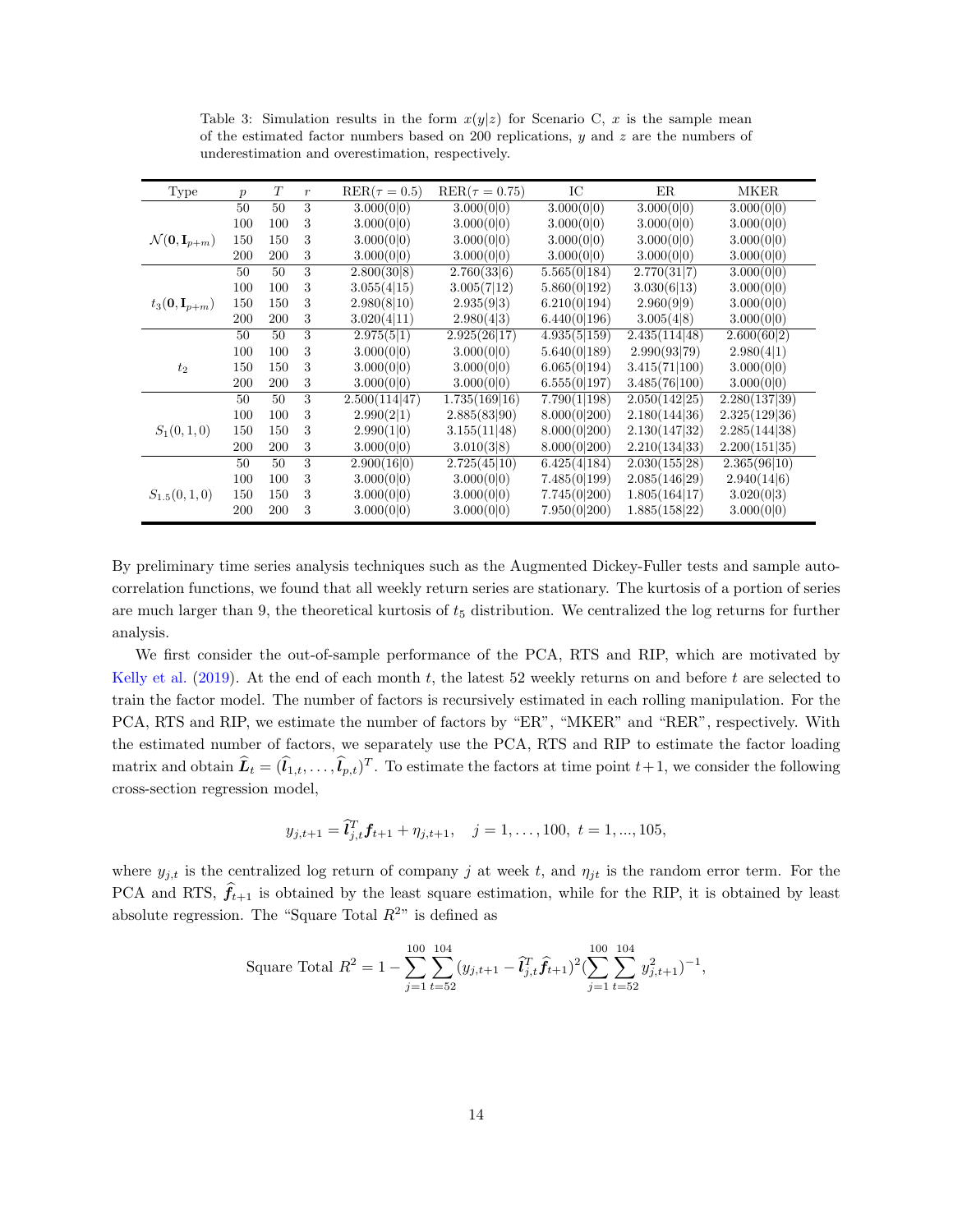and the "Absolute Total  $R^{2n}$  is defined as

Absolute Total 
$$
R^2 = 1 - \sum_{j=1}^{100} \sum_{t=52}^{104} |y_{j,t+1} - \hat{l}_{j,t}^T \hat{f}_{t+1}| (\sum_{j=1}^{100} \sum_{t=52}^{104} |y_{j,t+1}|)^{-1}
$$
.

Our computation shows that the "Square Total  $R^{2}$ " s for the PCA, RTS and RIP are 0.251, 0.255 and 0.243, respectively. They are comparable. The "Absolute Total  $R^{2}$ " s for the PCA, RTS and RIP are 0.190, 0.192 and 0.197 respectively, which are also more or less the same. This concludes that as a safe replacement, the RIP achieves similar prediction power as the PCA and RTS.

We next compare the annual return of the year 2019 by constructing risk-minimization portfolios. In detail, under the framework of elliptical distribution, denote the true scatter matrix of the returns by  $\Sigma$ . then the optimal risk-minimization portfolio weights are  $\omega_{opt} = \Sigma^{-1}1/(1^T\Sigma^{-1}1)$ , where 1 is a vector of ones, see for example [Chamberlain](#page-16-15) [\(1983\)](#page-16-15) and [Owen and Rabinovitch](#page-17-13) [\(2012\)](#page-17-13). At week t, the data of past 52 weeks are used to train the AFM. We denote the estimated common components and idiosyncratic errors as  $\widehat{\mathcal{X}}_t$  and  $\widehat{\mathcal{E}}_t,$  respectively. We empirically estimate the scatter matrix as

$$
\widehat{\mathbf{\Sigma}}_t = \frac{1}{52} \widehat{\mathcal{X}}_t^T \widehat{\mathcal{X}}_t + \text{HarTh}(\frac{1}{52} \widehat{\mathcal{E}}_t^T \widehat{\mathcal{E}}_t),
$$

where  $\text{HarTh}(\cdot)$  is the hardthresholding operator defined in [Bickel and Levina](#page-16-16) [\(2008\)](#page-16-16) simply to guarantee the invertibility of  $\Sigma_t$ .

The portfolio weights are thus specified as  $\hat{\omega}_t = \hat{\Sigma}_t^{-1} 1/(1^T \hat{\Sigma}_t^{-1} 1)$  and the return of the risk-minimization portfolio strategy at week t is  $\hat{\omega}_t^T x_t$ , where  $x_t$  is composed of the corresponding returns at week t. In the left panel of Figure [2,](#page-15-3) we display the net value curves of the risk-minimization portfolios during the year 2019. It shows that the empirical RIP portfolio leads to the highest annual return, and that RTS takes the second place while PCA lies at the bottom.

To investigate the robustness of various methods, we assess their sensitivity to outliers. All methods estimate  $r = 1$  for the whole sample. We randomly select a proportion of the demeaned log returns and multiply them by 5, and evaluate the sensitivity by the variation of the estimated loading space compared with the original estimated space for each method. The random contamination procedure above were repeated 100 times. We report the mean variation for a variety of contamination proportions in the right panel of Figure [2.](#page-15-3) It is clear that the RIP always has smallest variation. One can also tell that the RTS is more robust compared with PCA.

#### <span id="page-14-0"></span>5 Conclusion and Discussion

In this paper, we presented a way to do robust factor analysis without any moment constraint. The method relies on alternating the quantile regressions in the factors cross-sectionally and in the loadings temporally. We show that after several iterations, the terminated solution can not only identify the common components but also estimate the factors and scores consistently up to some orthogonal transformations. This provides at least a safe replacement of the PCA-based factor analysis when there are heavy-tailed idiosyncratic errors. There are still some problems that are eager to be solved in the future research. First, is there theoretical guarantee that the  $l_i$ 's and  $f_t$ 's will converge to  $l_i$ 's and  $f_t$ 's as  $K \to \infty$ ? Thus the computing error for  $C_{ij}^{(K)}$  can be theoretically controlled. This is so far difficult to achieve or prove, and we leave it to our future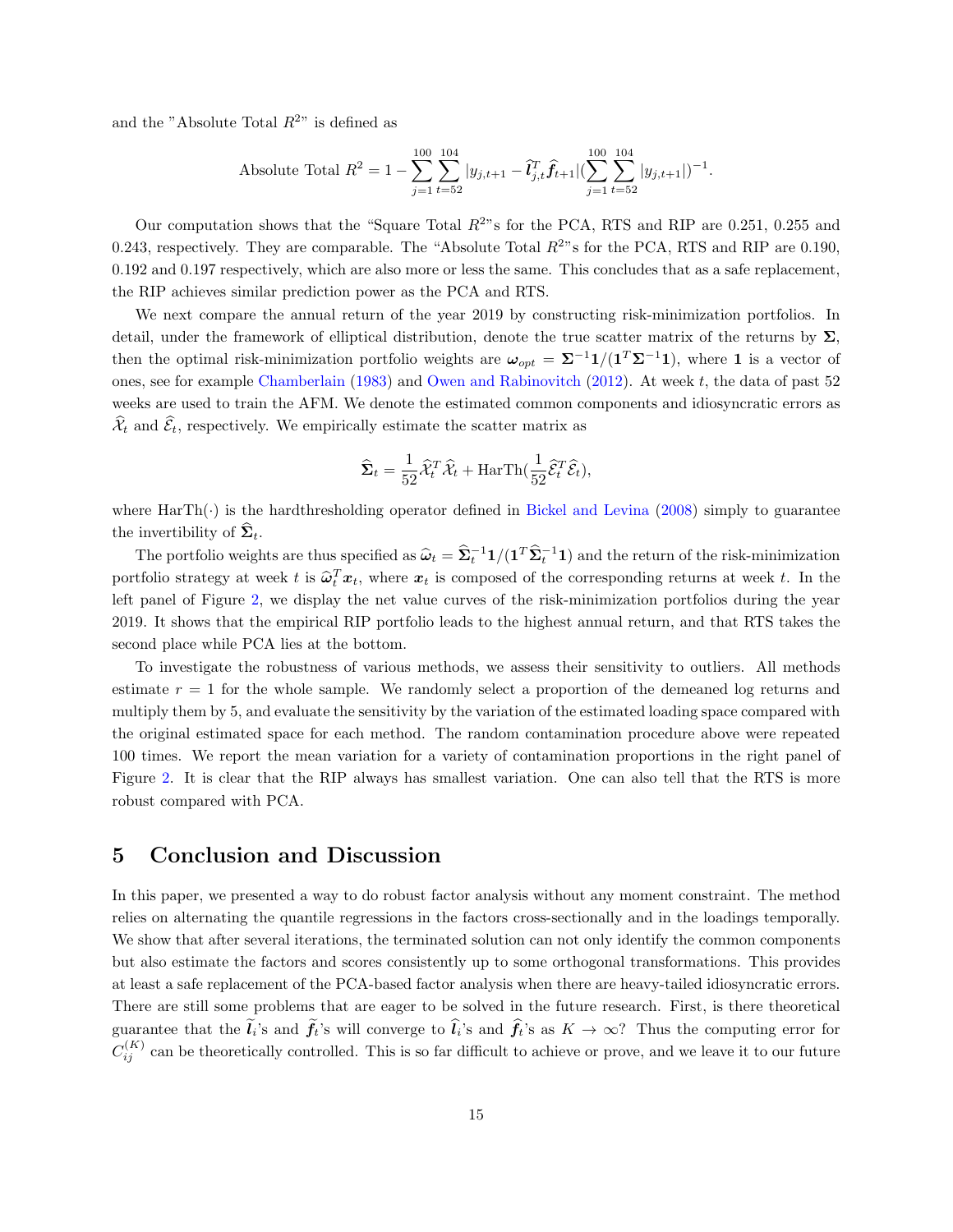<span id="page-15-3"></span>

Figure 2: The left panel shows net value curves of empirical portfolios. The right panel shows the average variation of estimated loading space in 100 replications with growing proportion of outliers.

research work. Second, one can extend the current work to a general class of loss functions beyond the weighted absolute deviation loss.

### 6 Acknowledgement

This paper was supported partly by the NSFC 71971118, 11801316; the Humanity and Social Science Fund of the Chinese Ministry of Education 12YJC910003; NSF of Shandong Province ZR2019QA002; and National Statistical Scientific Research Project 2018LY63.

### 7 Supplementary Material

The technical proofs of the main theorems are put into the supplementary material.

### References

- <span id="page-15-2"></span>Aanæs, H., R. Fisker, K. Åström, and J. M. Carstensen (2002). Robust factorization. IEEE Transactions on Pattern Analysis and Machine Intelligence 24 (9), 1215–1225.
- <span id="page-15-0"></span>Ahn, S. C. and A. R. Horenstein (2013). Eigenvalue ratio test for the number of factors. *Econometrica* 81(3), 1203–1227.
- <span id="page-15-1"></span>Aït-Sahalia, Y. and D. Xiu (2017). Using principal component analysis to estimate a high dimensional factor model with high-frequency data. Journal of Econometrics 201, 384–399.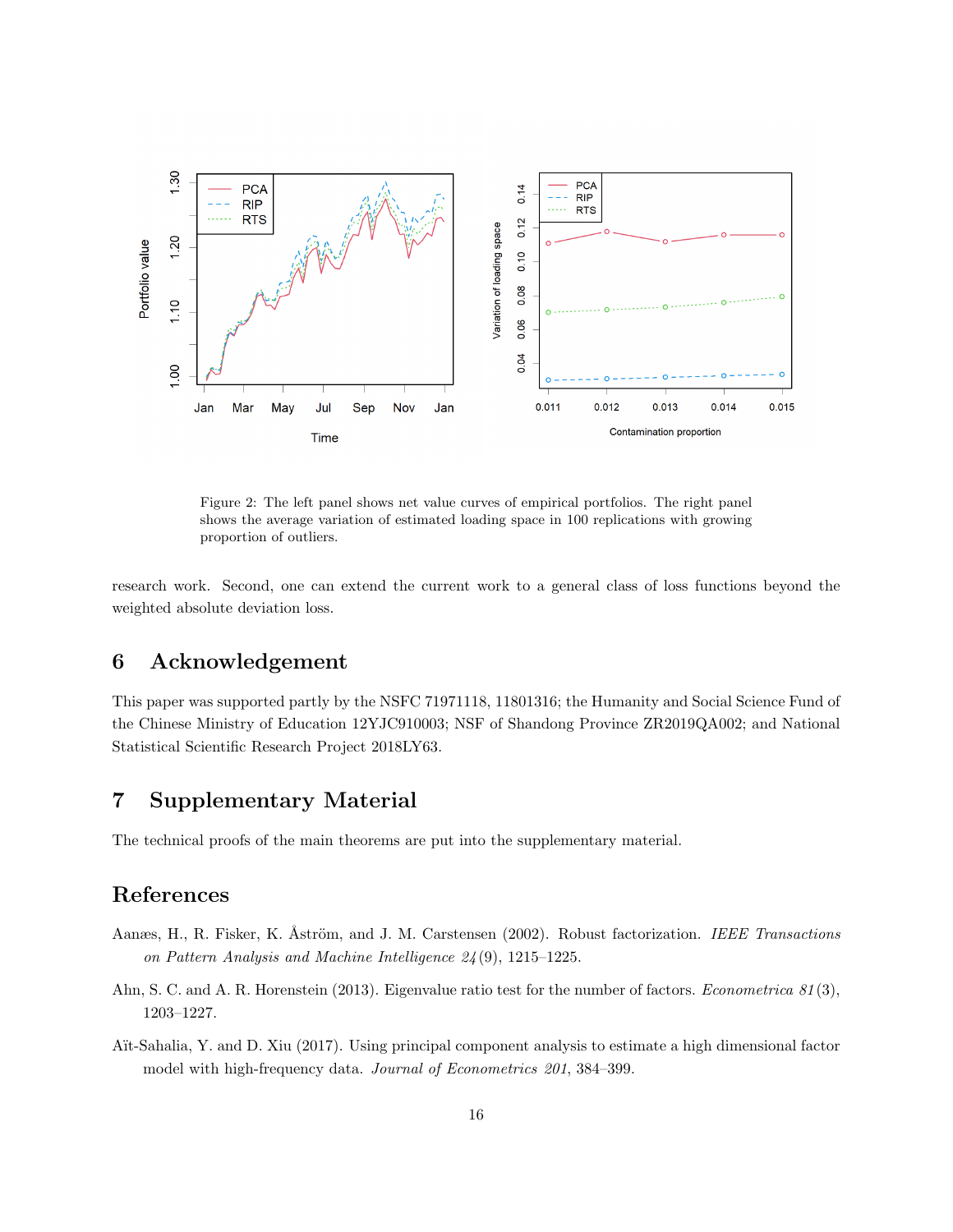- <span id="page-16-12"></span>Ando, T. and J. Bai (2020). Quantile co-movement in financial markets: A panel quantile model with unobserved heterogeneity. Journal of the American Statistical Association 115, 266–279.
- <span id="page-16-2"></span>Bai, J. (2003). Inferential theory for factor models of large dimensions. Econometrica 71 (1), 135–171.
- <span id="page-16-1"></span>Bai, J. and S. Ng (2002). Determining the number of factors in approximate factor models. *Economet*rica  $70(1)$ , 191-221.
- <span id="page-16-16"></span>Bickel, P. J. and E. Levina (2008). Covariance regularization by thresholding. The Annals of Statistics 36(6), 2577–2604.
- <span id="page-16-9"></span>Calzolari, G. and R. Halbleib (2018). Estimating stable latent factor models by indirect inference. Journal of Econometrics 205, 280–301.
- <span id="page-16-15"></span>Chamberlain, G. (1983). A characterization of the distributions that imply mean-variance utility functions. Journal of Economic Theory 29, 975–988.
- <span id="page-16-0"></span>Chamberlain, G. and M. Rothschild (1983). Arbitrage, factor structure, and mean-variance analysis on large asset markets. Econometrica  $51(5)$ , 1281–1304.
- <span id="page-16-4"></span>Chen, D., P. Mykland, and L. Zhang (2020). The five trolls under the bridge: Principal component analysis with asynchronous and noisy high frequency data. Journal of the American Statistical Association, to appear .
- <span id="page-16-13"></span>Chen, L., J. J. Dolado, and J. Gonzalo (2020). Quantile factor models. arXiv: 1911.02173 .
- <span id="page-16-3"></span>Fan, J., Y. Liao, and M. Mincheva (2013). Large covariance estimation by thresholding principal orthogonal complements. Journal of the Royal Statistical Society: Series B (Statistical Methodology) 75 (4), 603– 680.
- <span id="page-16-6"></span>Forni, M., M. Hallin, M. Lippi, and L. Reichlin (2000). The generalized dynamic-factor model: Identification and estimation. Review of Economics and Statistics 82 (4), 540–554.
- <span id="page-16-7"></span>Hallin, M. and R. Liska (2007). Determining the number of factors in the general dynamic factor model. Journal of the American Statistical Association 102 (478), 603–617.
- <span id="page-16-8"></span>He, Y., X. Kong, L. Yu, and X. Zhang (2020). Large-dimensional factor analysis without moment constraints, manuscript. Journal of Business and Economic Statistics, to appear.
- <span id="page-16-10"></span>Ke, Q. and T. Kanade (2005). Robust  $l_1$  norm factorization in the presence of outliers and missing data by alternative convex programming. Proceedings of the 2005 IEEE computer society conference on computer vision and pattern recognition CVPR'05, 1063–1069.
- <span id="page-16-14"></span>Kelly, B. T., S. Pruitt, and Y. Su (2019). Characteristics are covariances: A unified model of risk and return. Journal of Financial Economics 134, 501–524.
- <span id="page-16-5"></span>Kim, D. and Y. Wang (2016). Sparse pca based on high-dimensional ito processes with measurement errors. Journal of Multivariate analysis 152, 172–189.
- <span id="page-16-11"></span>Knight, K. (1998). Asymptotics for  $l_1$  regression estimators under general conditions. Annals of Statistics  $26(2)$ , 755–770.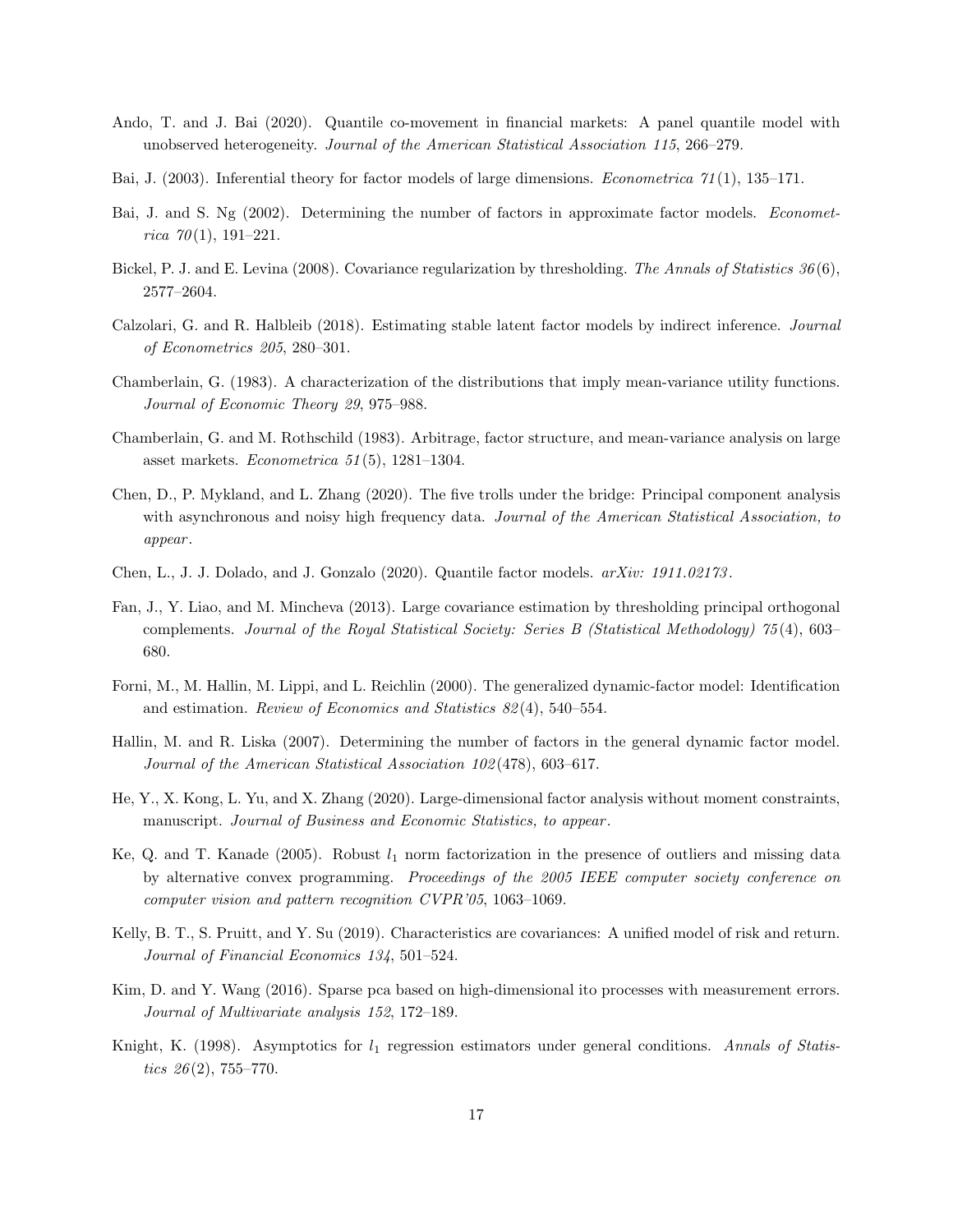- <span id="page-17-6"></span>Kong, X. B. (2017). On the number of common factors with high-frequency data. Biometrika  $104(2)$ , 397–410.
- <span id="page-17-7"></span>Kong, X. B. (2018). On the integrated idiosyncratic and systematic volatility with the large panel highfrequency data. Annals of Statistics 46, 1077–1108.
- <span id="page-17-8"></span>Kong, X. B. and C. Liu (2018). Testing against constant factor loading matrix with large panel high-frequency data. Journal of Econometrics  $204(2)$ , 301-319.
- <span id="page-17-10"></span>Kong, X. B., Z. Liu, and B.-Y. Jing (2015). Testing for pure-jump processes for high-frequency data. The Annals of Statistics 43 (2), 847–877.
- <span id="page-17-4"></span>Kong, X. B., J. Wang, J. Xing, C. Xu, and C. Ying (2019). Factor and idiosyncratic empirical processes. Journal of the American Statistical Association 114 (527), 1138–1146.
- <span id="page-17-2"></span>Onatski, A. (2009). Testing hypotheses about the number of factors in large factor models. Economet $rica 77(5), 1447-1479.$
- <span id="page-17-13"></span>Owen, J. and R. Rabinovitch (2012). On the class of elliptical distributions and their applications to the theory of portfolio choice. Journal of Finance 38, 745–752.
- <span id="page-17-5"></span>Pelger, M. (2018). Large-dimensional factor modeling based on high-frequency observations. Journal of Econometrics 208, 23–42.
- <span id="page-17-11"></span>Pollard, D. (1991). Asymptotics for least absolute deviation regression estimators. Econometric Theory  $\gamma(2)$ , 186–199.
- <span id="page-17-0"></span>Stock, J. H. and M. W. Watson (2002a). Forecasting using principal components from a large number of predictors. Journal of the American Statistical Association 97, 1167–1179.
- <span id="page-17-1"></span>Stock, J. H. and M. W. Watson (2002b). Macroeconomic forecasting using diffusion indexes. Journal of Business & Economic Statistics  $20(2)$ , 147-162.
- <span id="page-17-9"></span>Tankov, P. and R. Cont (2004). Financial modelling with jump processes, CRC Press, Boca Raton.
- <span id="page-17-3"></span>Trapani, L. (2018). A randomised sequential procedure to determine the number of factors. Journal of the American Statistical Association 113, 1341–1349.
- <span id="page-17-12"></span>Yu, L., Y. He, and X. Zhang (2019). Robust factor number specification for large-dimensional elliptical factor model. Journal of Multivariate analysis 174, 104543.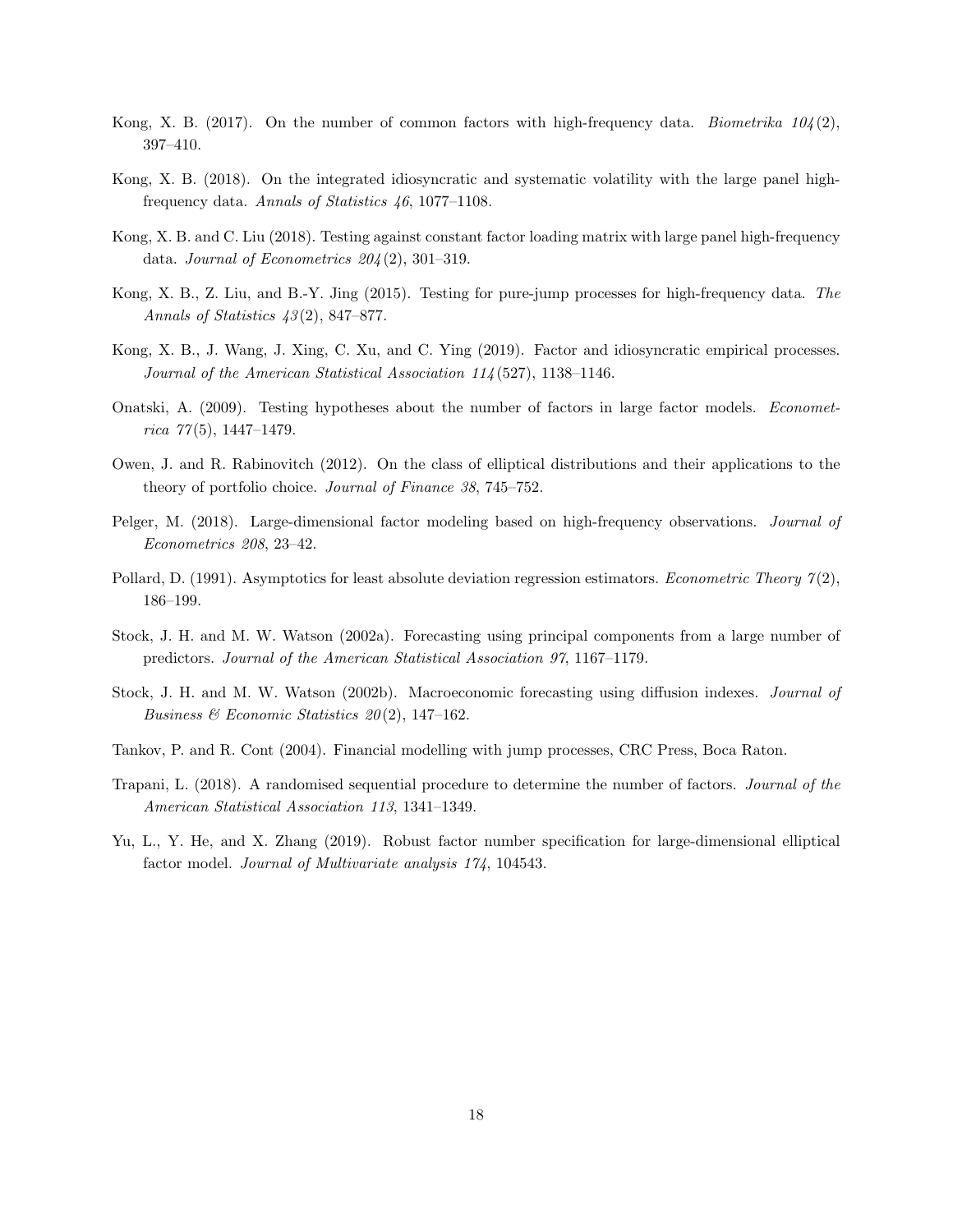## Supplementary Material for "Factor Analysis without Moment Constraint"

The supplementary material contains all the technical proofs for the main theorems in "Robust Factor Analysis without Moment Constraint". In Section [A,](#page-18-0) we provide some useful lemmas and corollaries and the detailed proofs of main theorems are given in Section [B.](#page-32-0)

### <span id="page-18-0"></span>A Useful Lemmas and Corollaries

Let C be a generic constant that will be used in deriving upper bounds, and it may take different values in different places.  $E_f$  stands for the expectation conditional on  $f_t^0$ 's. Define

$$
\boldsymbol{W}_0 = \left\{ \sum_{i=1}^p h_i(0) \boldsymbol{l}_i \boldsymbol{l}'_i \right\}^{-1} \sum_{i=1}^p h_i(0) \boldsymbol{l}_i \boldsymbol{l}^{0 \prime}_i.
$$

Assumption 1 and Assumption 3 imply that  $||W_0|| \leq C$ . Reparameterize  $l_i$ 's and  $f_i$ 's with  $u_i = W'_0 l_i - l_i^0$ and  $v_t = f_t - W_0 f_t^0$ . One easily deduces the decomposition as follows,

$$
\tau_{it} =: \mathbf{l}'_i \mathbf{f}_t - \mathbf{l}^{0\prime}_i \mathbf{f}^0_t = \mathbf{l}'_i v_t + u'_i \mathbf{f}^0_t.
$$

Notice here that  $l_i$  is still related to  $u_i$  and  $u_i$  simply serves as a measure of distance from  $l_i$  to  $l_i^0$ . By the mathematical expression of the static approximate factor model,

$$
(\boldsymbol{Y}_t)_{p\times 1} = \boldsymbol{L}_{p\times r}(\boldsymbol{f}_t)_{r\times 1} + (\boldsymbol{\epsilon}_t)_{p\times 1}, t = 1,\ldots,T,
$$

we have that

$$
\sum_{i=1}^p \sum_{t=1}^T \rho_{\tau}(y_{it} - \mathbf{l}'_i \mathbf{f}_t) = \sum_{i=1}^p \sum_{t=1}^T \rho_{\tau} \left( \epsilon_{it} - (\mathbf{l}'_i \mathbf{f}_t - \mathbf{l}^{0 \prime}_i \mathbf{f}^0_t) \right).
$$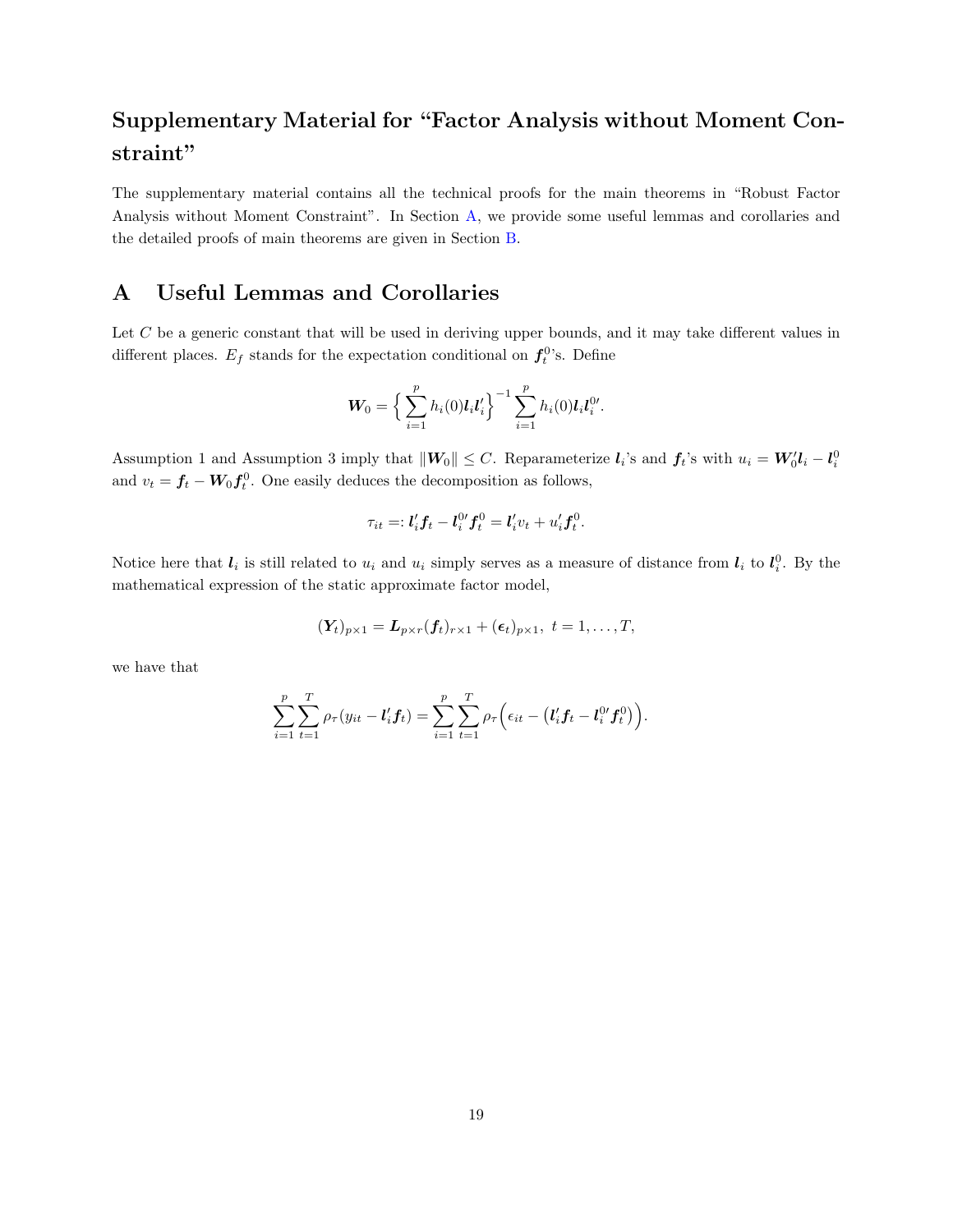Notice that, by Assumption 1',

$$
\begin{split}\n(\hat{L}, \hat{F}) &= \arg \min_{\mathbf{L}, \mathbf{F}} \sum_{i=1}^{p} \sum_{t=1}^{T} \rho_{\tau}(\epsilon_{it} - \tau_{it}) \\
&= \arg \min_{\mathbf{L}, \mathbf{F}} \sum_{i=1}^{p} \sum_{t=1}^{T} \left( \rho_{\tau}(\epsilon_{it} - (l'_{i}f_{t} - l_{i}^{0}f_{t}^{0})) - \rho_{\tau}(\epsilon_{it}) \right) \\
&= \arg \min_{\mathbf{L}, \mathbf{F}} \sum_{i=1}^{p} \sum_{t=1}^{T} \left( \rho_{\tau}(\epsilon_{it} - (l'_{i}v_{t} - u'_{i}f_{t}^{0})) - \rho_{\tau}(\epsilon_{it}) \right) \\
&=: \arg \min_{\mathbf{L}, \mathbf{F}} \sum_{i=1}^{p} \sum_{t=1}^{T} g_{i}(u_{i}, v_{t}) \\
&= \arg \min_{\mathbf{L}, \mathbf{F}} \sum_{i=1}^{p} \sum_{t=1}^{T} \left( \rho_{\tau}(\epsilon_{it} - (u'_{i}W_{0}^{-1}f_{t} + l_{i}^{0}W_{0}^{-1}v_{t})) - \rho_{\tau}(\epsilon_{it}) \right) \\
&=: \arg \min_{\mathbf{L}, \mathbf{F}} \sum_{i=1}^{p} \sum_{t=1}^{T} g_{f}(u_{i}, v_{t}),\n\end{split} \tag{10}
$$

where  $\bm{L} = (\bm{l}_1, \ldots, \bm{l}_p)', \ \bm{F} = (\bm{f}_1, \ldots, \bm{f}_T).$ 

One easily deduces the equality that

$$
\rho_{\tau}(x - u) - \rho_{\tau}(x) = u(I(x \le 0) - \tau) + (u - x)(I(x \le u) - I(x \le 0)).
$$
\n(11)

This shows that

$$
g_l(u_i, v_t) =: \rho_\tau(\epsilon_{it} - \tau_{it}) - \rho_\tau(\epsilon_{it}) = \tau_{it} D_{it} + R_{it}, \qquad (12)
$$

where  $D_{it} = I(\epsilon_{it} \leq 0) - \tau$  and  $R_{it} = (\tau_{it} - \epsilon_{it})\{I(\epsilon_{it} \leq \tau_{it}) - I(\epsilon_{it} \leq 0)\}\$ .  $g_l(u_i, v_t)$  can also be expressed as

<span id="page-19-0"></span>
$$
g_l(u_i, v_t) = \tilde{\tau}_{it}\tilde{D}_{it} + \tilde{R}_{it} + \rho_\tau(\epsilon_{it} - u_i' \mathbf{f}_t^0) - \rho_\tau(\epsilon_{it}),
$$
\n(13)

where  $\widetilde{D}_{it} = I(\widetilde{\epsilon}_{it} \leq 0) - \tau$  with  $\widetilde{\epsilon}_{it} = \epsilon_{it} - u_i' f_v^0$ ,  $\widetilde{\tau}_{it} = l_i' v_t =: p^{-1/2} l_i' \widetilde{v}_t$  and  $\widetilde{R}_{it} = (\widetilde{\tau}_{it} - \widetilde{\epsilon}_{it}) \{I(\widetilde{\epsilon}_{it} \leq \widetilde{\epsilon}_{it} \leq 0)\}\$  $\tilde{\tau}_{it}$ ) −  $I(\tilde{\epsilon}_{it} \leq 0)$ . There are some facts on  $\tilde{R}_{it}$ . It is nonnegative, piecewise linear, monotone in  $\tilde{\tau}_{it}$ , and bounded when  $|\tilde{\tau}_{it}| \leq C$  due to Assumption 1'.

Since  $\tau \in (0, 1)$  is fixed, without loss of generality, we set  $\tau = 1/2$  in the sequel of the proof. Now we are going to prove that for arbitrarily fixed  $\bm{l}^{(0)}_i$ 's (initial guess of  $\bm{l}_i$ 's in the alternating iterative algorithm) lying in the parameter space under Assumption 1' and for given  $f_t^0$ ,  $\hat{v}_t^{(1)}$  satisfies  $\|\hat{v}_t^{(1)}\| =: \|\hat{f}_t^{(1)} - \hat{W}^{(0)} f_t^0\| \le C p^{-1/2}$ the parameter space under Assumption 1' and for given  $f_t^0$ ,  $\hat{v}_t^{(1)}$  satisfies  $\|\hat{v}_t^{(1)}\| =: \|f_t^{(1)} - \mathbf{W}^{(0)} f_t^0\| \le Cp^{-1/2}$ <br>for some  $r \times r$  matrix  $\mathbf{W}^{(0)}$  dependent only on  $l_i^{(0)}$  and  $f_t^0$ , where  $\hat{$ minimizing  $\sum_{i=1}^p g_l(u_i^{(0)}, v_t)$  where  $u_i^{(0)} =: \mathbf{W}^{(0)} \prime \mathbf{l}_i^{(0)} - \mathbf{l}_i^0$  is fixed. Let  $\tilde{\tau}_{it}^{(0)}$  and  $\tilde{R}_{it}^{(0)}$  be similarly defined as  $\widetilde{\tau}_{it}$  and  $\widetilde{R}_{it}$  except for replacing  $l_i$  and  $W^0$  by  $l_i^{(0)}$  and  $W^{(0)}$  defined below [\(15\)](#page-20-0), respectively. That being said, our first lemma gives the theoretical property of the optimal solution to the cross-sectional regression in the distance from  $f_t$  to  $f_t^0$ , for initially given design matrix  $L^{(0)} = (l_1^{(0)}, \ldots, l_p^{(0)})'$ .

<span id="page-19-1"></span>**Lemma 4.** For fixed  $l_i^{(0)}$ 's and given  $f_t^0$ , under Assumptions 1-3,

$$
P\left(\|\sqrt{p}\widehat{v}_t^{(1)} - \overline{v}_t^{(1)}\| > \delta\right) \to 0,
$$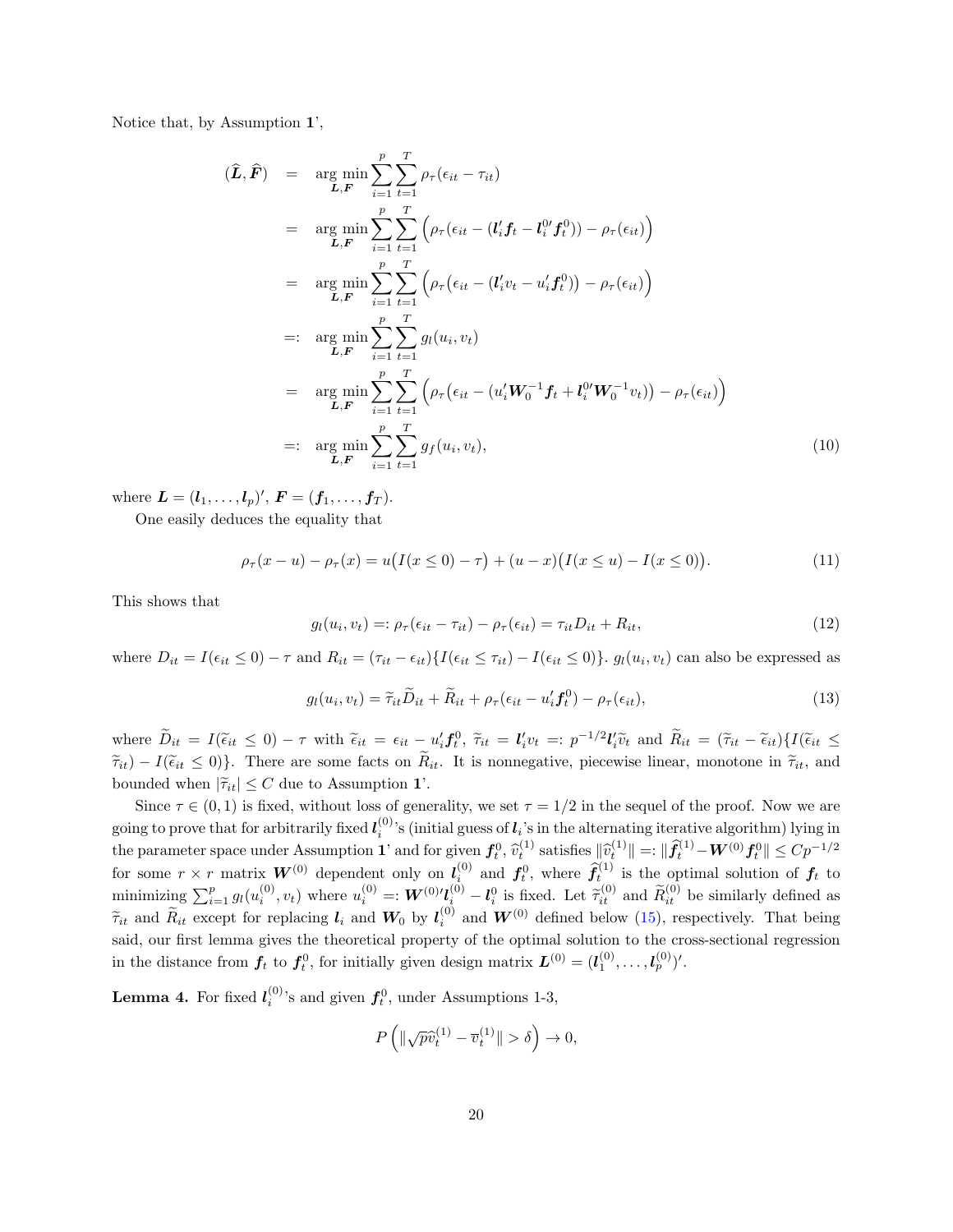for any  $\delta > 0$ , where

$$
\overline{v}_t^{(1)} = -\frac{1}{2} \Big\{ \frac{1}{p} \sum_{i=1}^p h_i \big( u_i^{(0)\prime} f_t^0 \big) l_i^{(0)} l_i^{(0)\prime} \Big\}^{-1} \sum_{i=1}^p \big( \widetilde{D}_{it}^{(0)} - E_f \widetilde{D}_{it}^{(0)} \big) \frac{l_i^{(0)}}{\sqrt{p}}
$$

where  $\tilde{D}_{it}^{(0)}$  is similarly defined as  $\tilde{D}_{it}$  except for replacing  $u_i$  by its initial value  $u_i^{(0)}$ .

Moreover, if Assumptions 1-5 are satisfied, then we further have

$$
P\left(\max_{t\leq T} \|\sqrt{p}\widehat{v}_t^{(1)} - \overline{v}_t^{(1)}\| > \delta\right) \to 0.
$$

*Proof.* First we give an expansion of  $\sum_{i=1}^p g_l(u_i^{(0)}, v_t)$  in  $\{v_t; \|\sqrt{p}v_t\| \leq M\}$  for fixed  $l_i^{(0)}$ 's and given  $f_t^0$ satisfying Assumption 1. [\(13\)](#page-19-0) shows that

<span id="page-20-1"></span>
$$
\sum_{i=1}^{p} g_l(u_i^{(0)}, v_t) = \sum_{i=1}^{p} \widetilde{D}_{it}^{(0)} l_i^{(0)} p^{-1/2} \widetilde{v}_t + \sum_{i=1}^{p} E_f \widetilde{R}_{it}^{(0)} + \sum_{i=1}^{p} (\widetilde{R}_{it}^{(0)} - E_f \widetilde{R}_{it}^{(0)}) + \sum_{i=1}^{p} (|\epsilon_{it} - u_i' f_t^0| - |\epsilon_{it}|)/2,
$$
\n(14)

,

where  $\widetilde{v}_t = \sqrt{p}v_t$  and  $\|\widetilde{v}_t\| \leq M$ . Because  $\sum_{i=1}^p (|\epsilon_{it} - u_i' \mathbf{f}_t^0| - |\epsilon_{it}|)/2$  is irrelevant to optimization in  $v_t$ , we ignore this term below. Now we analyze  $(14)$  term by term. For the first term of  $(14)$ ,

<span id="page-20-0"></span>
$$
\sum_{i=1}^{p} E_f \widetilde{D}_{it}^{(0)} l_i^{(0)} p^{-1/2} \widetilde{v}_t = \sum_{i=1}^{p} l_i^{(0)} p^{-1/2} \widetilde{v}_t \left( P_f(\epsilon_{it} < u_i^{(0)} f_t^0) - 1/2 \right)
$$
\n
$$
= \sum_{i=1}^{p} l_i^{(0)} p^{-1/2} \widetilde{v}_t P_f \left( 0 < \epsilon_{it} < u_i^{(0)} f_t^0 \right) = \sum_{i=1}^{p} l_i^{(0)} p^{-1/2} \widetilde{v}_t \int_0^{u_i^{(0)} f_t^0} h_i(x) dx
$$
\n
$$
= p^{-1/2} \widetilde{v}_t' \sum_{i=1}^{p} h_i(\xi_{it}^{(0)}) l_i^{(0)} (l_i^{(0)} W^{(0)} - l_i^{0'}) f_t^0 = 0,
$$
\n(15)

where  $\xi_{it}^{(0)}$  is some variable in  $(0, u_i^{(0)'} f_t^0)$  and in the last equality we have used the definition that

$$
\boldsymbol{W}^{(0)} =: \Big\{\sum_{i=1}^p h_i(\xi_{it}^{(0)}) \boldsymbol{l}_i^{(0)} \boldsymbol{l}_i^{(0)\prime}\Big\}^{-1} \sum_{i=1}^p h_i(\xi_{it}^{(0)}) \boldsymbol{l}_i^{(0)} \boldsymbol{l}_i^{0\prime}.
$$

Notice that  $W^{(0)}$  depends on t, but for simplicity of notation and easy comparing with  $W_0$ , we suppress the subscript t and simply write  $W_t^{(0)} = W^{(0)}$ . Assumption 1' and Assumption 3 and the restriction  $\{\|\tilde{v}_t\| \leq M\}$ guarantee that  $P(||W^{(0)}|| \leq C) \rightarrow 1$  as  $p, T \rightarrow \infty$ . In the sequel, we restrict that  $||W^{(0)}|| \leq C$ .

For the second term of [\(14\)](#page-20-1),

<span id="page-20-2"></span>
$$
\sum_{i=1}^{p} \left\{ E_f \widetilde{R}_{it}^{(0)} - h_i \big( (l_i^{(0)'} \mathbf{W}^{(0)} - l_i^{0'} ) f_t^0 \big) \big( l_i^{(0)'} p^{-1/2} \widetilde{v}_t \big)^2 \right\} \n\leq C \sum_{i=1}^{p} \int_0^{l_i^{(0)'} \widetilde{v}_t p^{-1/2}} \big( l_i^{(0)'} \widetilde{v}_t p^{-1/2} - x \big) x dx \leq C \sum_{i=1}^{p} \big( l_i^{(0)'} \widetilde{v}_t p^{-1/2} \big)^3 = o_p(1),
$$
\n(16)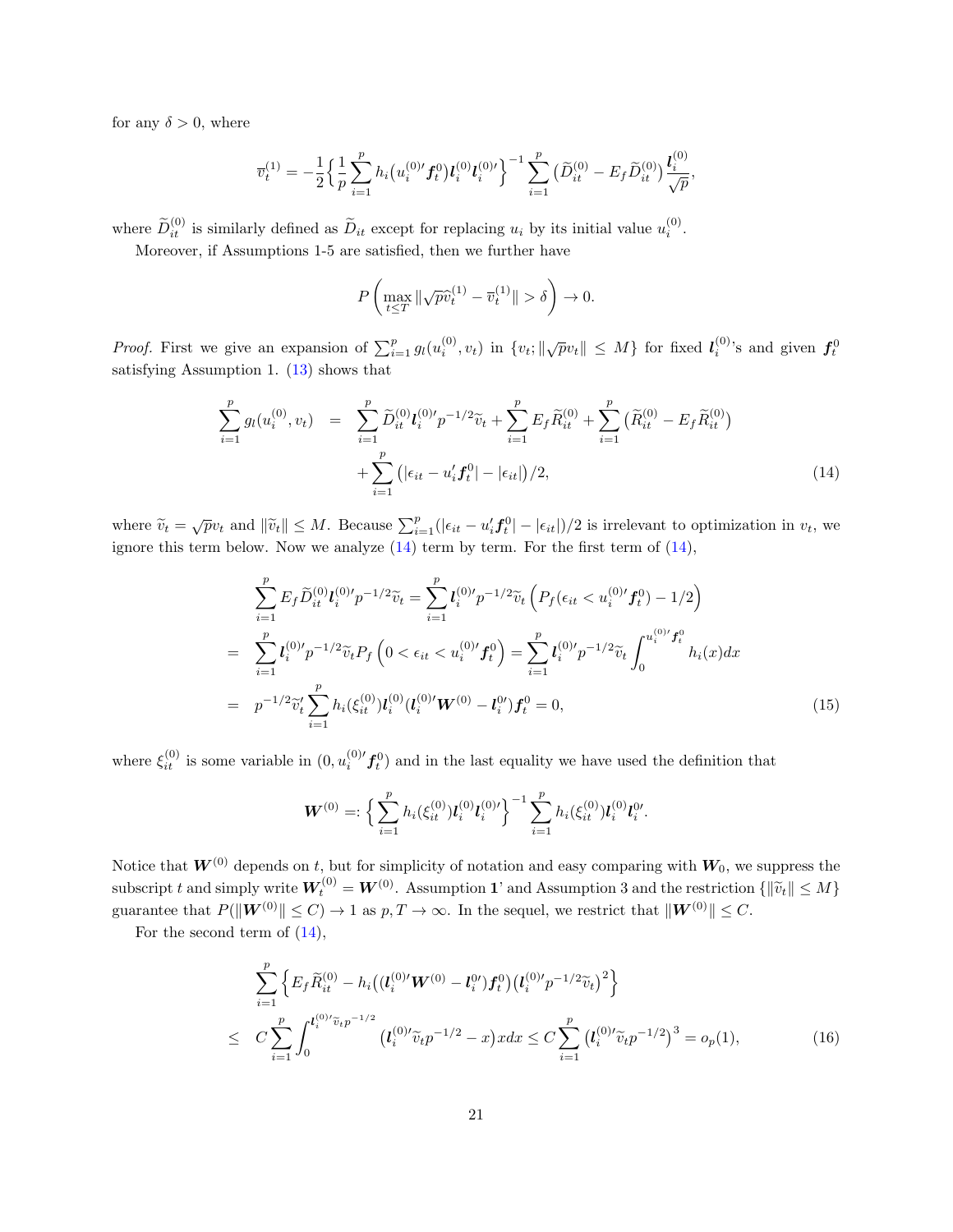by Assumption 1'. Here  $o_p(1)$  holds uniformly in  $t \leq T$  for  $\|\tilde{v}_t\| \leq M$ . For the third term of [\(14\)](#page-20-1), we are going to prove that

<span id="page-21-0"></span>
$$
\left| \sum_{i=1}^{p} (\widetilde{R}_{it}^{(0)} - E_f \widetilde{R}_{it}^{(0)}) \right| = o_p(1),\tag{17}
$$

where  $o_p(1)$  holds uniformly in  $\|\tilde{v}_t\| \leq M$  for fixed  $\{l_i^{(0)}\}$ 's. Since  $v_t$  is of fixed dimension, with out of loss of generality and for simplicity of notation we assume here  $r = 1$  in proving [\(17\)](#page-21-0). To this end, we split the range of  $\tilde{v}_t$ ,  $(-M, M]$ , into non-overlapping intervals  $(C_k, C_{k+1}]$  so that  $C_{k+1} - C_k = \delta'/M$ . Then the number of subintervals is  $2M^2/\delta'$ . For convenience, we rewrite  $\widetilde{R}_{it}^{(0)}$  as  $R(u_i^{(0)}, \widetilde{v}_t, \epsilon_{it})$ . Then

<span id="page-21-1"></span>
$$
\sup_{\{\|\widetilde{v}_t\| \le C\}} \left| \sum_{i=1}^p (\widetilde{R}_{it}^{(0)} - E_f \widetilde{R}_{it}^{(0)}) \right|
$$
\n
$$
= \max_{\{k\}} \sup_{\{\widetilde{v}_t \in (C_k, C_{k+1}]\}} \left| \sum_{i=1}^p \left\{ R(u_i^{(0)}, \widetilde{v}_t, \epsilon_{it}) - E_f R(u_i^{(0)}, \widetilde{v}_t, \epsilon_{it}) \right\} \right|.
$$
\n(18)

Notice that  $R(u, \tilde{v}_t, \epsilon)$  is monotone in  $\tilde{v}_t$  when u is fixed,

$$
0 < R(u, C_k, \epsilon) \wedge R(u, C_{k+1}, \epsilon) \leq \max_{\widetilde{v}_t \in (C_k, C_{k+1}]} R(u, \widetilde{v}_t, \epsilon) \leq R(u, C_k, \epsilon) \vee R(u, C_{k+1}, \epsilon),
$$

where the results of the operators  $\wedge$  and  $\vee$  depend only on  $sign(\widetilde{\epsilon}_{it})$ . Let

$$
G_{bk}(u,\epsilon) = R(u,C_k,\epsilon) \vee R(u,C_{k+1},\epsilon)
$$

and

$$
G_{sk}(u,\epsilon) = R(u,C_k,\epsilon) \wedge R(u,C_{k+1},\epsilon),
$$

which are bivariate functions bounded by C for  $\|\overline{v}_t\| \leq M$ .  $G_{bk}(u_i^{(0)}, \epsilon_{it})$  and  $G_{sk}(u_i^{(0)}, \epsilon_{it})$  are simply the values of  $G_{bk}(u,\epsilon)$  and  $G_{sk}(u,\epsilon)$  realized at  $(u,\epsilon) = (u_i^{(0)},\epsilon_{it})$ . Then the right hand side of [\(18\)](#page-21-1) is less than

$$
\max_{k} \left| \sum_{i=1}^{p} \left( G_{bk}(u_i^{(0)}, \epsilon_{it}) - E_f G_{sk}(u_i^{(0)}, \epsilon_{it}) \right) \right| + \max_{k} \left| \sum_{i=1}^{p} \left( G_{sk}(u_i^{(0)}, \epsilon_{it}) - E_f G_{bk}(u_i^{(0)}, \epsilon_{it}) \right) \right|
$$
\n
$$
\leq \max_{k} \left| \sum_{i=1}^{p} \left( G_{bk}(u_i^{(0)}, \epsilon_{it}) - E_f G_{bk}(u_i^{(0)}, \epsilon_{it}) \right) \right| + \max_{k} \left| \sum_{i=1}^{p} \left( E_f G_{bk}(u_i^{(0)}, \epsilon_{it}) - E_f G_{sk}(u_i^{(0)}, \epsilon_{it}) \right) \right|
$$
\n
$$
+ \max_{k} \left| \sum_{i=1}^{p} \left( E_f G_{bk}(u_i^{(0)}, \epsilon_{it}) - E_f G_{sk}(u_i^{(0)}, \epsilon_{it}) \right) \right| + \max_{k} \left| \sum_{i=1}^{p} \left( E_f G_{sk}(u_i^{(0)}, \epsilon_{it}) - G_{sk}(u_i^{(0)}, \epsilon_{it}) \right) \right|
$$
\n
$$
=: I_{1t} + I_{2t} + II_{1t} + II_{2t}.
$$
\n(19)

Assumption  $1'$  and  $(16)$  show that

<span id="page-21-2"></span>
$$
I_{2t} + II_{1t} \leq C\delta' \left\| p^{-1} \sum_{i=1}^{p} h_i(u_i^{(0)'} f_t^0) l_i^{(0)} l_i^{(0)'} \right\|
$$
  

$$
= C\delta' \left\| p^{-1} \sum_{i=1}^{p} h_i \left( l_i^{(0)'} f_t - l_i^{0'} f_t^0 + O\left(\frac{M}{\sqrt{p}}\right) \right) l_i^{(0)} l_i^{(0)'} \right\|.
$$
 (20)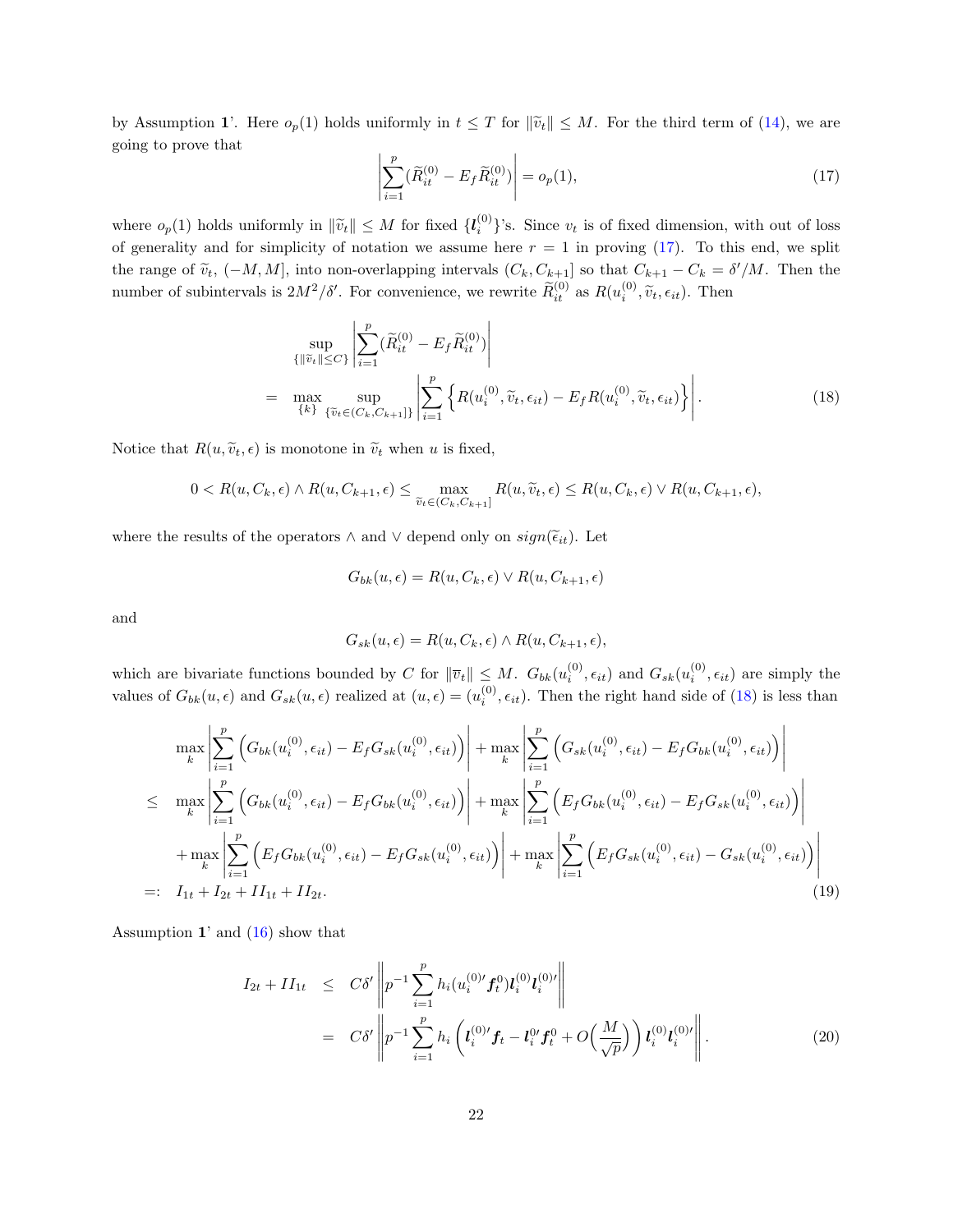where  $O(M/\sqrt{p})$  holds uniformly in  $i \leq p$ . Assumptions 1' and 3 yield

<span id="page-22-2"></span>
$$
I_{1t} + II_{2t} = O_p\left(\frac{2M^2}{\delta'}\right)^r \max_i \left\| \frac{l_i^{(0)}}{\sqrt{p}} \right\|^{1/2} E^{\frac{1}{2}} \left\| \sum_{i=1}^p \frac{h_i(u_i^{(0)} f_t^0) l_i^{(0)} l_i^{(0)}}{p} \right\| = o_p(1). \tag{21}
$$

This proves [\(17\)](#page-21-0) by letting  $p \to \infty$  first and then  $\delta' \to 0$ . Summarizing the results for all three terms of [\(14\)](#page-20-1), we have, by ignoring  $\sum_{i=1}^{p} (|\epsilon_{it} - u'_{i} \mathbf{f}_{t}^{0}| - |\epsilon_{it}|)/2$ ,

<span id="page-22-0"></span>
$$
\sum_{i=1}^{p} g_l(u_i^{(0)}, v_t) =: \sum_{i=1}^{p} G_l(u_i^{(0)}, \tilde{v}_t)
$$
\n
$$
= \sum_{i=1}^{p} \left( \tilde{D}_{it}^{(0)} - E_f \tilde{D}_{it}^{(0)} \right) \frac{l_i^{(0)\prime}}{\sqrt{p}} \tilde{v}_t + \sum_{i=1}^{p} h_i \left( \left( \mathbf{W}^{(0)\prime} l_i^{(0)} - l_i^{0} \right)' f_t^0 \right) \left( \frac{l_i^{(0)\prime} \tilde{v}_t}{\sqrt{p}} \right)^2 + o_p(1)
$$
\n
$$
= (\tilde{v}_t - \bar{v}_t^{(1)})' \sum_{i=1}^{p} h_i(u_i^{(0)\prime} f_t^0) \frac{l_i^{(0)} l_i^{(0)\prime}}{p} (\tilde{v}_t - \bar{v}_t^{(1)}) - \frac{1}{4} \left\{ \sum_{i=1}^{p} (\tilde{D}_{it}^{(0)} - E_f \tilde{D}_{it}^{(0)}) \frac{l_i^{(0)}}{\sqrt{p}} \right\}'
$$
\n
$$
\times \left\{ \sum_{i=1}^{p} h_i(u_i^{(0)\prime} f_t^0) \frac{l_i^{(0)} l_i^{(0)\prime}}{p} \right\}^{-1} \left\{ \sum_{i=1}^{p} (\tilde{D}_{it}^{(0)} - E_f \tilde{D}_{it}^{(0)}) \frac{l_i^{(0)}}{\sqrt{p}} \right\} + o_p(1), \tag{22}
$$

where  $o_p(1)$  holds uniformly in  $\|\tilde{v}_t\| \leq M$ . [\(22\)](#page-22-0) demonstrates that  $\tilde{v}_t$  achieves the minimum  $\overline{v}_t^{(1)}$  asymptotically whenever  $\|\widetilde{v}_t\| \leq M$ . Let  $\sqrt{p} \widetilde{v}_t^{(1)}$  be the minimizer of  $\sum_{i=1}^p G_l(u_i^{(0)}, \widetilde{v}_t)$  over  $\{\widetilde{v}_t \in R^r\}$  for fixed  $u_i^{(0)}$ and  $l_i^{(0)}$  and given  $f_t^0$ . Let  $\breve{v}_t = \overline{v}_t^{(1)} + \beta_t e_t$  where  $e_t$  is a vector of unit length, and let  $v_t^* = \overline{v}_t^{(1)} + \delta e_t$  so that  $v_t^*$  lies in the line segment from  $\overline{v}_t^{(1)}$  to  $\breve{v}_t$ . Notice that  $\sum_{i=1}^p G_l(u_i^{(0)}, \widetilde{v}_t)$  is a convex function in  $\widetilde{v}_t$  given  $\mathbf{v}_t^{(0)}$ .  $\mathbf{I}_{i}^{(0)}$ 's and  $\mathbf{f}_{t}^{0}$ . For  $\beta_{t} > \delta$ , by convexity, [\(16\)](#page-20-2), [\(17\)](#page-21-0) and [\(22\)](#page-22-0), and restricted on  $\{\|\overline{v}_{t}^{(1)}\| \leq M - \delta\}$ ,

<span id="page-22-1"></span>
$$
\sum_{i=1}^{p} \left[ G_l(u_i^{(0)}, \check{v}_t) - G_l(u_i^{(0)}, \overline{v}_t^{(1)}) \right]
$$
\n
$$
> \frac{\beta_t}{\delta} \sum_{i=1}^{p} \left[ G_l(u_i^{(0)}, v_t^*) - G_l(u_i^{(0)}, \overline{v}_t^{(1)}) \right]
$$
\n
$$
> \delta \beta_t e_t' \left\{ \frac{1}{p} \sum_{i=1}^{p} h_i(u_i^{(0)'} f_t^0) l_i^{(0)} l_i^{(0)'} \right\} e_t - \delta^{-1} |o_p(1)|,
$$
\n(23)

as  $p, T \to \infty$ , where  $o_p(1)$  holds uniformly in  $\{\|\overline{v}_t^{(1)}\| \leq M - \delta\}$ . Then by Assumption 1' and Assumption 3(2) and [\(23\)](#page-22-1), for any  $\delta > 0$ ,

<span id="page-22-3"></span>
$$
P\left\{\|\sqrt{p}\hat{v}_{t}^{(1)} - \overline{v}_{t}^{(1)}\| > \delta\right\} \le P\left\{\sum_{i=1}^{p} \left[G_{l}(u_{i}^{(0)}, \breve{v}_{t}) - G_{l}(u_{i}^{(0)}, \overline{v}_{t}^{(1)})\right] < 0, \|\overline{v}_{t}^{(1)}\| \le M - \delta\right\}
$$
  
 
$$
+P\left\{\|\overline{v}_{t}^{(1)}\| > M - \delta\right\} \le \epsilon,
$$
 (24)

for arbitrarily small  $\epsilon > 0$ , where we have used the Chebyshev inequality

$$
P\left\{\|\overline{v}_t^{(1)}\| > M - \delta\right\} \le (M - \delta)^{-2} E(\overline{v}_t^{(1)})^2 \le \epsilon/2,
$$
\n(25)

by choosing  $M$  large enough and Assumption 3(2).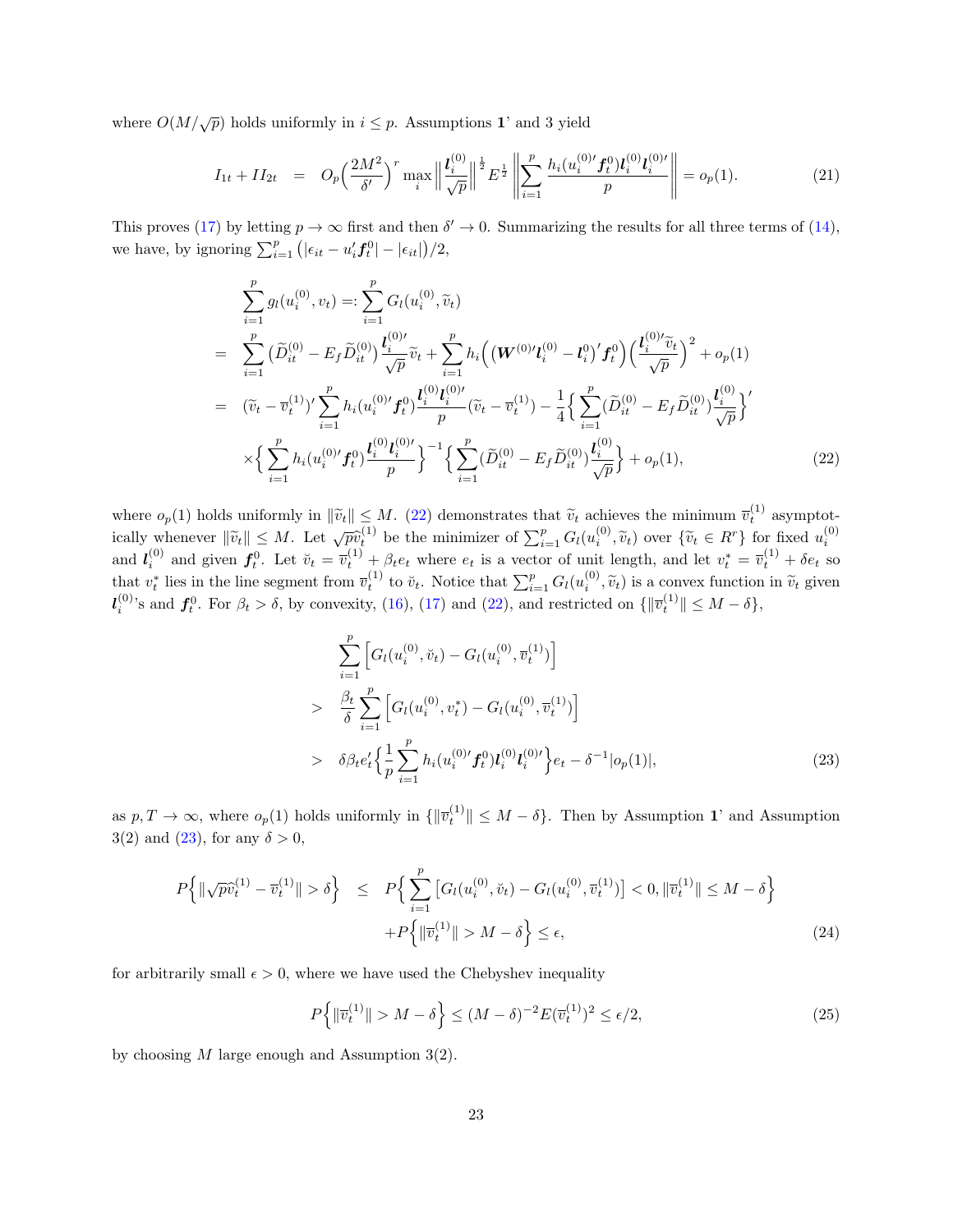Next, we prove the uniform result in  $t \leq T$ . Taking  $M = C \log T$  for C large enough, by the Markov inequality,

$$
P\left\{\max_{t\leq T} \|\overline{v}_t^{(1)}\| > C\log T\right\} \leq T e^{-C\log T} \max_t E\left\{E_f \exp\{\overline{v}_t^{(1)}\}\right\} = o(1),\tag{26}
$$

due to Assumption 4. Hence, in the sequel, we restrict on the set  $\{\max_t \|\overline{v}_t^{(1)}\| \leq C \log T\}$ . Repeating the steps of for the non-uniform results, we find that [\(20\)](#page-21-2) still holds uniformly in  $t \leq T$ , i.e.,

$$
\max_{t \le T} (I_{2t} + II_{1t}) \le C\delta'.\tag{27}
$$

Parallel to [\(21\)](#page-22-2), the Markov inequality and Assumptions 4 and 5 show that

$$
P\Big\{\max_{t\leq T}(I_{1t} + II_{2t}) > \epsilon\Big\} \leq CT(\log T)^{2r}e^{-\epsilon p^{1/4}} = o(1). \tag{28}
$$

This proves that under the more stringent condition on p and T, [\(17\)](#page-21-0) holds uniformly in  $t \leq T$ , and hence the  $o_p(1)$  and  $\epsilon$  terms in [\(22\)](#page-22-0) and [\(24\)](#page-22-3) hold uniformly in  $t \leq T$ . Then paralleling to (24) proves the uniform  $(in t)$  results.

$$
\Box
$$

Now, we alternate to fix  $\hat{f}_t^{(1)}$ ,  $W^{(0)}$ ,  $f_t^{0}$ , and thus  $\hat{v}_t^{(1)}$ , i.e., the optimal solution to the cross-sectional regression in  $\widetilde{v}_t$  done in Lemma [4,](#page-19-1) and run time series regression in  $u_i^{(1)} =: \mathbf{W}^{(0)} \prime \mathbf{l}_i - \mathbf{l}_i^0$ . We write  $g_f(u_i^{(1)}, v_t^{(1)}) =: \rho_\tau \Big( \epsilon_{it} - (u_i^{(1)'}(\boldsymbol{W}^{(0)})^{-1} \boldsymbol{f}_t^{(1)} + l_i^{0'}(\boldsymbol{W}^{(0)})^{-1} v_t^{(1)}) \Big) - \rho_\tau(\epsilon_{it}) \text{ and set } \tau_{it}^{(1)} = u_i^{(1)'}(\boldsymbol{W}^{(0)})^{-1} \boldsymbol{f}_t^{(1)} + \epsilon_{it}^{(1)} \boldsymbol{f}_t^{(1)} + \epsilon_{it}^{(1)} \boldsymbol{f}_t^{(1)} + \epsilon_{it}^{(1)} \boldsymbol{f}_t^{(1)} + \epsilon_{it}^{(1)} \$  $l_i^{0}(\boldsymbol{W}^{(0)})^{-1}v_i^{(1)}$ . Let  $R_{it}^{(1)}$  be similarly defined as  $R_{it}$  except for replacing  $\tau_{it}$  by  $\tau_{it}^{(1)}$ . Let  $\widehat{u}_i^{(1)}$  (and correspondingly  $\hat{l}_i^{(1)}$  be the optimal solution to minimizing  $\sum_{t=1}^T g_f(u_i^{(1)}, \hat{v}_t^{(1)})$  in  $u_i^{(1)}$ .

<span id="page-23-0"></span>**Lemma 5.** Given  $f_t^0$ ,  $W^{(0)}$  and  $\hat{v}_t^{(1)}$ 's, under Assumptions 1-5,

$$
\max_{i} \|\widehat{u}_i^{(1)}\| = O_p\left(\frac{\log p}{\sqrt{T}}\right) + o_p\left(\frac{1}{\sqrt{p}}\right).
$$

Moreover, if further  $\frac{T}{p}[(\log p)^2(\log T)^2 + \frac{(\log T)^3}{\sqrt{p}}] + \frac{(\log p)^5}{\sqrt{T}} = o(1)$ ,

$$
P\left(\max_{i\leq p} \|\sqrt{T}\widehat{u}_i^{(1)} - \overline{u}_i^{(1)}\| > \delta\right) \to 0,
$$

for any constant  $\delta > 0$ , where

$$
\overline{u}_i^{(1)} = -\frac{1}{2h_i(0)} \left( \sum_{t=1}^T \frac{f_t^0 f_t^{0t}}{T} \right)^{-1} \sum_{t=1}^T D_{it} \frac{f_t^0}{\sqrt{T}}.
$$

*Proof.* Now,  $g_f(u_i^{(1)}, v_t^{(1)})$  can be rewritten as

$$
g_f(u_i^{(1)}, v_t^{(1)}) = D_{it}\tau_{it}^{(1)} + E_f R_{it}^{(1)} + R_{it}^{(1)} - E_f R_{it}^{(1)} =: G_f(\tilde{u}_i^{(1)}, v_t^{(1)}),
$$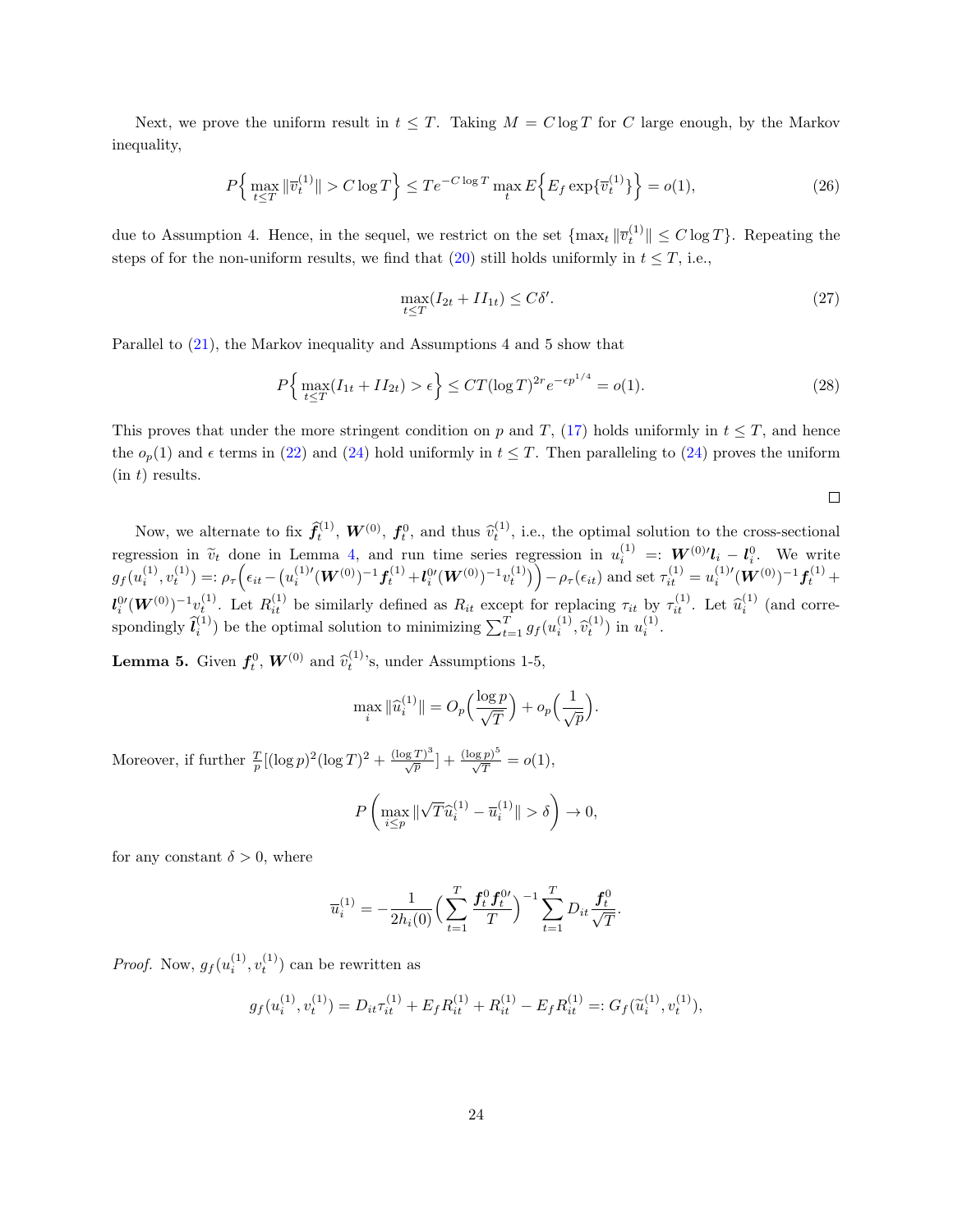where  $\widetilde{u}_i^{(1)} =$  $\sqrt{T}u_i^{(1)}$ . Parallel to the proof of Lemma [4](#page-19-1) and restricted on  $\{\max_i \|\tilde{u}_i^{(1)}\| \le M\}$ ,

<span id="page-24-0"></span>
$$
\sum_{t=1}^{T} G_f(\tilde{u}_i^{(1)}, v_t^{(1)}) = \sum_{t=1}^{T} D_{it} \tau_{it}^{(1)} + \sum_{t=1}^{T} E_f R_{it}^{(1)} + \sum_{t=1}^{T} (R_{it}^{(1)} - E_f R_{it}^{(1)}).
$$
\n(29)

For the second term in the right hand side of [\(29\)](#page-24-0), similar to [\(16\)](#page-20-2) and by Lemma [4,](#page-19-1) Assumption 1' and Assumption 4,

<span id="page-24-2"></span>
$$
E\Big\{\sup_{\max_{t\leq T} \|v_t^{(1)}\| \leq C \log T/\sqrt{p}} \max_i \Big| \sum_{t=1}^T E_f R_{it}^{(1)} - \sum_{t=1}^T h_i(0) \Big( \frac{\widetilde{u}_i^{(1)'} (\boldsymbol{W}^{(0)})^{-1} \boldsymbol{f}_t^{(1)}}{\sqrt{T}} + \boldsymbol{l}_i^{0'} (\boldsymbol{W}^{(0)})^{-1} v_t^{(1)} \Big)^2 \Big| \Big\}
$$
  
\n
$$
\leq C E\Big\{\sup_{\max_{t\leq T} \|v_t^{(1)}\| \leq C \log T/\sqrt{p}} \sum_{t=1}^T \max_i \Big| \frac{\widetilde{u}_i^{(1)'} \boldsymbol{f}_t^{(1)}}{\sqrt{T}} + \boldsymbol{l}_i^{0'} (\boldsymbol{W}^{(0)})^{-1} v_t^{(1)} \Big|^3 \Big\}
$$
  
\n
$$
\leq C \Big( \frac{M^3}{\sqrt{T}} + \frac{T(\log T)^3}{p^{3/2}} \Big). \tag{30}
$$

For the third term of [\(29\)](#page-24-0), as in the proof of Lemma [4,](#page-19-1) we assume  $r = 1$  and split the range of  $\tilde{u}_i^{(1)}$ ,  $(-M, M]$ , into  $2M^2/\delta'$  non-overlapping subintervals  $(C_k, C_{k+1}]$  with  $C_{k+1} - C_k = \delta'/M$ . Rewrite  $R_{it}^{(1)}$  $R(\tilde{u}_i^{(1)}, v_t^{(1)}, \epsilon_{it})$ . By the monotonicity of  $R(\tilde{u}_i^{(1)}, v_t^{(1)}, \epsilon_{it})$  in  $\tilde{u}_i^{(1)}$ , we have

<span id="page-24-1"></span>
$$
0 < R(C_k, v, \epsilon) \land R(C_{k+1}, v, \epsilon) \le \sup_{\tilde{u}_i^{(1)} \in (C_k, C_{k+1}]} R(\tilde{u}_i^{(1)}, v, \epsilon) \le R(C_k, v, \epsilon) \lor R(C_{k+1}, v, \epsilon),\tag{31}
$$

where the lower and upper bounds are irrelevant to  $\tilde{u}_i^{(1)}$  and the results of the operators  $\wedge$  and  $\vee$  depend only on  $sign(\epsilon_{it})$ . Let

$$
G_{bk}(v,\epsilon) = R(C_k, v, \epsilon) \lor R(C_{k+1}, v, \epsilon)
$$

and

$$
G_{sk}(v,\epsilon) = R(C_k, v, \epsilon) \wedge R(C_{k+1}, v, \epsilon),
$$

which are two bivariate functions bounded by C when  $\|\tilde{u}_i^{(1)}\| \leq M$  and  $\max_t \|v_t^{(1)}\| \leq C \log T / \sqrt{p}$ .  $G_{bk}(v_t^{(1)}, \epsilon_{it})$ and  $G_{sk}(v_t^{(1)}, \epsilon_{it})$  are simply the values of  $G_{bk}(v, \epsilon)$  and  $G_{sk}(v, \epsilon)$  at  $(v, \epsilon) = (v_t^{(1)}, \epsilon_{it})$ . Then [\(31\)](#page-24-1) implies that

$$
\sup_{\tilde{u}_{i}\in(-M,M]} \Big| \sum_{t=1}^{T} (R_{it}^{(1)} - E_{f}R_{it}^{(1)}) \Big|
$$
\n
$$
\leq \max_{k} \Big| \sum_{t=1}^{T} \{G_{bk}(v_{t}^{(1)}, \epsilon_{it}) - E_{f}G_{sk}(v_{t}^{(1)}, \epsilon_{it})\} \Big| + \max_{k} \Big| \sum_{t=1}^{T} \{E_{f}G_{bk}(v_{t}^{(1)}, \epsilon_{it}) - G_{sk}(v_{t}^{(1)}, \epsilon_{it})\} \Big|
$$
\n
$$
\leq \max_{k} \Big| \sum_{t=1}^{T} \{G_{bk}(v_{t}^{(1)}, \epsilon_{it}) - E_{f}G_{bk}(v_{t}^{(1)}, \epsilon_{it})\} \Big| + \max_{k} \Big| \sum_{t=1}^{T} \{E_{f}G_{bk}(v_{t}^{(1)}, \epsilon_{it}) - E_{f}G_{sk}(v_{t}^{(1)}, \epsilon_{it})\} \Big|
$$
\n
$$
+ \max_{k} \Big| \sum_{t=1}^{T} \{E_{f}G_{sk}(v_{t}^{(1)}, \epsilon_{it}) - G_{sk}(v_{t}^{(1)}, \epsilon_{it})\} \Big| + \max_{k} \Big| \sum_{t=1}^{T} \{E_{f}G_{sk}(v_{t}^{(1)}, \epsilon_{it}) - E_{f}G_{bk}(v_{t}^{(1)}, \epsilon_{it})\} \Big|
$$
\n
$$
:= I_{1i}(\{v_{t}^{(1)}\}, \{\epsilon_{it}\}) + I_{2i}(\{v_{t}^{(1)}\}, \{\epsilon_{it}\}) + II_{1i}(\{v_{t}^{(1)}\}, \{\epsilon_{it}\}) + II_{2i}(\{v_{t}^{(1)}\}, \{\epsilon_{it}\}). \tag{32}
$$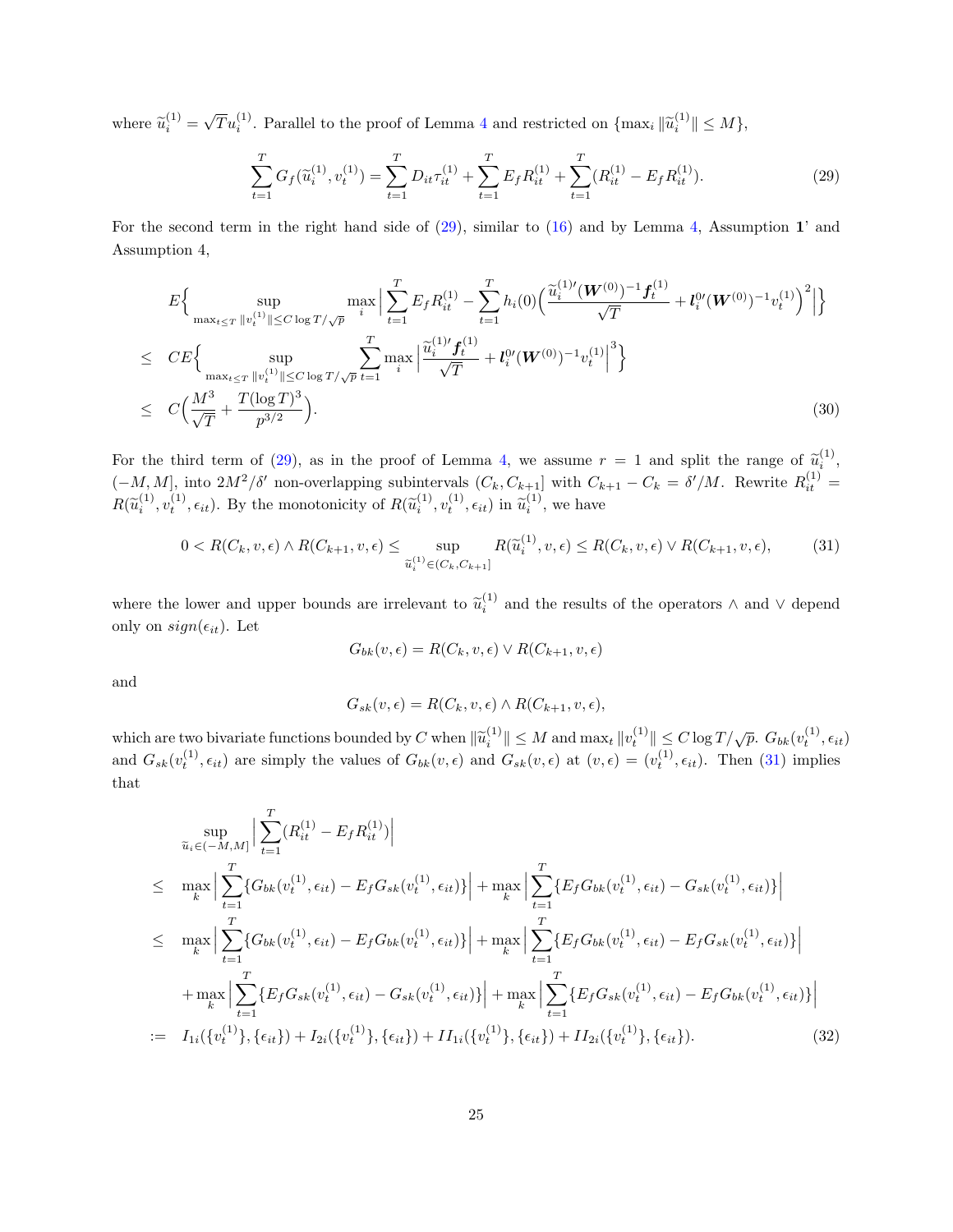A closer look at  $R(C_k, v_t^{(1)}, \epsilon_{it})$  shows that  $R(C_k, v_t^{(1)}, \epsilon_{it})$  is a piecewise linear monotone function in  $v_t^{(1)}$  with turning points  $\{v_t^{(1)}; \tau_{it}^{(1)} = \pm \epsilon_{it}\}\$ , and the principal term of  $E_f R(C_k, v_t^{(1)}, \epsilon_{it})$  by [\(30\)](#page-24-2) (i.e.  $\sum_{t=1}^T h_i(0)(\mathbf{l}_i' v_t^{(1)} + \epsilon_{it})$  $C_k' \boldsymbol{f}_t^0/$ √  $(\overline{T})^2$ ) is a quadratic function in  $v_t^{(1)}$ . Therefore

$$
\left| \sup_{\max_{t \leq T} \|v_t^{(1)}\| \leq C \log T / \sqrt{p}} V(\{v_t^{(1)}\}, \{\epsilon_{it}\}) \right|
$$
\n
$$
\leq \left| V(\{v_t^{(1)}\}, \{\epsilon_{it}\}) I(\tau_{it}^{(1)} \neq \pm \epsilon_{it}) \right| + \left| V(\{v_t^{(1)}\}, \{\epsilon_{it}\}) I(\{\tau_{it}^{(1)}\} = \{\pm \epsilon_{it}\}) \right|
$$
\n
$$
+ O_p \left( \frac{M^3}{\sqrt{T}} + \frac{T(\log T)^3}{p^{3/2}} \right),
$$
\n(33)

where the  $O_p$  term holds uniformly in  $\max_{t \leq T} ||v_t^{(1)}|| \leq C \log T / \sqrt{p}$ ,  $V(\{v_t^{(1)}\}, \{\epsilon_{it}\}) = \sum_{t=1}^T (R(C_k, v_t^{(1)}, \epsilon_{it}) E_f R(C_k, v_t^{(1)}, \epsilon_{it})$  and  $\underline{v}^{(1)}$  is an end point of  $v_t^{(1)}$  whose coordinate components equal to  $\pm sign(\epsilon_{it})\frac{\log T}{\sqrt{p}}$ . Because  $\epsilon_{it}$  has probability density function  $h_i(x)$ ,  $E|V(\lbrace v_t^{(1)} \rbrace, \lbrace \epsilon_{it} \rbrace)I(\lbrace \tau_{it}^{(1)} \rbrace = \lbrace \pm \epsilon_{it} \rbrace)| = 0$ . Then it suffices to consider  $|V(\{\underline{v}^{(1)}\}, {\{\epsilon_{it}\}})|.$ 

By Assumption 4 with  $\mu_{it} = 0$  and the Markov inequality,

<span id="page-25-2"></span>
$$
P\Big\{\max_{i}\Big|I_{1i}(\{\underline{v}^{(1)}\},\{\epsilon_{it}\})+II_{1i}(\{\underline{v}^{(1)}\},\{\epsilon_{it}\})\Big|>\epsilon_{p,T}\Big\}\leq CpM^{2r}e^{-\epsilon_{p,T}/\sigma_T},\tag{34}
$$

where  $\sigma_T = (\frac{M^3}{T^{1/2}} + \frac{T(\log T)^3}{p^{3/2}})^{1/2}$ . By [\(30\)](#page-24-2), Lemma [4](#page-19-1) and Assumption 3,

<span id="page-25-0"></span>
$$
E\left\{\sup_{\max_{t}||v_{t}^{(1)}||\leq C\log T/\sqrt{p}}\max_{i}\left(I_{2i}(\{v_{t}^{(1)}\},\{\epsilon_{it}\})+II_{2i}(\{v_{t}^{(1)}\},\{\epsilon_{it}\})\right)\right\}\leq C\delta'\left(1+\frac{\sqrt{T}\log T}{\sqrt{p}M}\right). \tag{35}
$$

Let

$$
\widetilde{u}_i^{(1)} = -\frac{1}{2h_i(0)} \Big( \sum_{t=1}^T \frac{(\boldsymbol{W}^{(0)})^{-1} \widehat{f}_t^{(1)} \widehat{f}_t^{(1)\prime} (\boldsymbol{W}^{(0)\prime})^{-1}}{T} \Big)^{-1} \sum_{t=1}^T D_{it} \frac{(\boldsymbol{W}^{(0)})^{-1} \widehat{f}_t^{(1)}}{\sqrt{T}}.
$$

 $(29)-(35)$  $(29)-(35)$  $(29)-(35)$  show that

<span id="page-25-1"></span>
$$
\sum_{t=1}^{T} G_f(\tilde{u}_i, v_t^{(1)})
$$
\n
$$
= \sum_{t=1}^{T} D_{it} \tau_{it}^{(1)} + \sum_{t=1}^{T} h_i(0) \Big( \tilde{u}_i'(\boldsymbol{W}^{(0)})^{-1} \hat{f}_t^{(1)} / \sqrt{T} + l_i^{0} (\boldsymbol{W}^{(0)})^{-1} v_t^{(1)} \Big)^2
$$
\n
$$
+ O_p \Big( \epsilon_{p,T} + \frac{M^3}{\sqrt{T}} + \frac{T(\log T)^3}{p^{3/2}} \Big) + o_p \Big( 1 + \frac{\sqrt{T} \log T}{\sqrt{p} M} \Big)
$$
\n
$$
= (\tilde{u}_i - \tilde{u}_i^{(1)})' \Big( \sum_{t=1}^{T} h_i(0) \frac{\hat{f}_t^{(1)} \hat{f}_t^{(1)}}{T} \Big) (\tilde{u}_i - \tilde{u}_i^{(1)})
$$
\n
$$
+ \sum_{t=1}^{T} h_i(0) \Big( l_i^{0} (\boldsymbol{W}^{(0)})^{-1} v_t^{(1)} \Big)^2 + \sum_{t=1}^{T} D_{it} l_i^{0} (\boldsymbol{W}^{(0)})^{-1} v_t^{(1)} + O_p(\epsilon_{p,T}) + o_p \Big( 1 + \sqrt{\frac{T}{p}} M \log T \Big)
$$
\n
$$
+ O_p \Big( \frac{M^3}{\sqrt{T}} + \frac{T(\log T)^3}{p^{3/2}} \Big) + O_p \Big( \frac{M}{\sqrt{p}} \Big), \tag{36}
$$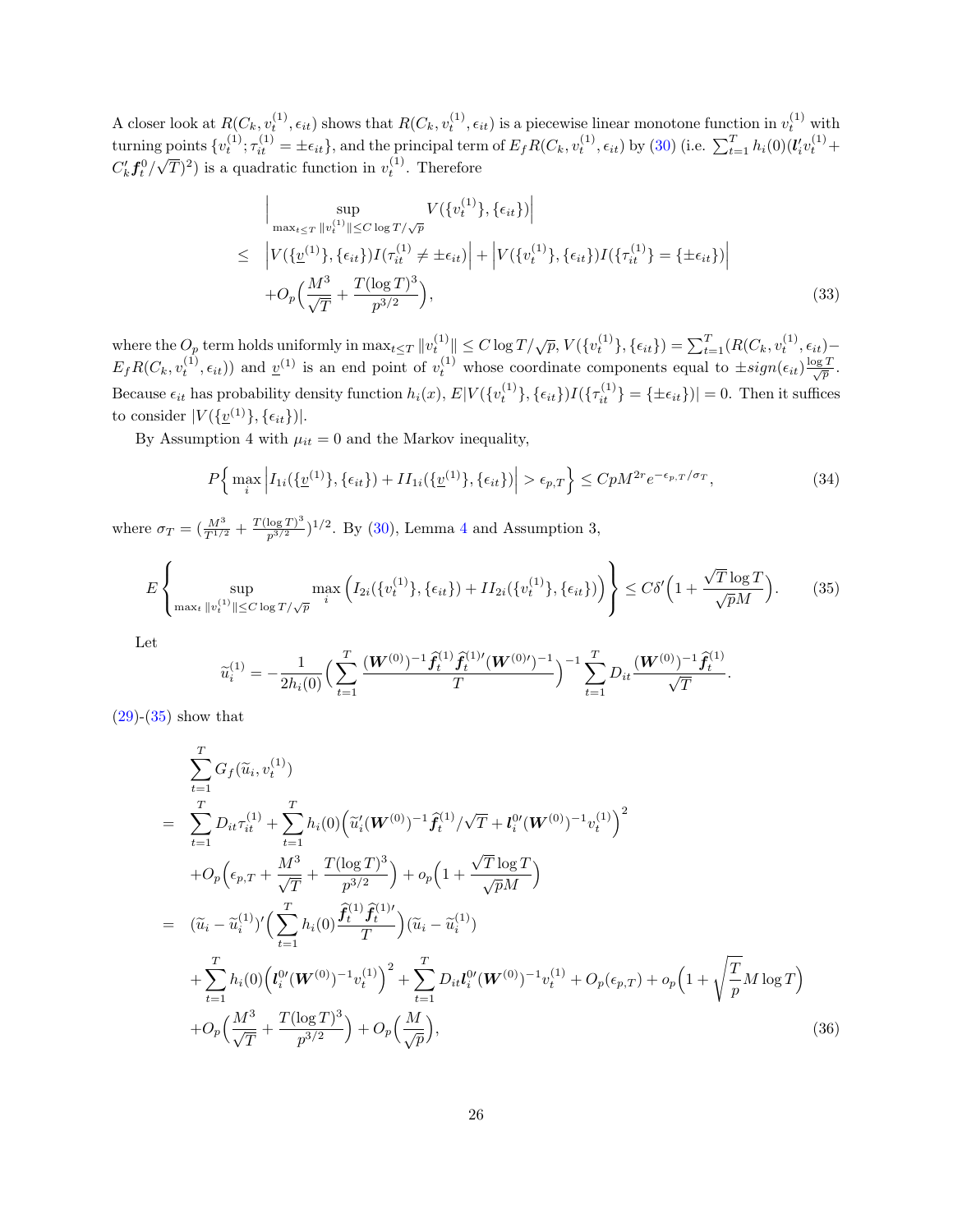where the  $o_p$  and  $O_p$  terms hold uniformly in  $\{\max_i ||\widetilde{u}_i|| \leq M, \max_t ||v_t^{(1)}|| \leq C \log T/\sqrt{p}\}\)$ . Without affecting the asymptotics below, we restrict that  $|o_p(1+\sqrt{T/pM} \log T)| \leq \epsilon(1+\sqrt{T/pM} \log T)$  for some arbitrarily small  $\epsilon > 0$ . Let

$$
\sigma_{p,T} =: \frac{M^3}{\sqrt{T}} + \frac{T(\log T)^3}{p^{3/2}} + \frac{M}{\sqrt{p}}.
$$

Next, we show that  $\widetilde{u}_i$  is around  $\widetilde{u}_i^{(1)}$ . We first restrict our study on the set  $\{\max_i ||\widetilde{u}_i^{(1)}|| \leq M\}$ . Let  $\widetilde{u}_i = \beta_i e_i + \widetilde{u}_i^{(1)}$  for  $\beta_i > \delta$  and  $u_i^* = \delta e_i + \widetilde{u}_i^{(1)}$ . By Lemma [6,](#page-28-0) [\(36\)](#page-25-1), the convexity of  $G_f(\widetilde{u}_i, \widehat{v}_t^{(1)})$  in  $\widetilde{u}_i$  for fixed  $\widehat{v}_t^{(1)}$ ,  $f_t^0$  and  $W^{(0)}$ ,

<span id="page-26-0"></span>
$$
\sum_{t=1}^{T} \left( G_f(\tilde{u}_i, \hat{v}_t^{(1)}) - G_f(\tilde{u}_i^{(1)}, \hat{v}_t^{(1)}) \right) > \frac{\beta_i}{\delta} \sum_{t=1}^{T} \left( G_f(u_i^*, \hat{v}_t^{(1)}) - G_f(\tilde{u}_i^{(1)}, \hat{v}_t^{(1)}) \right)
$$
\n
$$
= \beta_i \delta e_i' \Big( \sum_{t=1}^{T} h_i(0) \frac{\hat{f}_t^{(1)} \hat{f}_t^{(1)\prime}}{T} \Big) e_i + \Big\{ O_p(\epsilon_{p,T}) + O_p(\sigma_{p,T}) + o_p \Big( 1 + \sqrt{\frac{T}{p}} M \log T \Big) \Big\} \frac{\beta_i}{\delta}, \tag{37}
$$

where the  $o_p$  and  $O_p$  terms hold uniformly in  $\{\max_i ||\widetilde{u}_i| \leq M\}$ . Now, we prove the first equation by setting  $M = C{\log p + (\epsilon T/p)^{1/2}}\log T$ ,  $\delta = C_1{\log p + (\epsilon T/p)^{1/2}}\log T$  and  $\epsilon_{p,T} = \delta^2/M^*$  for large enough  $M^*$ , C and  $C_1$ . By the Chebyshev inequality,

<span id="page-26-1"></span>
$$
P\Big\{\max_{1 \le i \le p} \|\sqrt{T}\hat{u}_i^{(1)} - \tilde{u}_i^{(1)}\| > \delta\Big\}
$$
  
= 
$$
P\Big\{\max_{1 \le i \le p} \|\sqrt{T}\hat{u}_i^{(1)} - \tilde{u}_i^{(1)}\| > \delta, \max_i \|\tilde{u}_i^{(1)}\| \le M, \max_t \|\hat{v}_t^{(1)}\| \le C \log T/\sqrt{p}\Big\}
$$
  
+
$$
P\Big\{\max_i \|\tilde{u}_i^{(1)}\| > M\Big\} + P\Big\{\max_t \|\hat{v}_t^{(1)}\| > C \log T/\sqrt{p}\Big\}. \tag{38}
$$

Assumption 4 and the Markov inequality show that

$$
P\Big\{\max_{i} \|\tilde{u}_i^{(1)}\| > M\Big\} \le Cpe^{-M} = o(1). \tag{39}
$$

Lemma [4,](#page-19-1) Assumption 4-5, the Bonferroni inequality and the Markov inequality prove that

$$
P\left\{\max_{t} \|\widehat{v}_t^{(1)}\| > C\log T/\sqrt{p}\right\} = o(1). \tag{40}
$$

Assumptions 4-5 and [\(37\)](#page-26-0) yield

<span id="page-26-2"></span>
$$
P\Big\{\max_{1\leq i\leq p} \|\sqrt{T}\hat{u}_i^{(1)} - \tilde{u}_i^{(1)}\| > \delta, \max_i \|\tilde{u}_i^{(1)}\| \leq M, \max_t \|\hat{v}_t^{(1)}\| \leq C \log T/\sqrt{p}\Big\}
$$
  
\n
$$
\leq P\Big\{\beta_i \delta e_i' (\sum_{t=1}^T h_i(0) \frac{\hat{f}_t^{(1)} \hat{f}_t^{(1)}}{T}) e_i + \Big[O_p(\epsilon_{p,T}) + O_p(\sigma_{p,T}) - \epsilon (1 + \sqrt{T/p})\Big] \frac{\beta_i}{\delta} < 0\Big\}
$$
  
\n
$$
= P\Big\{e_i' (\sum_{t=1}^T h_i(0) \frac{\hat{f}_t^{(1)} \hat{f}_t^{(1)}}{T}) e_i + \delta^{-2} \Big[O_p(\epsilon_{p,T}) + O_p(\sigma_{p,T}) - \epsilon (1 + \sqrt{T/p}M \log T)\Big] < 0\Big\}
$$
  
\n
$$
= P\Big\{e_i' (\sum_{t=1}^T h_i(0) \frac{\hat{f}_t^{(1)} \hat{f}_t^{(1)}}{T}) e_i - \epsilon < 0\Big\} = o(1), \tag{41}
$$

by letting  $p, T \to \infty$  first and then  $\epsilon \to 0$ , where the last equality is due to Assumption 3 and the identifiability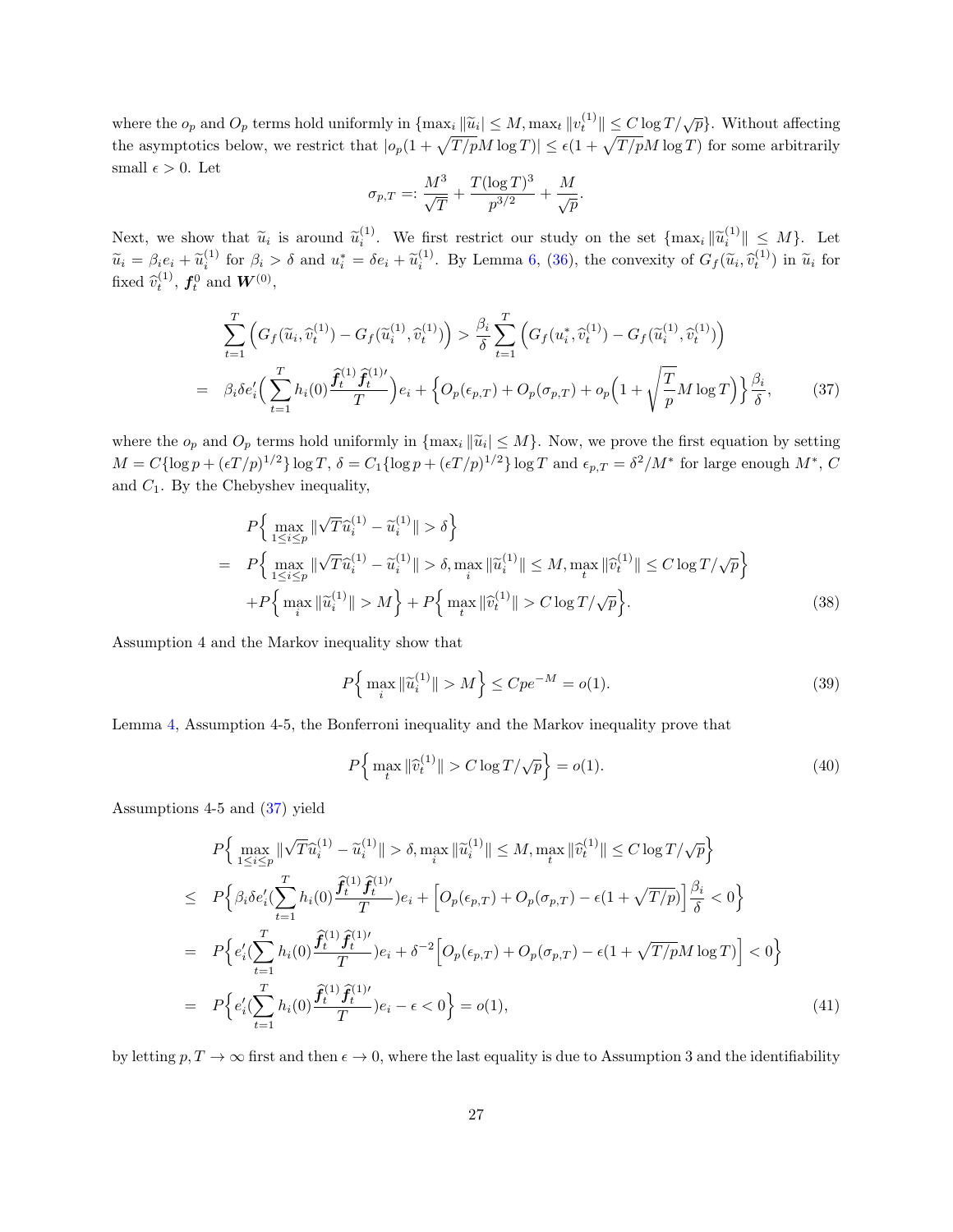condition

<span id="page-27-3"></span>
$$
\mathbf{L}'\mathbf{L}/p \text{ is diagonal and } \frac{1}{T}\sum_{t=1}^{T} \mathbf{f}_t \mathbf{f}_t' = \mathbf{I}_r. \tag{42}
$$

 $(38)-(41)$  $(38)-(41)$  $(38)-(41)$  and Lemma [4](#page-19-1) prove that

$$
\widehat{u}_i^{(1)} = \frac{1}{\sqrt{T}} \widetilde{u}_i^{(1)} + O_p\left(\frac{\log p + (\sqrt{\epsilon T/p})}{\sqrt{T}}\right) = O_p\left(\frac{\log p}{\sqrt{T}}\right) + o_p\left(\frac{1}{\sqrt{p}}\right),
$$

where the  $O_p$  and  $o_p$  terms hold uniformly in  $i \leq p$ , and the last equality is due to the condition on  $D_{it}$  in Assumption 4. This proves the first equation of Lemma [5.](#page-23-0)

To prove the Barhadur representation for  $\hat{u}_i^{(1)}$  in Lemma [5,](#page-23-0) let  $\delta$  and  $\epsilon_{p,T}$  be two arbitrarily small constants, and  $M = C \log p$ . Because we further have the condition that  $((\log p)^2(\log T)^2 + (\log T)^3/\sqrt{p})T/p +$ log<sup>5</sup>  $p/\sqrt{T} = o(1)$  and the condition on  $\epsilon_{it}$ 's in Assumption 4, the probability in [\(34\)](#page-25-2) is  $o(1)$  and [\(37\)](#page-26-0)-[\(41\)](#page-26-2) are still true, which proves

$$
P\Big\{\max_{i\leq p}\|\sqrt{T}\widehat{u}_i^{(1)}-\widetilde{u}_i^{(1)}\|>\delta\Big\}\rightarrow 0.
$$

To complete the proof of the second equation of Lemma [5,](#page-23-0) it suffices to prove

<span id="page-27-2"></span>
$$
P\left\{\max_{i}\|\widetilde{u}_i^{(1)} - \overline{u}_i^{(1)}\| > \delta\right\} \to 0. \tag{43}
$$

By Lemma [6](#page-28-0) and the boundedness of  $D_{it}$ ,

<span id="page-27-0"></span>
$$
\max_{i} \left\{ \frac{1}{\sqrt{T}} \sum_{t=1}^{T} D_{it} (\boldsymbol{W}^{(0)})^{-1} (\boldsymbol{\hat{f}}_{t}^{(1)} - \boldsymbol{W}^{(0)} \boldsymbol{f}_{t}^{0}) \right\} = O_{p} \left( \sqrt{T} \log T / \sqrt{p} \right) = o_{p}(1). \tag{44}
$$

<span id="page-27-1"></span>
$$
\frac{1}{T} \sum_{t=1}^{T} \left\{ (W^{(0)})^{-1} \hat{f}_t^{(1)} - f_t^0 \right\} \hat{f}_t^{(1)'} (W^{(0)'})^{-1}
$$
\n
$$
\leq C \max_t \left\| \hat{f}_t^{(1)} - W^{(0)} f_t^0 \right\| \frac{1}{T} \sum_{t=1}^{T} \|\hat{f}_t^{(1)'}\| \| (W^{(0)'})^{-1} \| = O_p \left( \frac{\log T}{\sqrt{p}} \right),
$$
\n
$$
\frac{1}{T} \sum_{t=1}^{T} f_t^0 \left\{ \hat{f}_t^{(1)'} (W^{(0)'})^{-1} - f_t^{0'} \right\}
$$
\n
$$
\leq C \max_t \left\| \hat{f}_t^{(1)} - W^{(0)} f_t^0 \right\| \frac{1}{T} \sum_{t=1}^{T} \left\| f_t^{0'} \right\| \| (W^{(0)'})^{-1} \| = O_p \left( \frac{\log T}{\sqrt{p}} \right).
$$
\n(45)

Assumption 1' and  $(44)-(45)$  $(44)-(45)$  $(44)-(45)$  prove  $(43)$ .

 $\Box$ 

Next, we turn to the k-th  $(k \ge 2)$  update of  $f_t$  and its corresponding distance to  $\bm{W}^{(k-1)} \bm{f}_t^0$  with updated  $\mathcal{U}_i^{(k-1)}$ 's. Similar to  $W^{(0)}$  defined in the proof of Lemma [4,](#page-19-1) here we define

$$
\mathbf{W}^{(k)} = \left\{ \sum_{i=1}^{p} h_i(\xi_{it}^{(k)}) \hat{l}_i^{(k)} \hat{l}_i^{(k)'} \right\}^{-1} \sum_{i=1}^{p} h_i(\xi_{it}^{(k)}) \hat{l}_i^{(k)} l_i^{0'},
$$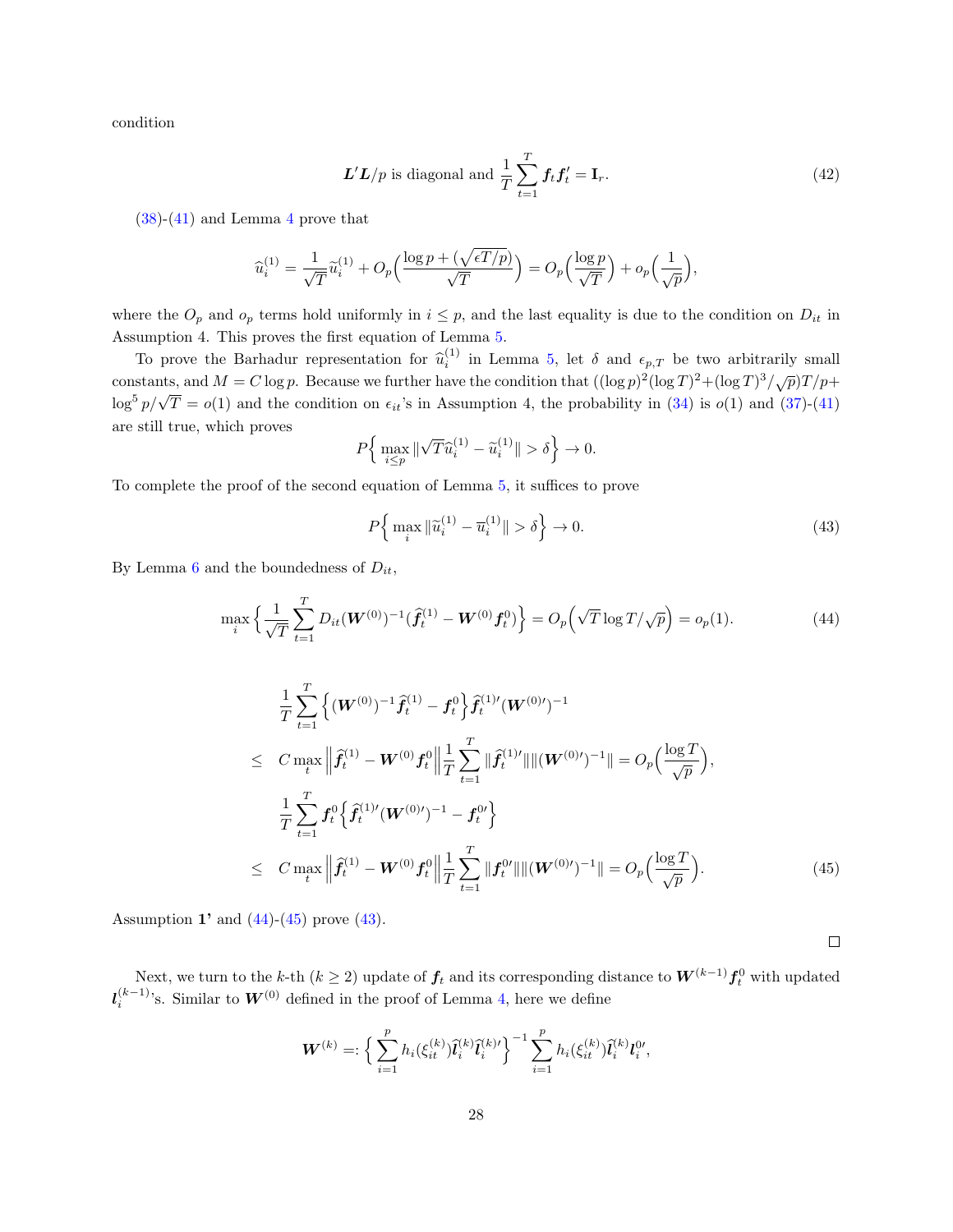where for some  $\theta_{it}^{(k)} \in [0,1], \xi_{it}^{(k)} = \theta_{it}^{(k)} (\tilde{l}_i^{(k)'} \boldsymbol{W}^{(k)} - l_i^{0}) \boldsymbol{f}_t^0$  is some variable between 0 and  $(\tilde{l}_i^{(k)'} \boldsymbol{W}^{(k)} - l_i^{0}) \boldsymbol{f}_t^0$ . Notice that  $W^{(k)}$  depends only on  $\hat{l}_i^{(k)}$ 's,  $l_i^{0}$ 's and  $f_t^{0}$ . From now on, we define  $\hat{v}_t^{(k)} = \hat{f}_t^{(k)} - W^{(k-1)}f_t^{0}$ , and  $\hat{l}_t^{(k)} = \epsilon_k^{(k)} - W^{(k-1)}f_t^{0}$ , and  $\epsilon_k^{(k)} = \epsilon_k^{(k)} - W^{(k-1)}f_t^{0}$  $v_t^{(k)} = \mathbf{f}_t^{(k)} - \mathbf{W}^{(k-1)}\mathbf{f}_t^0$ , and  $\widehat{u}_i^{(k)} = \mathbf{W}^{(k-1)}\widehat{l}_i^{(k)} - \mathbf{l}_i^0$  and  $u_i^{(k)} = \mathbf{W}^{(k-1)}\mathbf{l}_i^{(k)} - \mathbf{l}_i^0$ . Let  $A_k$  and  $B_k$  be the  $\sum_{i=1}^{n} \sum_{i=1}^{n} \mathbf{W}^{(k)}(t) = \mathbf{W}^{(k)}[i] \leq C \frac{\log T}{\sqrt{p}}$  and  $\max_i |\hat{u}_i^{(k)}| \leq C (\log p/\sqrt{T} + \epsilon/\sqrt{p})$ , respectively.

<span id="page-28-0"></span>**Lemma 6.** For fixed  $\hat{l}_i^{(k-1)}$ 's and given  $f_t^0$ , under Assumptions 1-5,

$$
P\left(\max_t \left\|\sqrt{p}\hat{v}_t^{(k)} - \overline{v}_t^{(k)}\right\| > \delta\right) \to 0,
$$

for any  $\delta > 0$ , where

$$
\overline{v}_t^{(k)} = -\frac{1}{2} \Big\{ \frac{1}{p} \sum_{i=1}^p h_i(0) \tilde{l}_i^{(k-1)} \tilde{l}_i^{(k-1)\prime} \Big\}^{-1} \sum_{i=1}^p D_{it} \frac{\tilde{l}_i^{(k-1)}}{\sqrt{p}},
$$

*Proof.* The proof of Lemma [6](#page-28-0) is similar to that of Lemma [4](#page-19-1) except for updating  $l_i^{(0)}$  and  $W^{(0)}$  by  $\hat{l}_i^{(k-1)}$ if  $W^{(k-1)}$ , respectively, and noting that  $\hat{u}_i^{(k-1)}$ 's are in  $B_{k-1}$ . Let  $\hat{\epsilon}_{it}^{(k)} = \epsilon_{it} - u_i^{(k)'} f_v^0$  and  $\hat{\tau}_{it}^{(k)} = -1/2V^{\sim(k)}$ . Let  $\hat{\tau}_{it}^{(k)} = \epsilon_{it} - u_i^{(k)'} f_v^0$  and  $\hat{\tau}_{it}^{(k)} = -1/2V^{\sim(k)}$ .  $p^{-1/2}V_i\widetilde{v}_t^{(k)}$ . Indeed, we show that the expansion of  $\sum_{i=1}^p g_l(u_i^{(k-1)}, v_i^{(k)})$  in [\(22\)](#page-22-0) with  $(u_i^{(0)}, v_t)$  there replaced by  $(u_i^{(k-1)}, v_i^{(k)})$  holds uniformly in  $\{\max_t ||v_t^{(k)}|| \leq C \log T/\sqrt{p}$ ,  $\max_i ||u_i^{(k-1)}|| \leq C (\log p/\sqrt{T}+\epsilon/\sqrt{p})\}$ . First, by  $(u_i, v_t)$  holds uniformly in  $\{\max_t ||u_t|| \leq C \log P / \sqrt{p}, \max_t ||u_t|| \leq C (\log P / \sqrt{1 + c/\sqrt{p}})\}$ . Thus,<br>[\(16\)](#page-20-2) with  $\tilde{v}_t$  there replaced by  $\tilde{v}_t^{(k)} = \sqrt{p}v_t^{(k)}$  holds uniformly in  $\{\max_i ||u_i^{(k-1)}|| \leq C(\log p / \sqrt{T} + \epsilon/\sqrt{p})\}$ . Then it suffices to prove that

<span id="page-28-1"></span>
$$
\sup_{\max_{i} \|u_{i}^{(k-1)}\| \le C(\log p/\sqrt{T} + \epsilon/\sqrt{p})} \sum_{i=1}^{p} \left( \widetilde{R}_{it}^{(k-1)} - E_{f} \widetilde{R}_{it}^{(k-1)} \right) = o_{p}(1), \tag{46}
$$

with  $\widetilde{R}_{it}^{(0)}$  in [\(17\)](#page-21-0) replaced by  $\widetilde{R}_{it}^{(k-1)}$  which is similarly defined as  $\widetilde{R}_{it}^{(0)}$  except for replacing  $l_i^{(0)}$  and  $\mathbf{W}^{(0)}$  by  $\mathbf{I}_{i}^{(k-1)}$  and  $\mathbf{W}^{(k-1)}$ , respectively. To this end, replace  $(u_i^{(0)}, l_i^{(0)})$  in [\(20\)](#page-21-2) by  $(u_i^{(k-1)}, l_i^{(k-1)})$ , one easily shows that

$$
\sup_{\max_i \|u_i^{(k-1)}\| \le C(\log p/\sqrt{T} + \epsilon/\sqrt{p})} \left[I_{2t} + II_{1t}\right] \le C\delta'.\tag{47}
$$

Define

$$
U(\{u_i^{(k-1)}\}, {\epsilon_{it}}) = \sum_{i=1}^p \Big( R\Big(u_i^{(k-1)}, C_k, {\epsilon_{it}}\Big) - E_f R\Big(u_i^{(k-1)}, C_k, {\epsilon_{it}}\Big)\Big).
$$

We see that

$$
\sum_{i=1}^{p} E_f R\Big(u_i^{(k-1)}, C_k, \epsilon_{it}\Big) = \sum_{i=1}^{p} h_i(0) \Big(\widetilde{\tau}_{it}^{(k-1)}\Big)^2 + o_p(1),
$$

where  $o_p(1)$  holds uniformly in  $\{\max_t \|v_t^{(k)}\| \leq C \log T/\sqrt{p}, \max_i \|u_i^{(k-1)}\| \leq C (\log p/\sqrt{T} + \epsilon/\sqrt{p})\}$ . Notice that  $R(u_i^{(k-1)}, C_k, \epsilon_{it})$  is a piecewise linear function in  $\tilde{\tau}_{it}^{(k-1)}$  with turning points  $\pm \tilde{\epsilon}_{it}^{(k-1)}$  while the principal term of  $E_f R(u_i^{(k-1)}, C_k, \epsilon_{it})$  is a quadratic function in  $\widetilde{\tau}_{it}^{(k-1)}$ . Then  $\sup_{\max_i \|u_i^{(k)}\| \le C(\log p/\sqrt{T}+\epsilon/\sqrt{p})} U(\{u_i^{(k-1)}\}, \{\epsilon_{it}\})$ is achieved when  $\tilde{\tau}_{it}^{(k-1)} = \tilde{\epsilon}_{it}^{(k-1)}$  or  $\tilde{\tau}_{it}^{(k-1)}$  equals an end point. Because the probability density function exists for  $\epsilon_{it}$ ,  $E_f |U(\{u_i^{(k-1)}\}, {\{\epsilon_{it}\}})|I\{\tilde{\tau}_{it}^{(k-1)} = \tilde{\epsilon}_{it}^{(k-1)}\} = 0$ . When  $\tilde{\tau}_{it}^{(k-1)}$ ,  $R(u_i^{(k-1)}, C_k, \epsilon_{it})$  is a piecewise linear function in  $u_i^{(k-1)}$ , and then

$$
\sup_{\max_i \|u_i^{(k-1)}\| \le C(\log p/\sqrt{T}+\epsilon/\sqrt{p})} U\Big(\{u_i^{(k-1)}\}, \{\epsilon_{it}\}\Big)
$$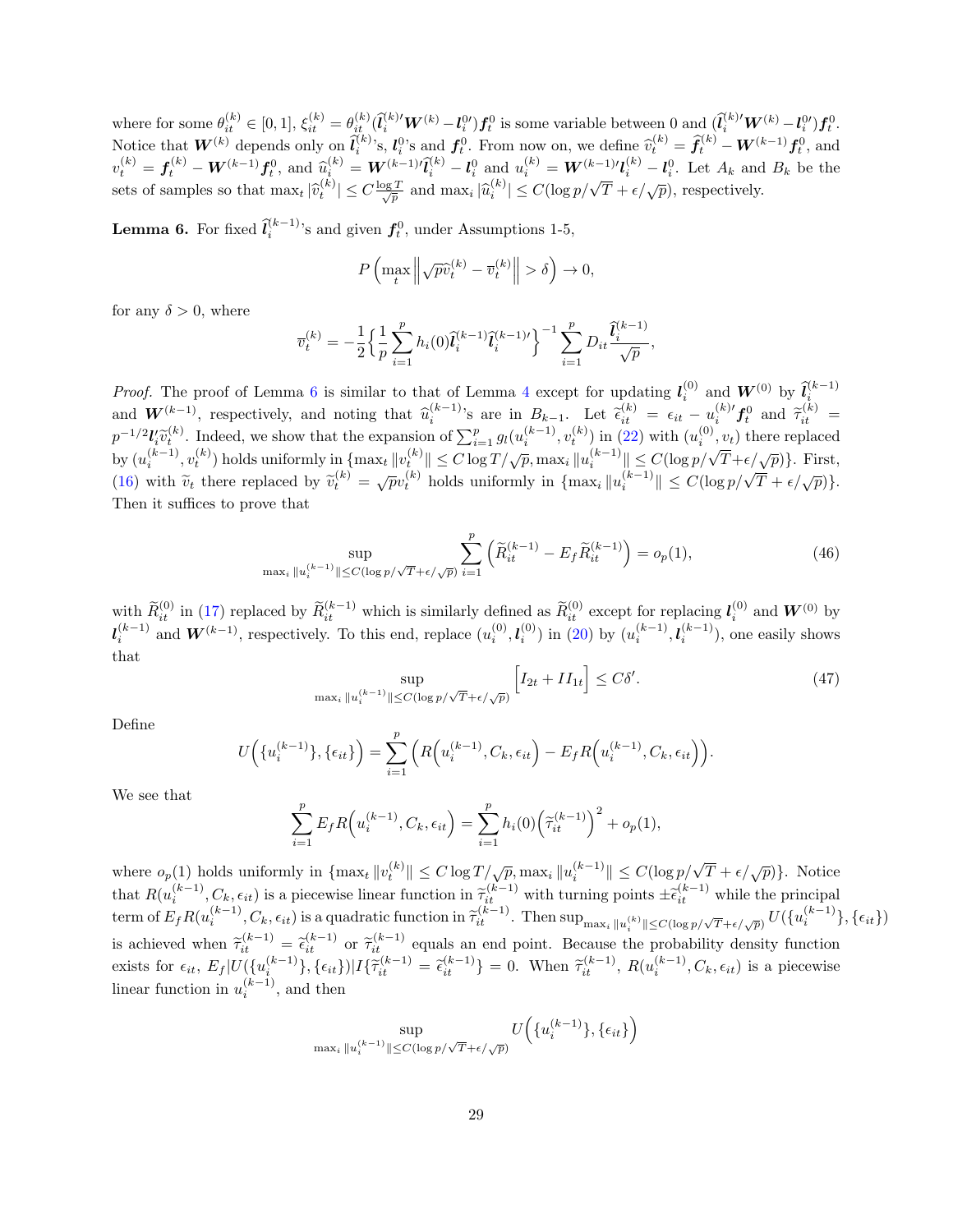is achieved when  $u_i^{(k-1)} = \pm \epsilon_{it} - C \log T / \sqrt{p}$ ,  $u_i^{(k-1)} = \pm \epsilon_{it}$ , or  $||u_i^{(k-1)}|| = C(\log p / \sqrt{T} + \epsilon / \sqrt{p})$  whose solution is denoted by  $\underline{u}^{(k-1)}$  which is independent of i. For the first the two cases, the probability of the two events are zero, hence it is enough to consider  $U(\{\underline{u}^{(k-1)}\}, {\{\epsilon_{it}\}})$  which, similar to [\(21\)](#page-22-2), is  $o_p(1)$  due to Assumptions 1' and 3. This completes the proof of [\(46\)](#page-28-1) and hence the expansion of  $\sum_{i=1}^{p} g_l(u_i^{(k-1)}, v_t^{(k)})$ in [\(22\)](#page-22-0) with  $(u_i^{(0)}, v_t, \tilde{D}_{it}^{(0)}, \boldsymbol{W}^{(0)}, \boldsymbol{l}_{i}^{(0)})$  there replaced by  $(u_i^{(k-1)}, v_t^{(k)}, \tilde{D}_{it}^{(k)}, \boldsymbol{W}^{(k)}, \boldsymbol{l}_{i}^{(k)})$  holds uniformly in  ${\max_t \|v_t^{(k)}\| \le C \log T / \sqrt{p}}, \max_i \|u_i^{(k-1)}\| \le C(\log p / \sqrt{T} + \epsilon / \sqrt{p})\}.$ 

Following exactly the same lines as in the remaining proof of Lemma [4](#page-19-1) (the lines below [\(22\)](#page-22-0)), we have

$$
P\Big\{\max_{t} \|\sqrt{p}\hat{v}_{t}^{(k)} - \overline{v}_{t}^{(k)}\| > \delta\Big\}
$$
  
\n
$$
\leq P\Big\{\sum_{i=1}^{p} \Big[G_{l}(\hat{u}_{i}^{(k-1)}, \check{v}_{t}^{(k)}) - G_{l}(\hat{u}_{i}^{(k-1)}, \overline{v}_{t}^{(k)})\Big] < 0, \max_{t} \|\overline{v}_{t}^{(k)}\| \leq C \log T - \delta,
$$
  
\n
$$
\max_{i} \|\hat{u}_{i}^{(k-1)}\| \leq C(\log p/\sqrt{T} + \epsilon/\sqrt{p})\Big\} + P\Big\{\max_{t} \|\overline{v}_{t}^{(k)}\| > C \log T - \delta\Big\}
$$
  
\n
$$
+ P\Big\{\max_{i} \|\hat{u}_{i}^{(k-1)}\| > C\Big(\frac{\log p}{\sqrt{T}} + \frac{\epsilon}{\sqrt{p}}\Big)\Big\} \leq C\epsilon.
$$
 (48)

Notice that  $\max_i |\tilde{D}_{it}^{(k)} - D_{it}| = o_p(1)$  due to the restriction that

$$
\max_i \|\widehat u_i^{(k-1)}\| \le C \Big( \log p / \sqrt{T} + \epsilon / \sqrt{p} \Big).
$$

This shows that  $\widetilde{D}_{it}^{(k)} - E_f \widetilde{D}_{it}^{(k)}$  can be replaced by  $D_{it}$  in the definition of  $\overline{v}_t^{(1)}$ . This completes the proof of the lemma.

 $\Box$ 

<span id="page-29-0"></span>**Lemma 7.** Under Assumptions 1-5,  $A_k \subseteq B_k \subseteq A_{k+1}$  with probability approaching one.

*Proof.* The proof of Lemma [6](#page-28-0) shows that once  $\hat{u}_i^{(k)}$ 's enter  $B_k$  and satisfy Assumptions 1-5,  $\hat{v}_t^{(k+1)}$ 's will satisfy the condition of  $A_{k+1}$  on a subsample space  $S_1$  with probability larger than  $1-\epsilon/2$  for some arbitrarily small  $\epsilon > 0$ . The proof of Lemma [5](#page-23-0) shows that once  $\hat{v}_t^{(k)}$ 's enter  $A_k$  and satisfy Assumptions 1-5,  $\hat{u}_t^{(k)}$ 's will satisfy the condition of  $B_k$  on a subsample space  $S_2$  with probability larger than  $1 - \epsilon/2$ . Then  $P(S_1 \cap S_2) \geq 1 - \epsilon$ .  $\Box$ 

Next, we show that  $W^{(k)}$  is close to  $W^{(k-1)}$  when  $k \geq 1$  and hence as implied by Lemma [5,](#page-23-0)  $\hat{l}_i^{(k)\prime} W^{(k-1)}$  –  $\mathcal{U}_i^{0}$  is close to zero, which further shows that  $\mathcal{W}^{(k)}$  and  $\mathcal{W}_0$  are close enough.

<span id="page-29-2"></span>Lemma 8. Under Assumptions 1-5,

<span id="page-29-1"></span>
$$
\left\| \boldsymbol{W}^{(k)} - \boldsymbol{W}^{(k-1)} \right\| = O_p\left(\frac{\log p}{\sqrt{T}}\right) + o_p\left(\frac{1}{\sqrt{p}}\right),\tag{49}
$$

$$
\max_{i} \left\| \mathbf{W}^{(k)} \hat{\mathbf{l}}_{i}^{(k)} - \mathbf{l}_{i}^{0} \right\| = O_{p}\left(\frac{\log p}{\sqrt{T}}\right) + o_{p}\left(\frac{1}{\sqrt{p}}\right),\tag{50}
$$

$$
\left\| \boldsymbol{W}^{(k)} - \widetilde{\boldsymbol{W}}_0 \right\| = O_p\left(\frac{\log p}{\sqrt{T}}\right) + o_p\left(\frac{1}{\sqrt{p}}\right).
$$
\n(51)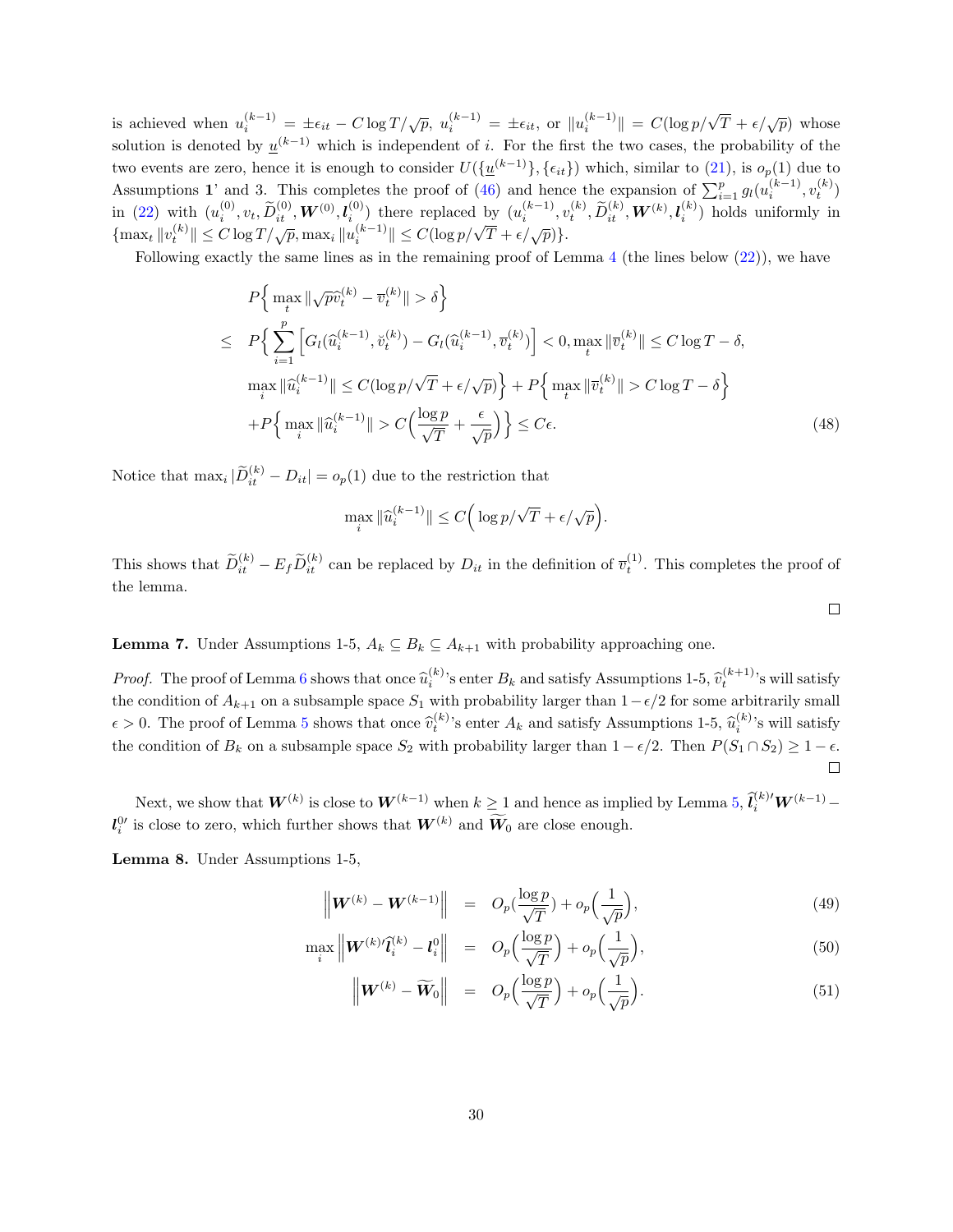If further  $[(\log p)^2(\log T)^2 + (\log T)^3/\sqrt{p}] \frac{T}{p} + \frac{\log^5 p}{\sqrt{T}} = o(1)$ ,

<span id="page-30-4"></span>
$$
\left\| \boldsymbol{W}^{(k)} - \boldsymbol{W}^{(k-1)} \right\| = o_p\Big(\frac{1}{\sqrt{T}}\Big), \tag{52}
$$

$$
\max_{i} \left\| \mathbf{W}^{(k)} \hat{\mathbf{l}}_i^{(k)} - \mathbf{l}_i^0 - \frac{1}{\sqrt{T}} \overline{u}_i^{(k)} \right\| = o_p\Big(\frac{1}{\sqrt{T}}\Big),\tag{53}
$$

$$
\left\| \boldsymbol{W}^{(k)} - \widetilde{\boldsymbol{W}}_0 \right\| = O_p\Big(\frac{1}{\sqrt{T}}\Big). \tag{54}
$$

Proof. Lemma [7](#page-29-0) shows that

=

<span id="page-30-0"></span>
$$
\frac{1}{p}\sum_{i}\hat{\mathbf{l}}_{i}^{(k)}\hat{\mathbf{l}}_{i}^{(k)}h_{i}(\xi_{it}^{(k)}) = \left(\mathbf{W}^{(k-1)\prime}\right)^{-1}\frac{1}{p}\sum_{i}\mathbf{l}_{i}^{0}\mathbf{l}_{i}^{0\prime}h_{i}(\xi_{it}^{(k)})\left(\mathbf{W}^{(k-1)}\right)^{-1} + O_{p}\left(\frac{\log p}{\sqrt{T}}\right) + o_{p}\left(\frac{1}{\sqrt{p}}\right),\tag{55}
$$

and

<span id="page-30-1"></span>
$$
\frac{1}{p}\sum_{i}\hat{l}_{i}^{(k)}l_{i}^{0\prime}h_{i}(\xi_{it}^{(k)}) = \left(\boldsymbol{W}^{(k-1)\prime}\right)^{-1}\frac{1}{p}\sum_{i}l_{i}^{0}l_{i}^{0\prime}h_{i}(\xi_{it}^{(k)}) + O_{p}\left(\frac{\log p}{\sqrt{T}}\right) + o_{p}\left(\frac{1}{\sqrt{p}}\right).
$$
\n(56)

Combining  $(55)$  and  $(56)$  proves  $(49)$ .  $(49)$  and Lemma [7](#page-29-0) prove that

<span id="page-30-5"></span>
$$
\begin{split}\n&\boldsymbol{W}^{(k)}\tilde{\boldsymbol{l}}_{i}^{(k)} - \boldsymbol{l}_{i}^{0} \\
&= \boldsymbol{W}^{(k-1)}\tilde{\boldsymbol{l}}_{i}^{(k)} - \boldsymbol{l}_{i}^{0} + \left\{\boldsymbol{W}^{(k)\prime} - \boldsymbol{W}^{(k-1)\prime}\right\} \left(\tilde{\boldsymbol{l}}_{i}^{(k)} - (\boldsymbol{W}^{(k-1)\prime})^{-1}\boldsymbol{l}_{i}^{0} + (\boldsymbol{W}^{(k-1)\prime})^{-1}\boldsymbol{l}_{i}^{0}\right) \\
&= O_{p}\left(\frac{\log p}{\sqrt{T}}\right) + o_{p}\left(\frac{1}{\sqrt{p}}\right),\n\end{split} \tag{57}
$$

where the  $O_p$  and  $o_p$  terms hold uniformly in  $i \leq p$ . The only difference between  $\bm{W}^{(k)}$  and  $\bm{W}_0$  is the difference between  $h_i(\xi_{it}^{(k)})$  and  $h_i(0)$ , then [\(51\)](#page-29-1) is a straightforward result of [\(50\)](#page-29-1) and the property  $\max_i \|\xi_{it}^{(k)}\| \leq$ max<sub>i</sub>  $\|W^{(k)'}\tilde{l}_i^{(k)} - l_i^0\| = O_p(\log p/\sqrt{T}) + o_p(1/\sqrt{p}).$ 

If further  $[(\log p)^2(\log T)^2 + (\log T)^3/\sqrt{p}] \frac{T}{p} + \frac{\log^5 p}{\sqrt{T}} = o(1)$  $[(\log p)^2(\log T)^2 + (\log T)^3/\sqrt{p}] \frac{T}{p} + \frac{\log^5 p}{\sqrt{T}} = o(1)$  $[(\log p)^2(\log T)^2 + (\log T)^3/\sqrt{p}] \frac{T}{p} + \frac{\log^5 p}{\sqrt{T}} = o(1)$ , the proof of Lemma 5 and Lemma [7](#page-29-0) show that

<span id="page-30-2"></span>
$$
\widehat{u}_i^{(k)} = \frac{1}{\sqrt{T}} \overline{u}_i^{(k)} + o_p\left(\frac{1}{\sqrt{T}}\right),\tag{58}
$$

where the  $o_p$  term holds uniformly in  $i \leq p$ . Equation [\(58\)](#page-30-2) together with the temporal and cross-section weak dependence condition on  $D_{it}$ 's in Assumption 4 proves that

<span id="page-30-3"></span>
$$
\frac{1}{p} \sum_{i=1}^{p} h_i(\xi_{it}^{(k)}) \left\{ \hat{l}_i^{(k)} - (\boldsymbol{W}^{(k-1) \prime})^{-1} l_i^0 \right\} l_i^{0 \prime} \n= (\boldsymbol{W}^{(k-1) \prime})^{-1} \frac{1}{p\sqrt{T}} \sum_{i=1}^{p} h_i(\xi_{it}^{(k)}) \overline{u}_i^{(k)} l_i^{0 \prime} + o_p\left(\frac{1}{\sqrt{T}}\right) = O_p\left(\frac{1}{\sqrt{pT}}\right) + o_p\left(\frac{1}{\sqrt{T}}\right),
$$
\n(59)

$$
\frac{1}{p} \sum_{i=1}^{p} h_i(\xi_{it}^{(k)}) \left\{ \tilde{l}_i^{(k)} - (\boldsymbol{W}^{(k-1)'})^{-1} \boldsymbol{l}_i^0 \right\} \tilde{l}_i^{(k)'} \n= \left( \boldsymbol{W}^{(k-1)'} \right)^{-1} \frac{1}{p\sqrt{T}} \sum_{i=1}^{p} h_i(\xi_{it}^{(k)}) \overline{u}_i^{(k)} \tilde{l}_i^{(k)'} + o_p\left(\frac{1}{\sqrt{T}}\right) = O_p\left(\frac{1}{\sqrt{pT}}\right) + o_p\left(\frac{1}{\sqrt{T}}\right),
$$
\n(60)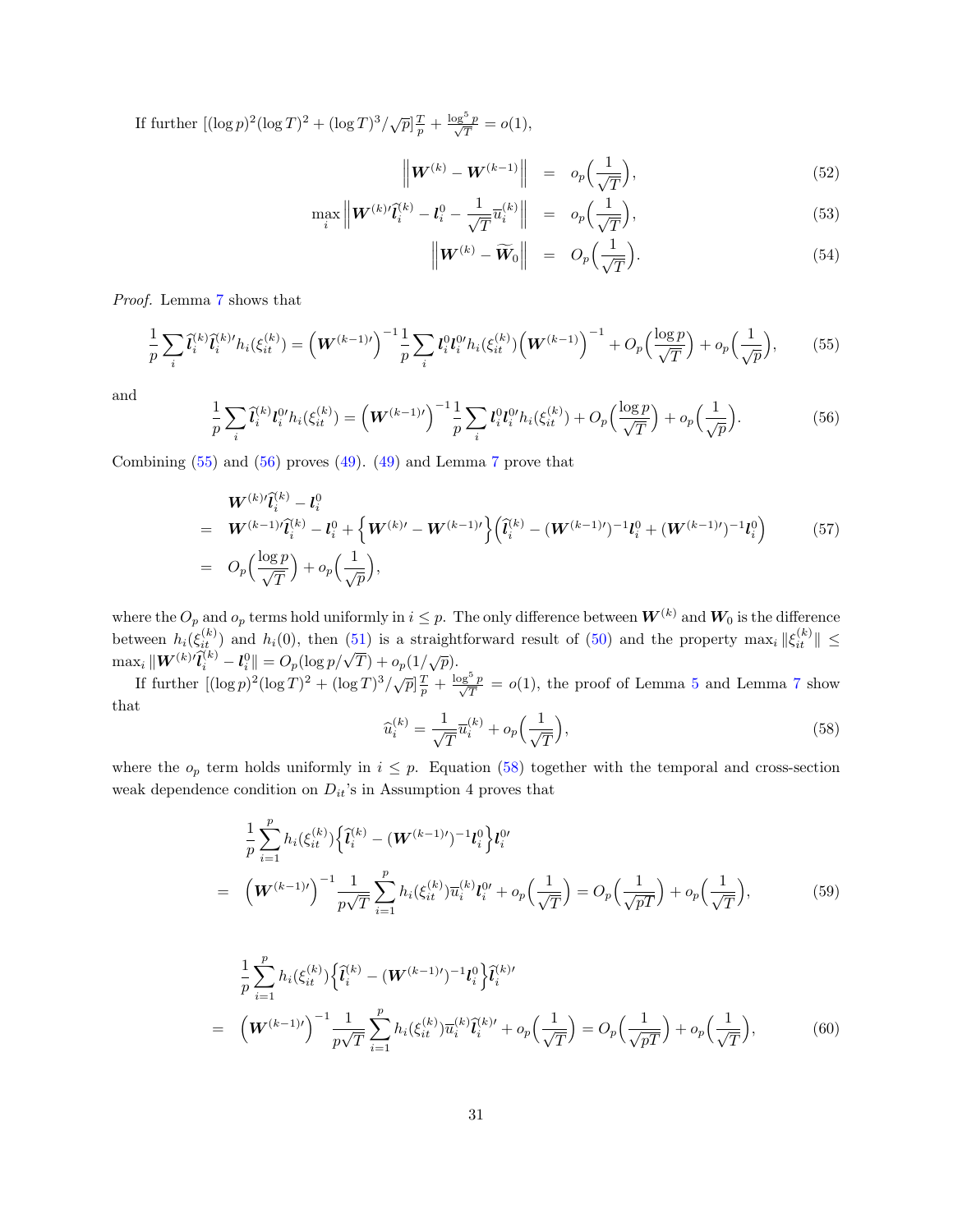and

<span id="page-31-0"></span>
$$
\frac{1}{p} \sum_{i=1}^{p} h_i(\xi_{it}^{(k)}) \tilde{l}_i^{(k)} \left\{ \tilde{l}_i^{(k)} - (\mathbf{W}^{(k-1) \prime})^{-1} l_i^0 \right\}'
$$
\n
$$
= \left( \mathbf{W}^{(k-1) \prime} \right)^{-1} \frac{1}{p\sqrt{T}} \sum_{i=1}^{p} h_i(\xi_{it}) \tilde{l}_i^{(k)} \overline{u}_i^{(k) \prime} + o_p\left(\frac{1}{\sqrt{T}}\right) = O_p\left(\frac{1}{\sqrt{pT}}\right) + o_p\left(\frac{1}{\sqrt{T}}\right), \tag{61}
$$

where the  $O_p(1/\sqrt{pT})$  term is due to  $\overline{u}_i^{(k)}/$ √ T and Assumption 3, and  $o_p(1)$ √ T) is due to  $(58)$ .  $(59)-(61)$  $(59)-(61)$  $(59)-(61)$ prove [\(52\)](#page-30-4). [\(57\)](#page-30-5) and (52) prove [\(53\)](#page-30-4). For  $\tilde{\theta}_{it}^{(k)} \in [0,1],$ 

$$
h_i(\xi_{it}^{(k)}) - h_i(0) = \dot{h}_i(\widetilde{\theta}_{it}^{(k)} \xi_{it}^{(k)}) \theta_{it}^{(k)} (\widetilde{\mathbf{l}}_i^{(k)'} \mathbf{W}^{(k)} - \mathbf{l}_i^{0'}) \mathbf{f}_t^0.
$$
 (62)

This together with [\(53\)](#page-30-4), the boundedness of  $\dot{h}_i(x)$ , and the temporal and cross-section weak dependence condition on  $D_{it}$ 's in Assumption 3 proves that

$$
\frac{1}{p} \sum_{i=1}^p \{h_i(\xi_{it}^{(k)}) - h_i(0)\}\tilde{l}_i^{(k)}l_i^{0} = O_p(1/\sqrt{T}), \quad \frac{1}{p} \sum_{i=1}^p \{h_i(\xi_{it}^{(k)}) - h_i(0)\}\tilde{l}_i^{(k)}\tilde{l}_i^{(k)'} = O_p(1/\sqrt{T}).
$$

<span id="page-31-1"></span>Corollary 1. Under the conditions in Lemma [6,](#page-28-0)

$$
\max_i \|\widetilde{\boldsymbol{W}}_0'\hat{\boldsymbol{l}}_i^{(k)} - \boldsymbol{l}_i^0\| = O_p\Big(\frac{\log p}{\sqrt{T}} + o_p\Big(\frac{1}{\sqrt{p}}\Big)\Big).
$$

Moreover, if further  $[(\log p)^2(\log T)^2 + (\log T)^3/\sqrt{p}]\frac{T}{p} + \frac{\log^5 p}{\sqrt{T}} = o(1)$ ,

$$
\max_{i} \left\| \mathbf{W}^{(k)} \hat{\mathbf{l}}_i^{(k)} - \mathbf{l}_i^0 - \frac{1}{\sqrt{T}} \overline{u}_i^{(k)} \right\| = o_p\left(\frac{1}{\sqrt{T}}\right).
$$

*Proof.* Corollary [1](#page-31-1) is a direct result of [\(51\)](#page-29-1) and [\(54\)](#page-30-4) in Lemma [8](#page-29-2) by simply replacing  $W^{(k)}$  in [\(50\)](#page-29-1) and [\(53\)](#page-30-4)  $\Box$ by  $W_0$ .

Corollary 2. Under Assumptions 1-5,

$$
\widehat{f}_t^{(k+1)} - \widetilde{W}_0 f_t^0 = O_p\left(\frac{\log p}{\sqrt{T}}\right) + O_p\left(\frac{1}{\sqrt{p}}\right).
$$

Moreover, if further  $p \log^2 p/T = o(1)$ , then

$$
\widehat{\pmb{f}}_t^{(k+1)} - \widetilde{\pmb{W}}_0 \pmb{f}_t^0 = \frac{1}{\sqrt{p}} \overline{v}_t^{(k+1)} + o_p\Big(\frac{1}{\sqrt{p}}\Big)
$$

Proof. By Lemmas  $6-8$  $6-8$ ,

.

$$
\widehat{\boldsymbol{f}}_t^{(k+1)} - \widetilde{\boldsymbol{W}}_0 \boldsymbol{f}_t^0 = \widehat{\boldsymbol{f}}_t^{(k+1)} - \boldsymbol{W}^{(k)} \boldsymbol{f}_t^0 + (\boldsymbol{W}^{(k)} - \widetilde{\boldsymbol{W}}_0) \boldsymbol{f}_t^0 = O_p\left(\frac{1}{\sqrt{p}}\right) + O_p\left(\frac{\log p}{\sqrt{T}}\right) + o_p\left(\frac{1}{\sqrt{p}}\right).
$$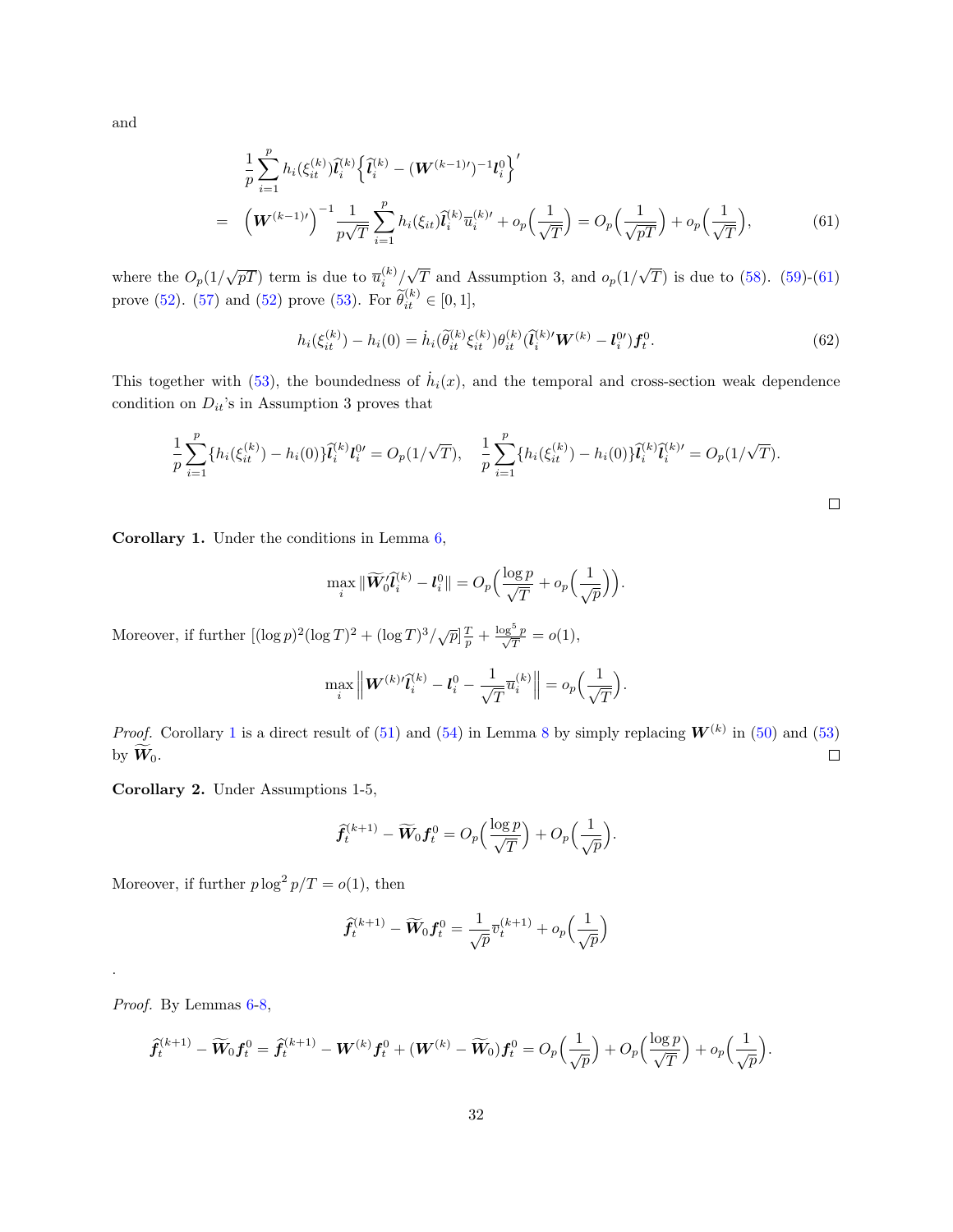If  $p \log^2 p/T = o(1)$ , the above equation demonstrates that

$$
\begin{aligned} \widehat{\pmb{f}}_t^{(k+1)} - \widetilde{\pmb{W}}_0 \pmb{f}_t^0 = \widehat{\pmb{f}}_t^{(k+1)} - \pmb{W}^{(k)} \pmb{f}_t^0 + o_p \Big( \frac{1}{\sqrt{p}} \Big), \\[1.5ex] \widehat{\pmb{f}}_t^{(k+1)} - \widetilde{\pmb{W}}_0 \pmb{f}_t^0 = \overline{v}_t^{(k+1)} / \sqrt{p} + o_p(1/\sqrt{p}). \end{aligned}
$$

and hence by Lemma [7,](#page-29-0)  $\hat{f}_t^{(k+1)} - \widetilde{W}_0 f_t^0 = \overline{v}_t^{(k+1)}/\sqrt{p} + o_p(1/\sqrt{p}).$ 

### <span id="page-32-0"></span>B Proof of Main Theorems

Proof of Theorem 1 Theorem 1 is a direct consequence of Corollaries 1 and 2. The identifiability condition [\(42\)](#page-27-3) and the first equation of Theorem 1 show that

$$
\mathbf{I}_r = \frac{1}{T} \sum_{t=1}^T \widetilde{f}_t \widetilde{f}_t' = \frac{1}{T} \sum_{t=1}^T \widetilde{W}_0 f_t^0 f_t^{0\prime} \widetilde{W}_0' + o_p(1) = \widetilde{W}_0 \widetilde{W}_0' + o_p(1).
$$

This together with [\(54\)](#page-30-4) proves  $W^{(k)}W^{(k)} = I_r + o_p(1)$ .

Proof of Theorem 2 and Theorem 3 We start with the first iterative step, which can be divided into the two following parts: 1) given the initial  $l_i^{(0)}$ , estimate the factor scores and get  $\hat{f}_t^{(1)}$ ; 2) given  $\hat{f}_t^{(1)}$ , estimate the loadings and get  $\hat{l}_i^{(1)}$ . Without loss of generality, we let  $\tau = 0.5$  in the following analysis.

**Part 1)**: By Assumption 1"(1), there always exists a  $p \times (r_{\text{max}} - r)$  matrix, denoted as  $L^{-r}$ , such that the eigenvalues of  $p^{-1}L^{(0)}(r_{\text{max}})(L^0, L^{-r})$  and  $p^{-1}(L^0, L^{-r})'(L^0, L^{-r})$  are bounded away from zero and infinity. Hence, we can rewrite the model as

$$
\boldsymbol{y}_t = \boldsymbol{L}^0\boldsymbol{f}_t^0 + \boldsymbol{L}^{-r} \times \boldsymbol{0}_{r_{\max}-r} + \boldsymbol{\epsilon}_t,
$$

where  $0_{r_{\text{max}}-r}$  is a vector with all entries 0. That is, the new factor loading matrix is  $(L^0, L^{-r})$  while the factor scores are  $(f_t^0, 0')$ . Denote the  $r_{\text{max}} \times r_{\text{max}}$  rotation matrix as  $\mathbf{W}^{(0)}$ , and it's still positive definite though  $r_{\text{max}} > r$ . Then analogous to the proof of Lemma [4,](#page-19-1) after the first iterative step, we have  $\max_t \widehat{\bm{v}}_t^{(1)} = O_p(\log T/\sqrt{p}),$  i.e.,

<span id="page-32-1"></span>
$$
\max_{t} \left\| \widehat{\boldsymbol{f}}_{t}^{(1)} - \mathbf{W}^{(0)}(\boldsymbol{f}_{t}^{0\prime}, \mathbf{0}^{\prime}) \right\| = O_{p}\left(\frac{\log T}{\sqrt{p}}\right).
$$
\n(63)

**Part 2)**: In this part, given  $\hat{f}_t^{(1)}$ , we investigate the properties of  $\hat{l}_i^{(1)}$ . Denote the spectral decomposition

$$
T^{-1}\sum_{t=1}^T\widehat{f}_t^{(1)}\widehat{f}_t^{(1)\prime}=\Gamma\Lambda\Gamma',
$$

where  $\Lambda = \text{diag}(\lambda_1, \ldots, \lambda_{r_{\text{max}}})$ . By equation [\(63\)](#page-32-1),  $\lambda_j$  are of order 1 for  $j \leq r$  and converge to 0 for  $j > r$ . Thus if we directly input the factor scores  $\hat{f}_t^{(1)}$ , the  $(r+1)$ -th to  $r_{\text{max}}$  coordinates of the estimated loadings  $\hat{l}_i^{(1)}$  will go to infinity. To overcome this issue, note that before moving to the next iteration, we always normalize the factor scores such that  $\hat{F}\hat{F}'/T = I_{r_{\text{max}}}$ . To ease the notation and further analysis, we assume